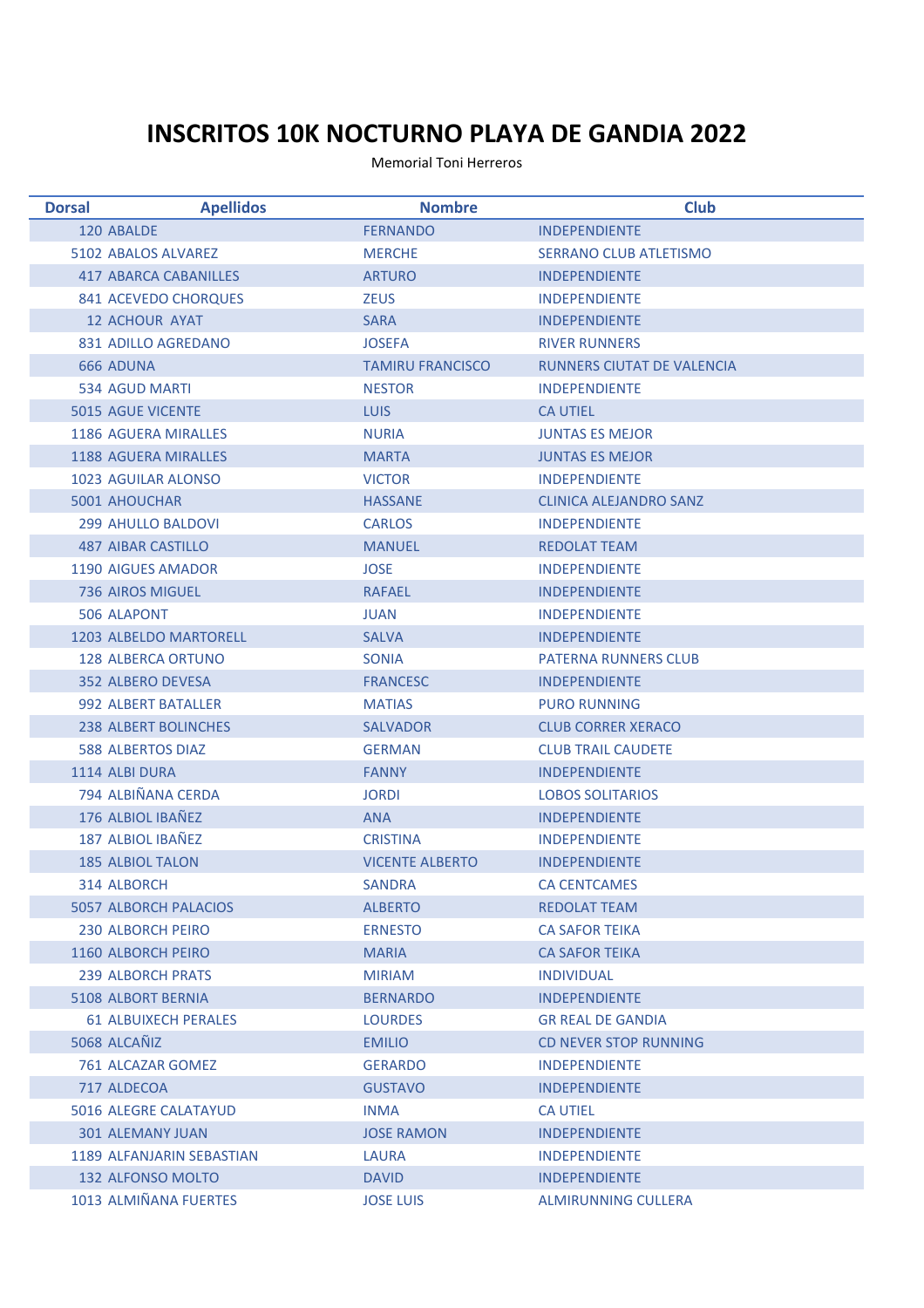| 449 ALMIÑANA GOMEZ           | <b>VICTOR</b>       | <b>INDEPENDENT</b>           |
|------------------------------|---------------------|------------------------------|
| 241 ALMIÑANA MAS             | <b>VICENT</b>       | <b>TRAIL DIOSES</b>          |
| 245 ALMIÑANA MAS             | <b>IGNASI</b>       | TIRA TU DAVANT               |
| 448 ALMIÑANA RICO            | RAUL                | C A GENOVES                  |
| 3 ALONSO ARES                | <b>VICTOR</b>       | <b>VICKY FOODS ATHLETICS</b> |
| 889 ALONSO MARTINEZ          | <b>NOEMI</b>        | <b>INDEPENDIENTE</b>         |
| 1187 ALTUR GASCON            | <b>MARCOS</b>       | <b>INDEPENDIENTE</b>         |
| 1082 ALVAREZ                 | <b>IRENE</b>        | <b>INDEPENDIENTE</b>         |
| 224 ALVAREZ ANTOLI           | <b>NURIA</b>        | <b>INDEPENDIENTE</b>         |
| 160 ALVAREZ GONZALEZ         | <b>RAMON</b>        | <b>INDEPENDIENTE</b>         |
| 5109 ALVAREZ RODRIGUEZ       | LAURA               | <b>CA POBLATS MARITIMS</b>   |
| <b>667 ALVAREZ RODRIGUEZ</b> | <b>SERGIO</b>       | <b>INDEPENDIENTE</b>         |
| 1085 ALVAREZ TORRALBO        | <b>RICHARD</b>      | CA L'ALCUDIA                 |
| 5031 ANCHEL ARENAS           | <b>EMILIO JOSE</b>  | <b>INDEPENDIENTE</b>         |
| 5125 ANDREU GONZALEZ         | <b>JOSE</b>         | CD NEVER STOP RUNNING        |
| 1158 ANDUIG VIÑARTA          | <b>JORGE</b>        | <b>CA SAFOR TEIKA</b>        |
| <b>752 ANGULO FUSTER</b>     | <b>JAVIER</b>       | <b>INDEPENDIENTE</b>         |
| 919 ANTON GOMEZ              | <b>ENRIQUE</b>      | <b>INDEPENDIENTE</b>         |
| 5035 APARICI VERGARA         | <b>MARIA ISABEL</b> | <b>ICAV RUNNERS</b>          |
| <b>188 APARISI</b>           | <b>AIDA</b>         | <b>CC EL GARBI</b>           |
| 778 APARISI BARON            | <b>INMA</b>         | C.A. PUBLIDOM                |
| 1027 APARISI BONET           | <b>OSCAR</b>        | <b>INDEPENDIENTE</b>         |
| 618 APARISI CISCAR           | RAUL                | CA LA VALLDIGNA              |
| 1139 ARAGONES VAZQUEZ        | <b>PACO</b>         | AJOS XATIVA                  |
| 329 ARANDA ELVIRA            | RAFAEL              | THE KENYAN URBAN WAY         |
| 5077 ARANDIA CAROLINI        | <b>IRIS</b>         | <b>INDEPENDIENTE</b>         |
| 5056 ARAS BATALLER           | <b>MIGUEL</b>       | <b>ACPL BENAGUASIL</b>       |
| 811 ARBONA TRILLES           | <b>CAROLINA</b>     | <b>INDEPENDIENTE</b>         |
| 1115 ARCOS                   | <b>BORJA</b>        | <b>INDEPENDIENTE</b>         |
| 764 ARMERO CANUT             | ANNY                | <b>INDEPENDIENTE</b>         |
| 5172 ARMERO GIMENEZ          | <b>JUAN</b>         | <b>TRAIL REQUENA</b>         |
| 512 ARNAL PEYRO              | <b>ANTONI</b>       | <b>GCA</b>                   |
| 1090 ARNAU                   | <b>GONZALO</b>      | <b>INDEPENDIENTE</b>         |
| <b>616 ARRUE VICEDO</b>      | <b>CARMEN</b>       | <b>INDEPENDIENTE</b>         |
| 676 ARTES ARTES              | <b>ANA</b>          | <b>INDEPENDIENTE</b>         |
| 815 ARTES ARTES              | <b>MIRIAM</b>       | <b>INDEPENDIENTE</b>         |
| 1155 ARTES ESCOLANO          | <b>SERGI</b>        | <b>INDEPENDIENTE</b>         |
| 1181 ARTES MESTRE            | <b>ADRIAN</b>       | <b>CROSSFIT GANDIA</b>       |
| 5046 ARTIAGA GRAMUNTELL      | <b>FRANCISCO</b>    | CA POBLA DE VALLBONA         |
| 5045 ARTIAGA SANCHEZ         | <b>ADRIAN</b>       | CA POBLA DE VALLBONA         |
| 1110 ARTIGAU CHACON          | <b>ALVARO</b>       | <b>INDEPENDIENTE</b>         |
| 984 ARTIGAU HILARIO          | <b>RICARDO</b>      | CE LA VESPA DE NOVETLE       |
| 308 ASCO FERRER              | <b>ANDRES</b>       | <b>GR REAL DE GANDIA</b>     |
| 977 ASCO GRANERO             | <b>NESTOR</b>       | <b>INDEPENDIENTE</b>         |
| 5093 ASENSI GIRBES           | <b>MARIA</b>        | CD NEVER STOP RUNNING        |
| 563 ASENSIO COLOMER          | <b>JOSEP</b>        | <b>INDEPENDENT</b>           |
| 253 ASPAS GIL                | <b>BEATRIZ</b>      | <b>INDEPENDIENTE</b>         |
| 242 AUSINA GIMENO            | SALVA               | <b>TRIATLO CARCAIXENT</b>    |
| <b>181 AVARGUES ARLANDIS</b> | <b>VICENT</b>       | <b>INDEPENDIENTE</b>         |
| 251 AVARGUES CISCAR          | ANNA                | <b>TECNOESPORT TEAM</b>      |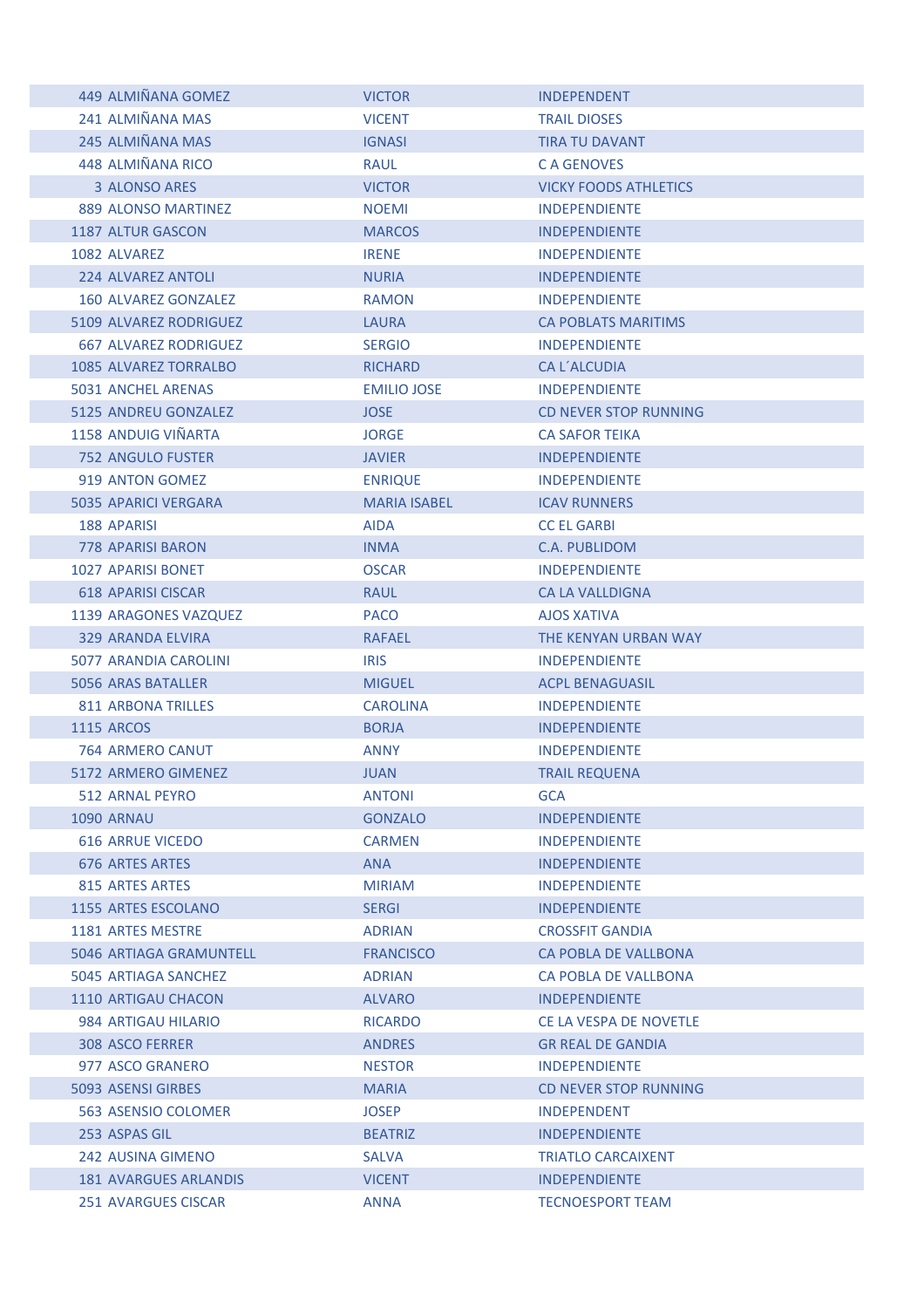| 5069 AYLLON                     | <b>DESIREE</b>       | <b>CA CORRELIANA</b>        |
|---------------------------------|----------------------|-----------------------------|
| <b>438 BADIA SANCHEZ</b>        | <b>SILVIA</b>        | <b>INDEPENDIENTE</b>        |
| 5023 BAEZA SORIA                | <b>JOAN FRANCESC</b> | CD NEVER STOP RUNNING       |
| 969 BAEZA SORIA                 | <b>XIMO</b>          | L'ALCUDIA TRIATLO           |
| 1030 BALLESTER BENEYTO          | <b>FERNANDO</b>      | <b>GO PREVENCION.COM</b>    |
| 286 BALLESTER MARCO             | <b>BERNABE</b>       | <b>INDEPENDIENTE</b>        |
| <b>263 BALLESTER MARTI</b>      | <b>JOAQUI</b>        | <b>BENIGANIM TRAIL</b>      |
| 271 BALLESTEROS BENITO          | JOSE                 | <b>AC MANCHATHON</b>        |
| <b>5047 BALLESTEROS FUENTES</b> | <b>GERARDO</b>       | ROVELLETS RUNNERS           |
| 1059 BALLESTEROS GONZALEZ       | <b>CRISTINA</b>      | <b>INDEPENDIENTE</b>        |
| 5155 BALLESTEROS SANCHEZ        | <b>ANTONIO</b>       | <b>CD METAESPORT</b>        |
| <b>143 BANEITO LLOPIS</b>       | <b>RAFA</b>          | LA VESPA NOTVELE            |
| 202 BAÑOS GOMAR                 | DANI                 | REDOLAT TEAM                |
| 363 BAÑULS PEREZ                | <b>MARIA</b>         | <b>CC EL GARBI</b>          |
| 799 BAÑULS ALMIÑANA             | <b>JAVIER</b>        | <b>INDEPENDIENTE</b>        |
| 565 BAÑULS BLANCO               | <b>PAULA</b>         | <b>CA SAFOR TEIKA</b>       |
| 246 BAÑULS SANTA BARBARA        | LORENA               | <b>INDEPENDIENTE</b>        |
| <b>249 BARBER BELLOT</b>        | <b>VICENTE</b>       | <b>INDEPENDIENTE</b>        |
| <b>439 BARBER CATALA</b>        | <b>MARIA</b>         | C.E. RABOSES RAFELCOFER     |
| 1205 BARBERA BRU                | <b>FRAN</b>          | CA KILOMETRO 42             |
| 1170 BARBERA GARRIDO            | <b>RIXI</b>          | CE ALT DE LA CREU VALLADA   |
| <b>615 BARBERA RENU</b>         | <b>VICENT</b>        | <b>INDEPENDIENTE</b>        |
| 979 BARRAGAN LATORRE            | <b>JOSE MARIA</b>    | <b>INDEPENDIENTE</b>        |
| 654 BARRIGA RODRIGUEZ           | RAQUEL               | <b>INDEPENDIENTE</b>        |
| <b>93 BARRIOS AGUILAR</b>       | LAUREN               | BENIRREDRà                  |
| 564 BARRULL OLMEDO              | <b>MARIA</b>         | <b>INDEPENDENT</b>          |
| 23 BAS                          | <b>MICHEL BAS</b>    | <b>IRUN CALP</b>            |
| 101 BAS VIVES                   | <b>DIDIER</b>        | <b>IRUN CALP</b>            |
| <b>82 BATALLER FAYOS</b>        | <b>CECI</b>          | <b>INDEPENDIENTE</b>        |
| 1029 BATALLER PALMER            | ANGELA               | <b>INDEPENDIENTE</b>        |
| 267 BATALOV                     | TOMMY                | <b>INDEPENDIENTE</b>        |
| <b>732 BAUTISTA BENAVENT</b>    | ALICIA               | SOCA-RUN                    |
| 111 BEATO CABRAL                | BARBARA              | <b>INDEPENDIENTE</b>        |
| 584 BEIDAS SOLER                | <b>MARIAM</b>        | <b>CA SAFOR TEIKA</b>       |
| 1052 BELDA                      | <b>JUAN LUIS</b>     | <b>INDEPENDIENTE</b>        |
| 517 BELDA BLANQUER              | <b>CARLOS</b>        | <b>TRIVICI TEAM</b>         |
| 115 BELDA MACOS                 | <b>JOSE</b>          | <b>GR REAL DE GANDIA</b>    |
| <b>361 BELDA PENALBA</b>        | <b>JOSE</b>          | <b>TRAIL DIOSES</b>         |
| 5110 BELENGUER                  | <b>ROGER</b>         | CD NEVER STOP RUNNING       |
| <b>5120 BELLA HERRERO</b>       | <b>JOSE</b>          | <b>TORTUGUES COIXES</b>     |
| 2 BEL-LAN GINER                 | <b>VICENTE</b>       | <b>CA SAFOR TEIKA</b>       |
| 526 BELLON JIMENEZ              | <b>MERCEDES</b>      | <b>CLUB CORRER XERACO</b>   |
| 1032 BELLVER                    | <b>EVARISTO</b>      | KM3 XATIVA                  |
| 786 BELLVER FAUS                | DAVINA               | <b>FUIG QUE ET XAFE</b>     |
| <b>1025 BELLVER FAUS</b>        | <b>ADRIA</b>         | <b>INDEPENDIENTE</b>        |
| <b>1214 BELLVER SANCHEZ</b>     | <b>TOMAS JOSE</b>    | <b>XUFARUNNERS ALBORAYA</b> |
| 961 BELLVER SOTO                | <b>JULIA</b>         | CD NEVER STOP RUNNING       |
| 168 BELLVIS FELIX               | <b>RAFA</b>          | <b>INDEPENDENT</b>          |
| 515 BELLVIS FELIX               | <b>JUAN CARLOS</b>   | <b>INDEPENDIENTE</b>        |
| <b>169 BELLVIS FUSTER</b>       | RAFA                 | <b>INDEPENDENT</b>          |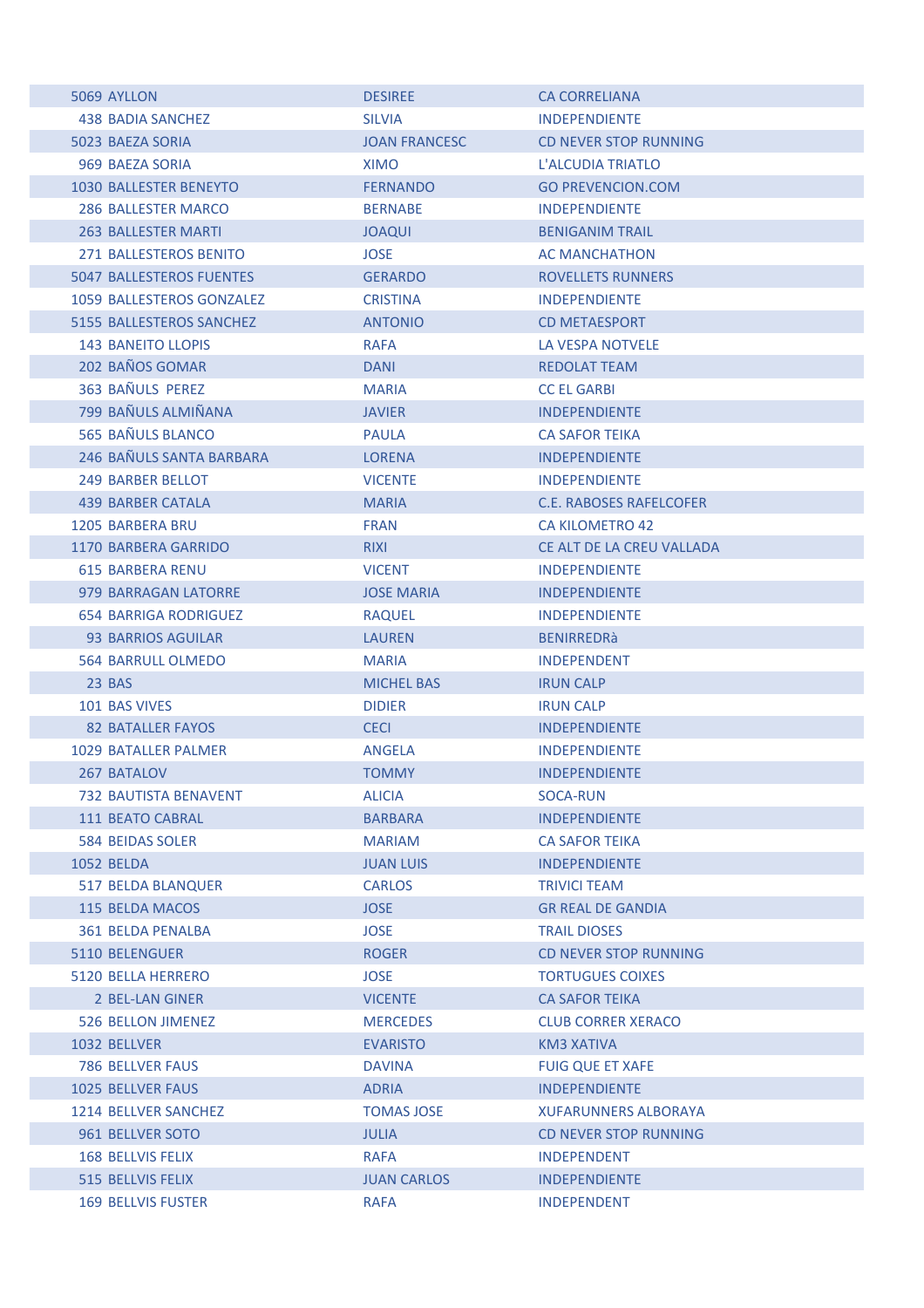| 9 BELLVIS JULIA              | <b>GUILLERMO</b>       | <b>CLUB ATLETISME MONTAVERNER</b> |  |
|------------------------------|------------------------|-----------------------------------|--|
| 556 BELLVIS PAU              | <b>DAMIAN</b>          | <b>INDEPENDIENTE</b>              |  |
| <b>740 BELTRAN ESTEBAN</b>   | <b>MONICA</b>          | <b>INDEPENDIENTE</b>              |  |
| <b>1020 BELTRAN PILES</b>    | <b>HELENA</b>          | <b>INDEPENDIENTE</b>              |  |
| 705 BELTRAN RODA             | <b>JESSICA</b>         | <b>INDEPENDIENTE</b>              |  |
| 318 BELVIS REIG              | JOAN                   | <b>CEM LES LLEBRES DE MURO</b>    |  |
| 881 BENAVENT ARANDA          | <b>DAVID</b>           | LOCOSXCORRER                      |  |
| 1046 BENAVENT BENAVENT       | <b>DAVID</b>           | <b>FUIG QUE ET XAFE</b>           |  |
| 149 BENAVENT CASTELLO        | <b>JOSE CARLOS</b>     | S.M. CLUB ATLETISME CARCAIXENT    |  |
| <b>693 BENAVENT FURIO</b>    | <b>ENRIQUE VICENTE</b> | CE LA PORTE FRESCA                |  |
| <b>636 BENAVENT LLOPIS</b>   | <b>ANDRES</b>          | <b>TORTUGUES COIXES</b>           |  |
| 51 BENAVENT MAHIQUES         | <b>VICENTE MIGUEL</b>  | <b>LOCOSXCORRER</b>               |  |
| 378 BENAVENT MONZO           | <b>SILVIA</b>          | <b>INDEPENDIENTE</b>              |  |
| 1019 BENAVENT PEIRO          | <b>ISIDRO</b>          | <b>CLUB TRIATLO GANDIA</b>        |  |
| 375 BENEYTO PASCUAL          | <b>VICENTE</b>         | <b>GARM TROTE CO. ONTINYENT</b>   |  |
| 814 BENITEZ RAMAL            | <b>RODRIGO</b>         | <b>INDEPENDIENTE</b>              |  |
| 5154 BENLLOCH DEL TORO       | <b>CARLOS</b>          | CD NEVER STOP RUNNING             |  |
| <b>94 BERENGUER DOMENECH</b> | <b>ALICIA</b>          | <b>INDEPENDIENTE</b>              |  |
| 5087 BERMEJO RODRIGUEZ       | <b>JOSE ANTONIO</b>    | RUNNERS CIUTAT DE VALENCIA        |  |
| 724 BERMUDEZ FANEGO          | <b>IVAN</b>            | <b>INDEPENDIENTE</b>              |  |
| 5032 BERNABE                 | <b>JAVIER</b>          | CA GANDIA - ALPESA                |  |
| 5055 BERNABE NAVARRO         | <b>JORGE</b>           | <b>ACPL BENAGUASIL</b>            |  |
| <b>462 BERTOMEU SAVALL</b>   | <b>MARTA</b>           | <b>CA SAFOR TEIKA</b>             |  |
| 418 BIXQUERT LLORET          | ADRIA                  | <b>INDEPENDIENTE</b>              |  |
| 551 BLANCO CISCAR            | <b>LINDA</b>           | CE DORSAL 19 PEGO                 |  |
| <b>353 BLANQUER BARBER</b>   | <b>LUIS</b>            | <b>INDEPENDIENTE</b>              |  |
| 948 BLASCO BARBERA           | <b>ESTHER</b>          | <b>CLUB ATLETISME BèLGIDA</b>     |  |
| 1154 BLASCO BELLVER          | JUAN                   | <b>INDEPENDIENTE</b>              |  |
| 259 BLASCO GEA               | <b>DANIEL</b>          | <b>INDEPENDIENTE</b>              |  |
| <b>39 BLASCO LOPEZ</b>       | <b>NATALIA</b>         | <b>CC EL GARBI</b>                |  |
| 991 BLASCO MARTINEZ          | <b>PATRICIA</b>        | <b>INDEPENDIENTE</b>              |  |
| <b>1152 BLASCO SANCHIS</b>   | <b>CLAUDIA</b>         | <b>INDEPENDIENTE</b>              |  |
| 567 BLAY LORENTE             | <b>ADRIAN</b>          | C.E. RABOSES RAFELCOFER           |  |
| 1120 BLESA SIMARRO           | <b>JUAN FCO</b>        | <b>CDB TARAZONA</b>               |  |
| 1006 BOBANTE FERNANDEZ       | <b>MANUEL</b>          | CLUB ATLETISMO BENIDORM           |  |
| 514 BODI BERENGUER           | LIDIA                  | <b>INDEPENDIENTE</b>              |  |
| 457 BOFI                     | <b>VICENT</b>          | <b>INDEPENDIENTE</b>              |  |
| 826 BOIX LLOPIS              | <b>JUAN JOSE</b>       | <b>CC EL GARBI - GANDIA</b>       |  |
| 211 BOIX MORATAL             | ROSA                   | <b>INDEPENDIENTE</b>              |  |
| 735 BOLO GRACIA              | <b>JOSE MANUEL</b>     | <b>INDEPENDIENTE</b>              |  |
| 734 BOLO MARTINEZ            | <b>CARLES</b>          | <b>INDEPENDIENTE</b>              |  |
| <b>729 BOLUFER CATALA</b>    | <b>EDUARDO</b>         | <b>CDUPV</b>                      |  |
| 7 BONET ASCO                 | <b>SALVA</b>           | <b>GR REAL DE GANDIA</b>          |  |
| 321 BONET ASCO               | AINA                   | <b>GR REAL DE GANDIA</b>          |  |
| <b>164 BONET BORRAS</b>      | <b>LAURA</b>           | <b>INDEPENDIENTE</b>              |  |
| <b>320 BONET MORENO</b>      | <b>SALVA</b>           | <b>GR REAL DE GANDIA</b>          |  |
| 1042 BORDES RIBERA           | <b>CARMEN</b>          | <b>INDEPENDIENTE</b>              |  |
| 788 BORISLAVOV FILKOV        | <b>BLAGOVEST</b>       | <b>INDEPENDIENTE</b>              |  |
| 1070 BORJA                   | <b>PEDRO</b>           | <b>INDEPENDIENTE</b>              |  |
| 1011 BORONAT                 | <b>FERNANDO</b>        | CA SAFOR TEIKA                    |  |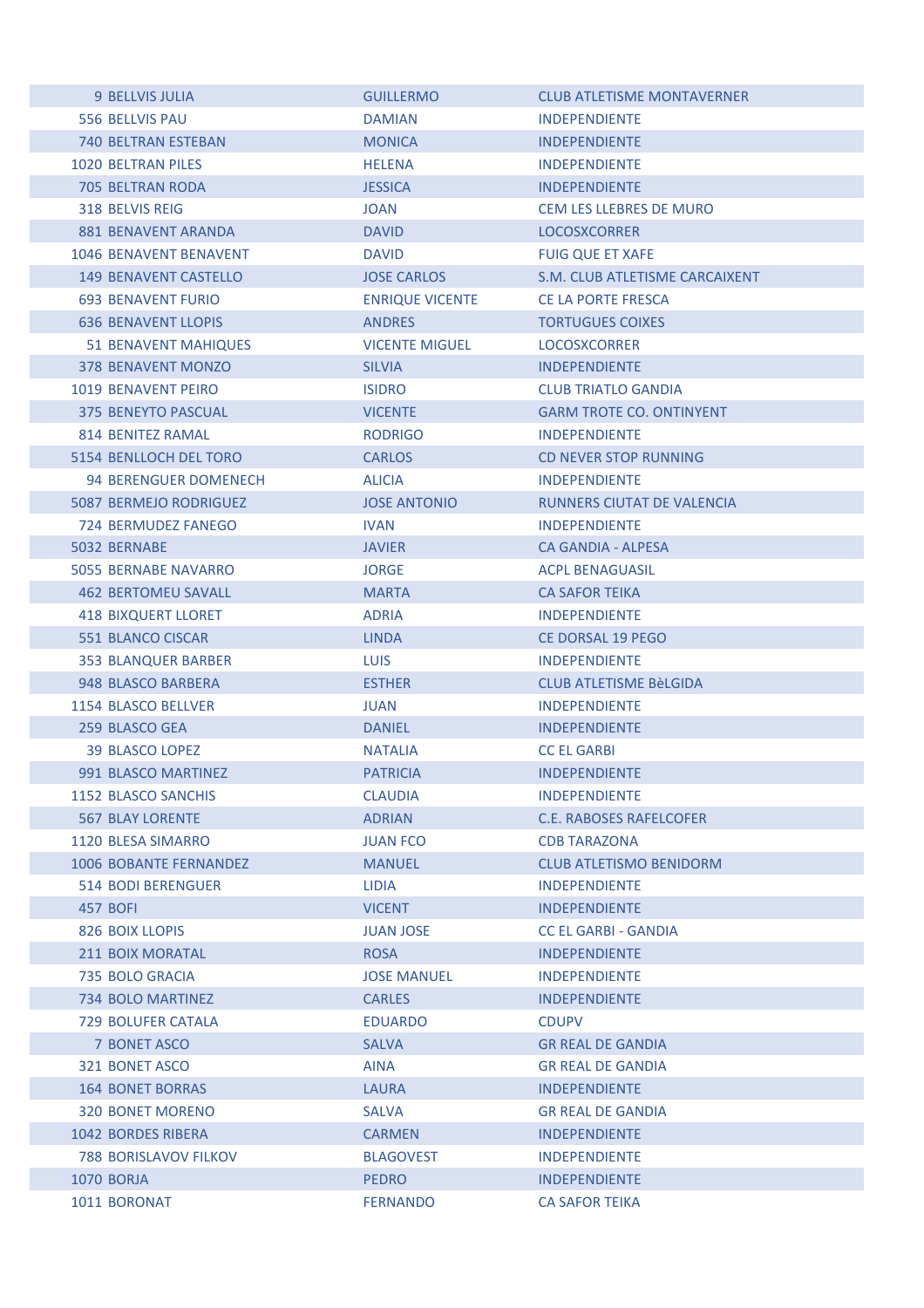| 1106 BORREDA LLACER          | <b>CARLOS</b>                        | CE LA VESPA DE NOVETLE            |
|------------------------------|--------------------------------------|-----------------------------------|
| <b>27 BORRUEY RAMOS</b>      | <b>ESTHER</b>                        | <b>INDEPENDIENTE</b>              |
| <b>498 BORRULL CORTES</b>    | JUAN                                 | CA GANDIA - ALPESA                |
| <b>561 BOSCA ALABORT</b>     | <b>JAVIER</b>                        | <b>INDEPENDIENTE</b>              |
| 37 BOU CASTELLA              | <b>CRISTOBAL</b>                     | <b>GR REAL DE GANDIA</b>          |
| 611 BOU MOLIO                | <b>JESUS</b>                         | <b>CC EL GARBI</b>                |
| 932 BOUHLAL                  | <b>AYOUB</b>                         | <b>INDEPENDIENTE</b>              |
| 1200 BRADLEY                 | <b>FIONA</b>                         | <b>INDEPENDIENTE</b>              |
| <b>392 BRAVO RIQUELME</b>    | <b>FRANCISCO</b>                     | <b>INDEPENDIENTE</b>              |
| 798 BRAVO SANFELIX           | RAUL                                 | <b>INDEPENDIENTE</b>              |
| <b>184 BRECO ROMERO</b>      | <b>JESUS</b>                         | <b>CC EL GARBI</b>                |
| 1183 BRI MOLINERO            | <b>DIANA</b>                         | <b>INDEPENDIENTE</b>              |
| 1163 BRITOV                  | <b>DMITRII</b>                       | <b>INDEPENDIENTE</b>              |
| 674 BUENO LOSADA             | <b>JUAN</b>                          | ATLETISMO MACOTERA JAMON PRIM     |
| <b>1079 BURGUERA RIBES</b>   | <b>JOAN</b>                          | <b>INDEPENDIENTE</b>              |
| <b>658 BURGUI OLTRA</b>      | <b>JUAN MIGUEL</b>                   | <b>FUIG QUE ET XAFE</b>           |
| 5116 CABALLERO ALVAREZ       | MARISA CABALLERO ALVAR CA CORRELIANA |                                   |
| 769 CABALLERO GARCIA         | <b>FRAN</b>                          | <b>INDEPENDIENTE</b>              |
| 434 CABANES PLA              | <b>GUILLERMO</b>                     | <b>CLUB ATLETISME MONTAVERNER</b> |
| 435 CABANES PLA              | <b>GUZMAN</b>                        | <b>CLUB ATLETISME MONTAVERNER</b> |
| 700 CABANILLES ROMERO        | ESPERANZA                            | <b>INDEPENDENT</b>                |
| <b>295 CABANILLES TORRES</b> | JOSE                                 | CC A GUST BELLREGUARD             |
| 950 CAERO                    | <b>CIPRIAN</b>                       | PIONEROS DE SUDAMERICA            |
| 255 CAFFIERI                 | <b>CAROLINA</b>                      | <b>INDEPENDIENTE</b>              |
| <b>568 CALABUIG PASTOR</b>   | LAIA                                 | C.E. RABOSES RAFELCOFER           |
| <b>644 CALATAYUD MONTORO</b> | <b>LLORENC</b>                       | <b>ALMIRUNNING CULLERA</b>        |
| <b>20 CALERO GARCIA</b>      | <b>BERNABE</b>                       | <b>42195 ATHLETICS</b>            |
| 414 CALVO SANABRIA           | <b>JUANJO</b>                        | <b>INDEPENDIENTE</b>              |
| 807 CAMARASA CARRERES        | <b>EFREN</b>                         | <b>INDEPENDIENTE</b>              |
| 380 CAMARASA MORA            | <b>JUAN ANTONIO</b>                  | <b>CLUB ATLETISME MONTAVERNER</b> |
| 1206 CAMARENA GRAU           | <b>JOEL</b>                          | <b>INDEPENDIENTE</b>              |
| <b>29 CAMARENA JIMENEZ</b>   | <b>RUFINO</b>                        | <b>INDEPENDIENTE</b>              |
| 399 CAMARENA SALVADOR        | <b>PEPE</b>                          | <b>CLUB TRIATLÓ BENIRREDRÀ</b>    |
| 1171 CAMBRA SANCHO           | <b>SANTIAGO</b>                      | <b>DENIA CORRE</b>                |
| 907 CANDELA FEMENIA          | <b>RUBEN</b>                         | <b>CACARCAIXENT</b>               |
| 539 CANDELAS                 | <b>CONCHI</b>                        | <b>CENTRE ESPORTIU COLIVENC</b>   |
| <b>768 CANET APARISI</b>     | <b>FEDERICO</b>                      | <b>INDEPENDIENTE</b>              |
| 796 CANET BATALLER           | <b>AINA</b>                          | <b>TIGRE DE BENGALA</b>           |
| 285 CANET CANET              | <b>ERON</b>                          | <b>CME TRAIL XIO LLUTXENT</b>     |
| <b>733 CANET CANET</b>       | <b>PACO</b>                          | <b>CME TRAIL XIO LLUTXENT</b>     |
| <b>853 CANET PASCUAL</b>     | <b>DAPHNE</b>                        | S.M. CLUB ATLETISME CARCAIXENT    |
| <b>789 CANET PRATS</b>       | <b>XELI</b>                          | <b>CME TRAIL XIO LLUTXENT</b>     |
| <b>117 CANO</b>              | LUIS.                                | <b>CEM LES LLEBRES DE MURO</b>    |
| 648 CANO CANO                | <b>IVAN</b>                          | <b>ALMIRUNNING CULLERA</b>        |
| 456 CANO SENABRE             | <b>JOSE</b>                          | <b>CEM LES LLEBRES DE MURO</b>    |
| 672 CANOVAS                  | <b>KIRO</b>                          | <b>INDEPENDIENTE</b>              |
| 884 CANOVES CLIMENT          | <b>CESAR</b>                         | REAL DE GANDIA CF                 |
| 5105 CANTARERO PIQUERAS      | LUIS.                                | <b>INDEPENDIENTE</b>              |
| <b>525 CANTOS LOPEZ</b>      | <b>ANDREA</b>                        | <b>INDEPENDIENTE</b>              |
| 679 CANTUS CLIMENT           | SALVADOR                             | <b>BANCO SANTANDER</b>            |
|                              |                                      |                                   |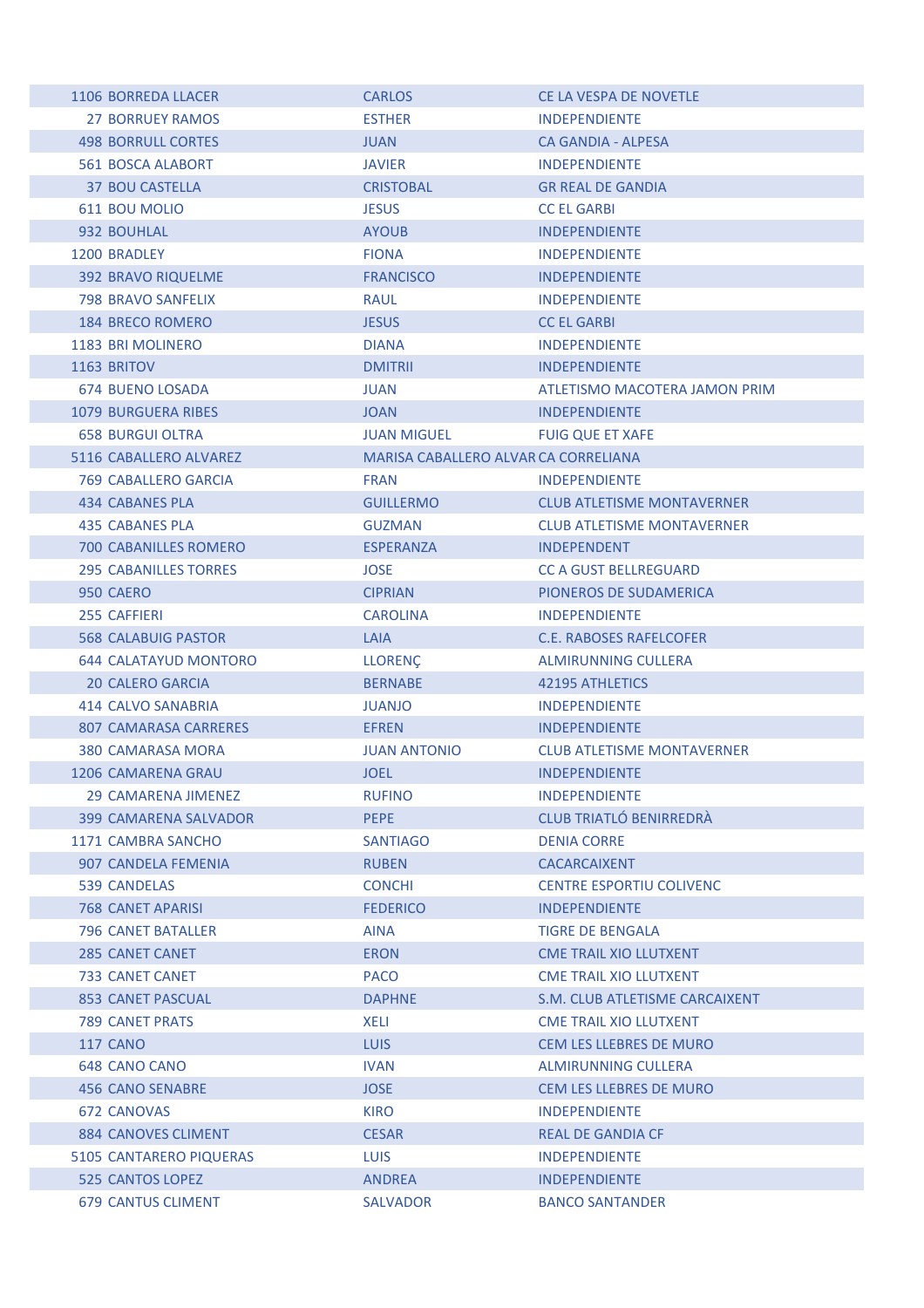| <b>GABRIELA</b><br>324 CARBO MARTI<br><b>INDEPENDIENTE</b><br><b>656 CARBO SAMPEDRO</b><br><b>JORGE</b><br>ALMIRUNNING CULLERA<br><b>135 CARBO SEGRELLES</b><br><b>CLUB ATLETISME MONTAVERNER</b><br><b>MARTA</b><br>45 CARBONELL FERRANDO<br><b>GERMAN</b><br>CA SAFOR DELIKIA SPORT<br>894 CARBONELL GOMEZ<br><b>SEQUI</b><br>ATLETISME RANTELLES ALMUSSAFES<br>5134 CARCEL PONCE<br><b>FRANCISCO JAVIER</b><br>CA UTIEL<br>227 CARDO FERNANDEZ<br>LUIS MIGUEL<br>CC EL GARBI - GANDIA<br><b>5017 CARDOS LLUCH</b><br><b>MARIA VICTORIA</b><br><b>INDEPENDIENTE</b><br>26 CARNERO<br><b>DANIEL</b><br><b>INDEPENDIENTE</b><br>755 CARREGAL FOMBUENA<br>JOSE<br><b>INDEPENDIENTE</b><br>897 CARREÑO ARANCIBIA<br><b>CRISTIAN</b><br><b>INDEPENDIENTE</b><br>629 CARUBIA PERALTA<br><b>DAVID</b><br>G. C. ALMOINES<br><b>822 CASAL RODRIGUEZ</b><br><b>ALBERTO</b><br><b>INDEPENDIENTE</b><br><b>641 CASAS FRANCISCO</b><br><b>SANTIAGO</b><br><b>INDEPENDIENTE</b><br>5039 CASES NAVARRO<br><b>VICENTE</b><br>CA POBLA DE VALLBONA<br>333 CASTELLA VICIANO<br><b>FRANCIS</b><br><b>INDEPENDIENTE</b><br><b>5002 CASTELLANO BARBA</b><br>LAURA<br>CLINICA ALEJANDRO SANZ<br><b>300 CASTELLO BOIGUES</b><br>ANGELA<br><b>CLUB CORRER XERACO</b><br><b>INDEPENDIENTE</b><br>862 CASTELLO CASTELLO<br><b>JOSE PASCUAL</b><br><b>INES</b><br>312 CASTELLO ESTELLES<br>ADO<br><b>850 CASTELLO MENGUAL</b><br>EVA<br><b>INDEPENDIENTE</b><br>1084 CASTELLOTE JORGE<br><b>FRANCISCO</b><br><b>INDEPENDIENTE</b><br>5073 CASTILLO BALLESTER<br><b>JMARCIAL</b><br><b>CDROPE CHERA</b><br><b>481 CASTILLO BAÑULS</b><br><b>BEATRIZ</b><br><b>INDEPENDIENTE</b><br>967 CASTILLO GUALDA<br>JOSE<br><b>INDEPENDIENTE</b><br>90 CATALA<br><b>NESTOR</b><br><b>CME TRAIL XIO LLUTXENT</b><br>1113 CATALA<br><b>INDEPENDIENTE</b><br>XAVI<br>721 CATALA MARTI<br><b>MIKE</b><br><b>INDEPENDIENTE</b><br><b>64 CATALA DE BURGOS</b><br><b>GONZALO</b><br><b>GR REAL DE GANDIA</b><br><b>JOSE</b><br>970 CATALA ROIG<br><b>INDEPENDIENTE</b><br>5130 CEBRIA QUESADA<br><b>FRANCISCO MIGUEL</b><br>SERRANO CLUB ATLETISMO<br><b>ALICIA</b><br>5067 CEBRIAN<br>CD NEVER STOP RUNNING<br><b>5063 CEBRIAN MINGUET</b><br><b>VICTORIA</b><br>CD NEVER STOP RUNNING<br>709 CELDA CLEMENTE<br><b>JOSE JAVIER</b><br><b>CA CORREORES BUNOL</b><br>710 CELDA CLEMENTE<br><b>CARLOS</b><br><b>CA CORREORES BUNOL</b><br>1080 CERDA GONZALEZ<br><b>JORGE</b><br><b>INDEPENDIENTE</b><br>1162 CERROS HERVAS<br><b>JAUME</b><br><b>INDEPENDIENTE</b><br>5177 CERVANTES COSTA<br><b>CARLOS</b><br>THE KENYAN URBAN WAY<br>5049 CERVERA CARCELLER<br><b>LUCIA</b><br><b>INDEPENDIENTE</b><br>5004 CERVERA PASCUAL<br>RAUL<br><b>CA L'ALCUDIA</b><br>1005 CHACON ANTON<br><b>ALFREDO</b><br><b>INDEPENDIENTE</b><br>1002 CHACON FALCON<br><b>BEATRIZ</b><br>CLUB DEPORTIVO CORRETRAIL CUENCA<br><b>30 CHAFER BENAVENT</b><br>LAURA<br><b>INDEPENDIENTE</b><br>5060 CHANZA<br><b>ANA SOFIA</b><br><b>CA ALCASSER</b><br><b>657 CHIPIER PRATS</b><br><b>NATALIA</b><br><b>FUIG QUE ET XAFE</b> | 41 CAPDEVILA RUBIO | <b>JOSE VICENTE</b> | <b>INDEPENDIENTE</b> |
|-------------------------------------------------------------------------------------------------------------------------------------------------------------------------------------------------------------------------------------------------------------------------------------------------------------------------------------------------------------------------------------------------------------------------------------------------------------------------------------------------------------------------------------------------------------------------------------------------------------------------------------------------------------------------------------------------------------------------------------------------------------------------------------------------------------------------------------------------------------------------------------------------------------------------------------------------------------------------------------------------------------------------------------------------------------------------------------------------------------------------------------------------------------------------------------------------------------------------------------------------------------------------------------------------------------------------------------------------------------------------------------------------------------------------------------------------------------------------------------------------------------------------------------------------------------------------------------------------------------------------------------------------------------------------------------------------------------------------------------------------------------------------------------------------------------------------------------------------------------------------------------------------------------------------------------------------------------------------------------------------------------------------------------------------------------------------------------------------------------------------------------------------------------------------------------------------------------------------------------------------------------------------------------------------------------------------------------------------------------------------------------------------------------------------------------------------------------------------------------------------------------------------------------------------------------------------------------------------------------------------------------------------------------------------------------------------------------------------------------------------------------------------------------------------------------------------------------------------------------------------------------------------------------------------------------------------------------------------------------------------------------------------------------------------------------|--------------------|---------------------|----------------------|
|                                                                                                                                                                                                                                                                                                                                                                                                                                                                                                                                                                                                                                                                                                                                                                                                                                                                                                                                                                                                                                                                                                                                                                                                                                                                                                                                                                                                                                                                                                                                                                                                                                                                                                                                                                                                                                                                                                                                                                                                                                                                                                                                                                                                                                                                                                                                                                                                                                                                                                                                                                                                                                                                                                                                                                                                                                                                                                                                                                                                                                                             |                    |                     |                      |
|                                                                                                                                                                                                                                                                                                                                                                                                                                                                                                                                                                                                                                                                                                                                                                                                                                                                                                                                                                                                                                                                                                                                                                                                                                                                                                                                                                                                                                                                                                                                                                                                                                                                                                                                                                                                                                                                                                                                                                                                                                                                                                                                                                                                                                                                                                                                                                                                                                                                                                                                                                                                                                                                                                                                                                                                                                                                                                                                                                                                                                                             |                    |                     |                      |
|                                                                                                                                                                                                                                                                                                                                                                                                                                                                                                                                                                                                                                                                                                                                                                                                                                                                                                                                                                                                                                                                                                                                                                                                                                                                                                                                                                                                                                                                                                                                                                                                                                                                                                                                                                                                                                                                                                                                                                                                                                                                                                                                                                                                                                                                                                                                                                                                                                                                                                                                                                                                                                                                                                                                                                                                                                                                                                                                                                                                                                                             |                    |                     |                      |
|                                                                                                                                                                                                                                                                                                                                                                                                                                                                                                                                                                                                                                                                                                                                                                                                                                                                                                                                                                                                                                                                                                                                                                                                                                                                                                                                                                                                                                                                                                                                                                                                                                                                                                                                                                                                                                                                                                                                                                                                                                                                                                                                                                                                                                                                                                                                                                                                                                                                                                                                                                                                                                                                                                                                                                                                                                                                                                                                                                                                                                                             |                    |                     |                      |
|                                                                                                                                                                                                                                                                                                                                                                                                                                                                                                                                                                                                                                                                                                                                                                                                                                                                                                                                                                                                                                                                                                                                                                                                                                                                                                                                                                                                                                                                                                                                                                                                                                                                                                                                                                                                                                                                                                                                                                                                                                                                                                                                                                                                                                                                                                                                                                                                                                                                                                                                                                                                                                                                                                                                                                                                                                                                                                                                                                                                                                                             |                    |                     |                      |
|                                                                                                                                                                                                                                                                                                                                                                                                                                                                                                                                                                                                                                                                                                                                                                                                                                                                                                                                                                                                                                                                                                                                                                                                                                                                                                                                                                                                                                                                                                                                                                                                                                                                                                                                                                                                                                                                                                                                                                                                                                                                                                                                                                                                                                                                                                                                                                                                                                                                                                                                                                                                                                                                                                                                                                                                                                                                                                                                                                                                                                                             |                    |                     |                      |
|                                                                                                                                                                                                                                                                                                                                                                                                                                                                                                                                                                                                                                                                                                                                                                                                                                                                                                                                                                                                                                                                                                                                                                                                                                                                                                                                                                                                                                                                                                                                                                                                                                                                                                                                                                                                                                                                                                                                                                                                                                                                                                                                                                                                                                                                                                                                                                                                                                                                                                                                                                                                                                                                                                                                                                                                                                                                                                                                                                                                                                                             |                    |                     |                      |
|                                                                                                                                                                                                                                                                                                                                                                                                                                                                                                                                                                                                                                                                                                                                                                                                                                                                                                                                                                                                                                                                                                                                                                                                                                                                                                                                                                                                                                                                                                                                                                                                                                                                                                                                                                                                                                                                                                                                                                                                                                                                                                                                                                                                                                                                                                                                                                                                                                                                                                                                                                                                                                                                                                                                                                                                                                                                                                                                                                                                                                                             |                    |                     |                      |
|                                                                                                                                                                                                                                                                                                                                                                                                                                                                                                                                                                                                                                                                                                                                                                                                                                                                                                                                                                                                                                                                                                                                                                                                                                                                                                                                                                                                                                                                                                                                                                                                                                                                                                                                                                                                                                                                                                                                                                                                                                                                                                                                                                                                                                                                                                                                                                                                                                                                                                                                                                                                                                                                                                                                                                                                                                                                                                                                                                                                                                                             |                    |                     |                      |
|                                                                                                                                                                                                                                                                                                                                                                                                                                                                                                                                                                                                                                                                                                                                                                                                                                                                                                                                                                                                                                                                                                                                                                                                                                                                                                                                                                                                                                                                                                                                                                                                                                                                                                                                                                                                                                                                                                                                                                                                                                                                                                                                                                                                                                                                                                                                                                                                                                                                                                                                                                                                                                                                                                                                                                                                                                                                                                                                                                                                                                                             |                    |                     |                      |
|                                                                                                                                                                                                                                                                                                                                                                                                                                                                                                                                                                                                                                                                                                                                                                                                                                                                                                                                                                                                                                                                                                                                                                                                                                                                                                                                                                                                                                                                                                                                                                                                                                                                                                                                                                                                                                                                                                                                                                                                                                                                                                                                                                                                                                                                                                                                                                                                                                                                                                                                                                                                                                                                                                                                                                                                                                                                                                                                                                                                                                                             |                    |                     |                      |
|                                                                                                                                                                                                                                                                                                                                                                                                                                                                                                                                                                                                                                                                                                                                                                                                                                                                                                                                                                                                                                                                                                                                                                                                                                                                                                                                                                                                                                                                                                                                                                                                                                                                                                                                                                                                                                                                                                                                                                                                                                                                                                                                                                                                                                                                                                                                                                                                                                                                                                                                                                                                                                                                                                                                                                                                                                                                                                                                                                                                                                                             |                    |                     |                      |
|                                                                                                                                                                                                                                                                                                                                                                                                                                                                                                                                                                                                                                                                                                                                                                                                                                                                                                                                                                                                                                                                                                                                                                                                                                                                                                                                                                                                                                                                                                                                                                                                                                                                                                                                                                                                                                                                                                                                                                                                                                                                                                                                                                                                                                                                                                                                                                                                                                                                                                                                                                                                                                                                                                                                                                                                                                                                                                                                                                                                                                                             |                    |                     |                      |
|                                                                                                                                                                                                                                                                                                                                                                                                                                                                                                                                                                                                                                                                                                                                                                                                                                                                                                                                                                                                                                                                                                                                                                                                                                                                                                                                                                                                                                                                                                                                                                                                                                                                                                                                                                                                                                                                                                                                                                                                                                                                                                                                                                                                                                                                                                                                                                                                                                                                                                                                                                                                                                                                                                                                                                                                                                                                                                                                                                                                                                                             |                    |                     |                      |
|                                                                                                                                                                                                                                                                                                                                                                                                                                                                                                                                                                                                                                                                                                                                                                                                                                                                                                                                                                                                                                                                                                                                                                                                                                                                                                                                                                                                                                                                                                                                                                                                                                                                                                                                                                                                                                                                                                                                                                                                                                                                                                                                                                                                                                                                                                                                                                                                                                                                                                                                                                                                                                                                                                                                                                                                                                                                                                                                                                                                                                                             |                    |                     |                      |
|                                                                                                                                                                                                                                                                                                                                                                                                                                                                                                                                                                                                                                                                                                                                                                                                                                                                                                                                                                                                                                                                                                                                                                                                                                                                                                                                                                                                                                                                                                                                                                                                                                                                                                                                                                                                                                                                                                                                                                                                                                                                                                                                                                                                                                                                                                                                                                                                                                                                                                                                                                                                                                                                                                                                                                                                                                                                                                                                                                                                                                                             |                    |                     |                      |
|                                                                                                                                                                                                                                                                                                                                                                                                                                                                                                                                                                                                                                                                                                                                                                                                                                                                                                                                                                                                                                                                                                                                                                                                                                                                                                                                                                                                                                                                                                                                                                                                                                                                                                                                                                                                                                                                                                                                                                                                                                                                                                                                                                                                                                                                                                                                                                                                                                                                                                                                                                                                                                                                                                                                                                                                                                                                                                                                                                                                                                                             |                    |                     |                      |
|                                                                                                                                                                                                                                                                                                                                                                                                                                                                                                                                                                                                                                                                                                                                                                                                                                                                                                                                                                                                                                                                                                                                                                                                                                                                                                                                                                                                                                                                                                                                                                                                                                                                                                                                                                                                                                                                                                                                                                                                                                                                                                                                                                                                                                                                                                                                                                                                                                                                                                                                                                                                                                                                                                                                                                                                                                                                                                                                                                                                                                                             |                    |                     |                      |
|                                                                                                                                                                                                                                                                                                                                                                                                                                                                                                                                                                                                                                                                                                                                                                                                                                                                                                                                                                                                                                                                                                                                                                                                                                                                                                                                                                                                                                                                                                                                                                                                                                                                                                                                                                                                                                                                                                                                                                                                                                                                                                                                                                                                                                                                                                                                                                                                                                                                                                                                                                                                                                                                                                                                                                                                                                                                                                                                                                                                                                                             |                    |                     |                      |
|                                                                                                                                                                                                                                                                                                                                                                                                                                                                                                                                                                                                                                                                                                                                                                                                                                                                                                                                                                                                                                                                                                                                                                                                                                                                                                                                                                                                                                                                                                                                                                                                                                                                                                                                                                                                                                                                                                                                                                                                                                                                                                                                                                                                                                                                                                                                                                                                                                                                                                                                                                                                                                                                                                                                                                                                                                                                                                                                                                                                                                                             |                    |                     |                      |
|                                                                                                                                                                                                                                                                                                                                                                                                                                                                                                                                                                                                                                                                                                                                                                                                                                                                                                                                                                                                                                                                                                                                                                                                                                                                                                                                                                                                                                                                                                                                                                                                                                                                                                                                                                                                                                                                                                                                                                                                                                                                                                                                                                                                                                                                                                                                                                                                                                                                                                                                                                                                                                                                                                                                                                                                                                                                                                                                                                                                                                                             |                    |                     |                      |
|                                                                                                                                                                                                                                                                                                                                                                                                                                                                                                                                                                                                                                                                                                                                                                                                                                                                                                                                                                                                                                                                                                                                                                                                                                                                                                                                                                                                                                                                                                                                                                                                                                                                                                                                                                                                                                                                                                                                                                                                                                                                                                                                                                                                                                                                                                                                                                                                                                                                                                                                                                                                                                                                                                                                                                                                                                                                                                                                                                                                                                                             |                    |                     |                      |
|                                                                                                                                                                                                                                                                                                                                                                                                                                                                                                                                                                                                                                                                                                                                                                                                                                                                                                                                                                                                                                                                                                                                                                                                                                                                                                                                                                                                                                                                                                                                                                                                                                                                                                                                                                                                                                                                                                                                                                                                                                                                                                                                                                                                                                                                                                                                                                                                                                                                                                                                                                                                                                                                                                                                                                                                                                                                                                                                                                                                                                                             |                    |                     |                      |
|                                                                                                                                                                                                                                                                                                                                                                                                                                                                                                                                                                                                                                                                                                                                                                                                                                                                                                                                                                                                                                                                                                                                                                                                                                                                                                                                                                                                                                                                                                                                                                                                                                                                                                                                                                                                                                                                                                                                                                                                                                                                                                                                                                                                                                                                                                                                                                                                                                                                                                                                                                                                                                                                                                                                                                                                                                                                                                                                                                                                                                                             |                    |                     |                      |
|                                                                                                                                                                                                                                                                                                                                                                                                                                                                                                                                                                                                                                                                                                                                                                                                                                                                                                                                                                                                                                                                                                                                                                                                                                                                                                                                                                                                                                                                                                                                                                                                                                                                                                                                                                                                                                                                                                                                                                                                                                                                                                                                                                                                                                                                                                                                                                                                                                                                                                                                                                                                                                                                                                                                                                                                                                                                                                                                                                                                                                                             |                    |                     |                      |
|                                                                                                                                                                                                                                                                                                                                                                                                                                                                                                                                                                                                                                                                                                                                                                                                                                                                                                                                                                                                                                                                                                                                                                                                                                                                                                                                                                                                                                                                                                                                                                                                                                                                                                                                                                                                                                                                                                                                                                                                                                                                                                                                                                                                                                                                                                                                                                                                                                                                                                                                                                                                                                                                                                                                                                                                                                                                                                                                                                                                                                                             |                    |                     |                      |
|                                                                                                                                                                                                                                                                                                                                                                                                                                                                                                                                                                                                                                                                                                                                                                                                                                                                                                                                                                                                                                                                                                                                                                                                                                                                                                                                                                                                                                                                                                                                                                                                                                                                                                                                                                                                                                                                                                                                                                                                                                                                                                                                                                                                                                                                                                                                                                                                                                                                                                                                                                                                                                                                                                                                                                                                                                                                                                                                                                                                                                                             |                    |                     |                      |
|                                                                                                                                                                                                                                                                                                                                                                                                                                                                                                                                                                                                                                                                                                                                                                                                                                                                                                                                                                                                                                                                                                                                                                                                                                                                                                                                                                                                                                                                                                                                                                                                                                                                                                                                                                                                                                                                                                                                                                                                                                                                                                                                                                                                                                                                                                                                                                                                                                                                                                                                                                                                                                                                                                                                                                                                                                                                                                                                                                                                                                                             |                    |                     |                      |
|                                                                                                                                                                                                                                                                                                                                                                                                                                                                                                                                                                                                                                                                                                                                                                                                                                                                                                                                                                                                                                                                                                                                                                                                                                                                                                                                                                                                                                                                                                                                                                                                                                                                                                                                                                                                                                                                                                                                                                                                                                                                                                                                                                                                                                                                                                                                                                                                                                                                                                                                                                                                                                                                                                                                                                                                                                                                                                                                                                                                                                                             |                    |                     |                      |
|                                                                                                                                                                                                                                                                                                                                                                                                                                                                                                                                                                                                                                                                                                                                                                                                                                                                                                                                                                                                                                                                                                                                                                                                                                                                                                                                                                                                                                                                                                                                                                                                                                                                                                                                                                                                                                                                                                                                                                                                                                                                                                                                                                                                                                                                                                                                                                                                                                                                                                                                                                                                                                                                                                                                                                                                                                                                                                                                                                                                                                                             |                    |                     |                      |
|                                                                                                                                                                                                                                                                                                                                                                                                                                                                                                                                                                                                                                                                                                                                                                                                                                                                                                                                                                                                                                                                                                                                                                                                                                                                                                                                                                                                                                                                                                                                                                                                                                                                                                                                                                                                                                                                                                                                                                                                                                                                                                                                                                                                                                                                                                                                                                                                                                                                                                                                                                                                                                                                                                                                                                                                                                                                                                                                                                                                                                                             |                    |                     |                      |
|                                                                                                                                                                                                                                                                                                                                                                                                                                                                                                                                                                                                                                                                                                                                                                                                                                                                                                                                                                                                                                                                                                                                                                                                                                                                                                                                                                                                                                                                                                                                                                                                                                                                                                                                                                                                                                                                                                                                                                                                                                                                                                                                                                                                                                                                                                                                                                                                                                                                                                                                                                                                                                                                                                                                                                                                                                                                                                                                                                                                                                                             |                    |                     |                      |
|                                                                                                                                                                                                                                                                                                                                                                                                                                                                                                                                                                                                                                                                                                                                                                                                                                                                                                                                                                                                                                                                                                                                                                                                                                                                                                                                                                                                                                                                                                                                                                                                                                                                                                                                                                                                                                                                                                                                                                                                                                                                                                                                                                                                                                                                                                                                                                                                                                                                                                                                                                                                                                                                                                                                                                                                                                                                                                                                                                                                                                                             |                    |                     |                      |
|                                                                                                                                                                                                                                                                                                                                                                                                                                                                                                                                                                                                                                                                                                                                                                                                                                                                                                                                                                                                                                                                                                                                                                                                                                                                                                                                                                                                                                                                                                                                                                                                                                                                                                                                                                                                                                                                                                                                                                                                                                                                                                                                                                                                                                                                                                                                                                                                                                                                                                                                                                                                                                                                                                                                                                                                                                                                                                                                                                                                                                                             |                    |                     |                      |
|                                                                                                                                                                                                                                                                                                                                                                                                                                                                                                                                                                                                                                                                                                                                                                                                                                                                                                                                                                                                                                                                                                                                                                                                                                                                                                                                                                                                                                                                                                                                                                                                                                                                                                                                                                                                                                                                                                                                                                                                                                                                                                                                                                                                                                                                                                                                                                                                                                                                                                                                                                                                                                                                                                                                                                                                                                                                                                                                                                                                                                                             |                    |                     |                      |
|                                                                                                                                                                                                                                                                                                                                                                                                                                                                                                                                                                                                                                                                                                                                                                                                                                                                                                                                                                                                                                                                                                                                                                                                                                                                                                                                                                                                                                                                                                                                                                                                                                                                                                                                                                                                                                                                                                                                                                                                                                                                                                                                                                                                                                                                                                                                                                                                                                                                                                                                                                                                                                                                                                                                                                                                                                                                                                                                                                                                                                                             |                    |                     |                      |
|                                                                                                                                                                                                                                                                                                                                                                                                                                                                                                                                                                                                                                                                                                                                                                                                                                                                                                                                                                                                                                                                                                                                                                                                                                                                                                                                                                                                                                                                                                                                                                                                                                                                                                                                                                                                                                                                                                                                                                                                                                                                                                                                                                                                                                                                                                                                                                                                                                                                                                                                                                                                                                                                                                                                                                                                                                                                                                                                                                                                                                                             |                    |                     |                      |
|                                                                                                                                                                                                                                                                                                                                                                                                                                                                                                                                                                                                                                                                                                                                                                                                                                                                                                                                                                                                                                                                                                                                                                                                                                                                                                                                                                                                                                                                                                                                                                                                                                                                                                                                                                                                                                                                                                                                                                                                                                                                                                                                                                                                                                                                                                                                                                                                                                                                                                                                                                                                                                                                                                                                                                                                                                                                                                                                                                                                                                                             |                    |                     |                      |
|                                                                                                                                                                                                                                                                                                                                                                                                                                                                                                                                                                                                                                                                                                                                                                                                                                                                                                                                                                                                                                                                                                                                                                                                                                                                                                                                                                                                                                                                                                                                                                                                                                                                                                                                                                                                                                                                                                                                                                                                                                                                                                                                                                                                                                                                                                                                                                                                                                                                                                                                                                                                                                                                                                                                                                                                                                                                                                                                                                                                                                                             |                    |                     |                      |
|                                                                                                                                                                                                                                                                                                                                                                                                                                                                                                                                                                                                                                                                                                                                                                                                                                                                                                                                                                                                                                                                                                                                                                                                                                                                                                                                                                                                                                                                                                                                                                                                                                                                                                                                                                                                                                                                                                                                                                                                                                                                                                                                                                                                                                                                                                                                                                                                                                                                                                                                                                                                                                                                                                                                                                                                                                                                                                                                                                                                                                                             |                    |                     |                      |
|                                                                                                                                                                                                                                                                                                                                                                                                                                                                                                                                                                                                                                                                                                                                                                                                                                                                                                                                                                                                                                                                                                                                                                                                                                                                                                                                                                                                                                                                                                                                                                                                                                                                                                                                                                                                                                                                                                                                                                                                                                                                                                                                                                                                                                                                                                                                                                                                                                                                                                                                                                                                                                                                                                                                                                                                                                                                                                                                                                                                                                                             |                    |                     |                      |
|                                                                                                                                                                                                                                                                                                                                                                                                                                                                                                                                                                                                                                                                                                                                                                                                                                                                                                                                                                                                                                                                                                                                                                                                                                                                                                                                                                                                                                                                                                                                                                                                                                                                                                                                                                                                                                                                                                                                                                                                                                                                                                                                                                                                                                                                                                                                                                                                                                                                                                                                                                                                                                                                                                                                                                                                                                                                                                                                                                                                                                                             |                    |                     |                      |
|                                                                                                                                                                                                                                                                                                                                                                                                                                                                                                                                                                                                                                                                                                                                                                                                                                                                                                                                                                                                                                                                                                                                                                                                                                                                                                                                                                                                                                                                                                                                                                                                                                                                                                                                                                                                                                                                                                                                                                                                                                                                                                                                                                                                                                                                                                                                                                                                                                                                                                                                                                                                                                                                                                                                                                                                                                                                                                                                                                                                                                                             |                    |                     |                      |
|                                                                                                                                                                                                                                                                                                                                                                                                                                                                                                                                                                                                                                                                                                                                                                                                                                                                                                                                                                                                                                                                                                                                                                                                                                                                                                                                                                                                                                                                                                                                                                                                                                                                                                                                                                                                                                                                                                                                                                                                                                                                                                                                                                                                                                                                                                                                                                                                                                                                                                                                                                                                                                                                                                                                                                                                                                                                                                                                                                                                                                                             |                    |                     |                      |
|                                                                                                                                                                                                                                                                                                                                                                                                                                                                                                                                                                                                                                                                                                                                                                                                                                                                                                                                                                                                                                                                                                                                                                                                                                                                                                                                                                                                                                                                                                                                                                                                                                                                                                                                                                                                                                                                                                                                                                                                                                                                                                                                                                                                                                                                                                                                                                                                                                                                                                                                                                                                                                                                                                                                                                                                                                                                                                                                                                                                                                                             |                    |                     |                      |
| 553 CHORNET<br><b>GUILLEM</b><br><b>CLUB ATLETISME MONTAVERNER</b>                                                                                                                                                                                                                                                                                                                                                                                                                                                                                                                                                                                                                                                                                                                                                                                                                                                                                                                                                                                                                                                                                                                                                                                                                                                                                                                                                                                                                                                                                                                                                                                                                                                                                                                                                                                                                                                                                                                                                                                                                                                                                                                                                                                                                                                                                                                                                                                                                                                                                                                                                                                                                                                                                                                                                                                                                                                                                                                                                                                          |                    |                     |                      |
| 175 CHOVA APARISI<br><b>ALEJANDRO</b><br><b>INDEPENDIENTE</b>                                                                                                                                                                                                                                                                                                                                                                                                                                                                                                                                                                                                                                                                                                                                                                                                                                                                                                                                                                                                                                                                                                                                                                                                                                                                                                                                                                                                                                                                                                                                                                                                                                                                                                                                                                                                                                                                                                                                                                                                                                                                                                                                                                                                                                                                                                                                                                                                                                                                                                                                                                                                                                                                                                                                                                                                                                                                                                                                                                                               |                    |                     |                      |
| <b>121 CHOVA PONS</b><br><b>JOSE</b><br><b>INDEPENDIENTE</b>                                                                                                                                                                                                                                                                                                                                                                                                                                                                                                                                                                                                                                                                                                                                                                                                                                                                                                                                                                                                                                                                                                                                                                                                                                                                                                                                                                                                                                                                                                                                                                                                                                                                                                                                                                                                                                                                                                                                                                                                                                                                                                                                                                                                                                                                                                                                                                                                                                                                                                                                                                                                                                                                                                                                                                                                                                                                                                                                                                                                |                    |                     |                      |
|                                                                                                                                                                                                                                                                                                                                                                                                                                                                                                                                                                                                                                                                                                                                                                                                                                                                                                                                                                                                                                                                                                                                                                                                                                                                                                                                                                                                                                                                                                                                                                                                                                                                                                                                                                                                                                                                                                                                                                                                                                                                                                                                                                                                                                                                                                                                                                                                                                                                                                                                                                                                                                                                                                                                                                                                                                                                                                                                                                                                                                                             | 493 CHOVER VIDAL   | <b>JOAN</b>         | <b>INDEPENDIENTE</b> |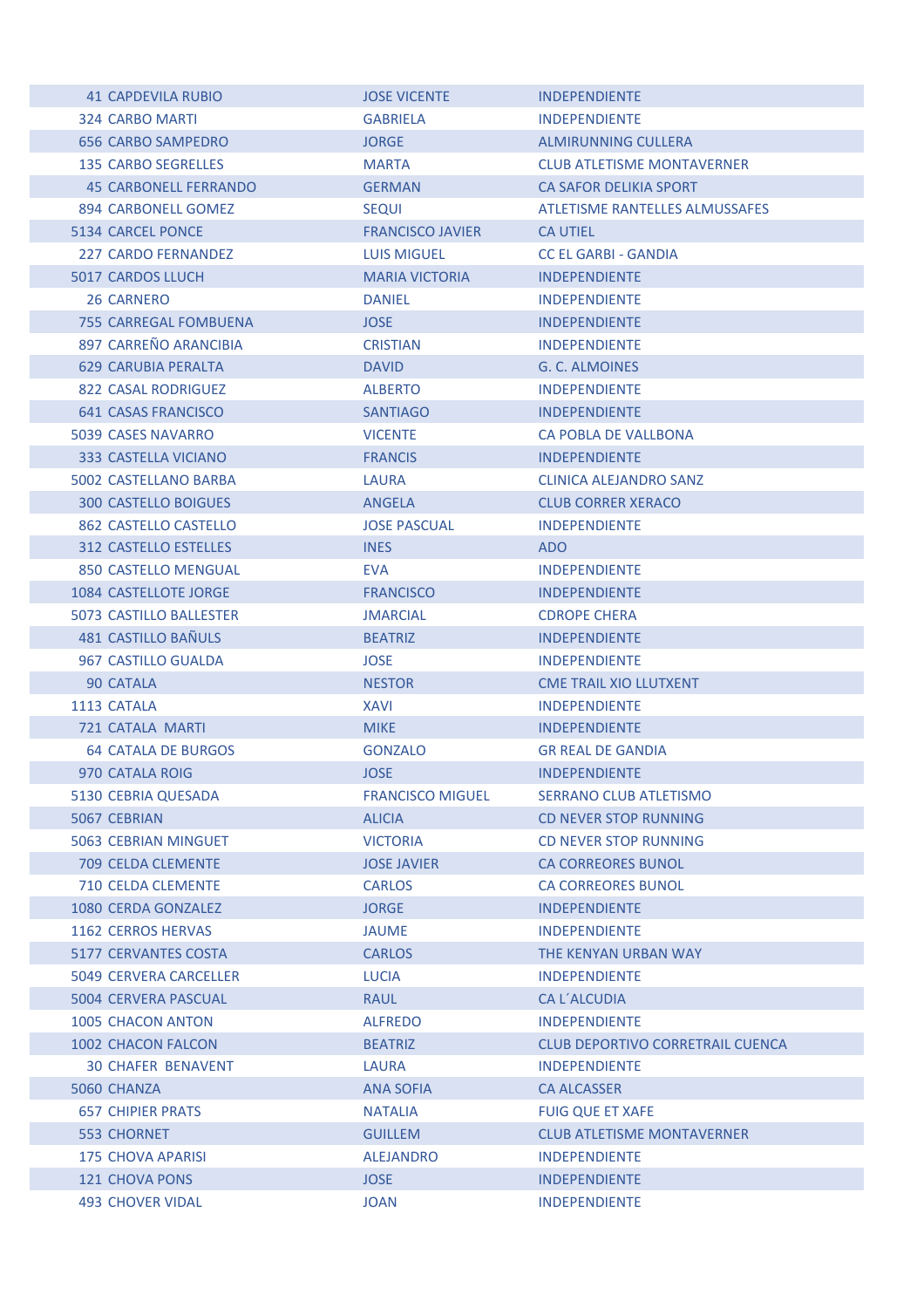| <b>858 CHULIA TORMO</b>      | <b>MIQUEL</b>        | AJOS XATIVA                      |
|------------------------------|----------------------|----------------------------------|
| 1111 CIFUENTES               | <b>DIEGO</b>         | <b>IRUN CALP</b>                 |
| 1221 CINTAS                  | <b>DAVID</b>         | <b>INDEPENDIENTE</b>             |
| 1003 CISCAR ORDIÑANA         | <b>IRENE</b>         | KM3 XATIVA                       |
| <b>537 CLIMENT APARISI</b>   | <b>ALEJANDRO</b>     | <b>CA SAFOR TEIKA</b>            |
| <b>162 CLIMENT BAÑULS</b>    | <b>SALVADOR</b>      | <b>GE LA CARENA</b>              |
| <b>119 CLIMENT MARCO</b>     | <b>GISELA</b>        | <b>INDEPENDIENTE</b>             |
| <b>210 CLIMENT MASCARELL</b> | <b>SILVIA</b>        | <b>CLUB TRIATLÓ BENIRREDRA</b>   |
| 809 CLIMENT MIÑANA           | <b>CHRISTIAN</b>     | <b>TRIATLO BENIRREDRA</b>        |
| 282 CLIMENT MUÑOZ            | <b>MARCOS</b>        | <b>INDEPENDIENTE</b>             |
| <b>134 CLIMENT SABATER</b>   | <b>BORJA</b>         | <b>CLUB TRIATLO GANDIA</b>       |
| 205 CLOQUELL                 | <b>OSCAR</b>         | <b>INDEPENDIENTE</b>             |
| <b>368 CLOQUELL SERRA</b>    | <b>MOISES</b>        | <b>CLUB CORRER XERACO</b>        |
| 521 COLLADO GARCIA           | <b>JUAN PABLO</b>    | <b>CLUB ATLETISMO ALMORADIEL</b> |
| 905 COLLADO GONZALEZ         | <b>VICENTE</b>       | <b>TRIATLÓ CORRIOL</b>           |
| 1060 COLMANET                | <b>MAURIZIO</b>      | <b>MANUFACTURAS CEYLAN</b>       |
| 985 COLOMER ARNAU            | <b>RUBEN</b>         | <b>INDEPENDIENTE</b>             |
| 1198 COLOMER OSCA            | <b>JOSE</b>          | <b>AJOS XATIVA</b>               |
| <b>365 COLOMINA ROMERO</b>   | <b>CRISTINA</b>      | <b>INDEPENDIENTE</b>             |
| <b>483 CONTERO GARCIA</b>    | <b>DAVID</b>         | C.A. CAMALLAES                   |
| 1213 COROS                   | <b>OANA</b>          | <b>INDEPENDIENTE</b>             |
| <b>290 CORTADELLAS</b>       | <b>OSCAR</b>         | CC EL GARBI - GANDIA             |
| 848 CORTECERO FERNANDEZ      | <b>ALBERTO</b>       | <b>CA XERESA</b>                 |
| <b>367 CORTELL JUAN</b>      | <b>JUAN CARLOS</b>   | <b>INDEPENDIENTE</b>             |
| 432 CORTES                   | <b>CARMEN</b>        | <b>INDEPENDIENTE</b>             |
| 5033 CORTEZON SEPULVEDA      | <b>JOSE LUIS</b>     | <b>CD NEVER STOP RUNNING</b>     |
| <b>609 COSTA FERNANDEZ</b>   | <b>OMAR</b>          | <b>INDEPENDIENTE</b>             |
| 647 COSTA FERNANDEZ          | <b>IVAN</b>          | <b>INDEPENDIENTE</b>             |
| <b>1147 COUE</b>             | <b>CHRISTOPHE</b>    | <b>INDEPENDIENTE</b>             |
| <b>697 COVES CARBONELL</b>   | <b>MARIA LORENA</b>  | <b>CE LA PORTE FRESCA</b>        |
| <b>220 CREMADES PALLAS</b>   | <b>REBECA</b>        | <b>INDEPENDIENTE</b>             |
| 1136 CREMASCHI DE LA TORRE   | <b>LIDIA ETHEL</b>   | <b>TRAIL SERRA VERNISSA</b>      |
| 570 CRESPO OLASO             | <b>VICENT</b>        | <b>C.E. RABOSES RAFELCOFER</b>   |
| <b>1062 CRESPO PISTONI</b>   | <b>JAVIER</b>        | <b>NINGUNO</b>                   |
| 304 CRESPO VAZQUEZ           | <b>BRAIS</b>         | <b>INDEPENDIENTE</b>             |
| <b>5094 CUADROS ESCUDER</b>  | <b>JOSE MANUEL</b>   | <b>TRIVILA</b>                   |
| <b>79 CUBILLOS MARI</b>      | <b>RICARDO</b>       | <b>GO RUN</b>                    |
| 1069 CUERDA FAUS             | <b>OLIANJO</b>       | <b>GR REAL DE GANDIA</b>         |
| <b>817 CUEVAS CARDONA</b>    | LORENA               | <b>CA SAFOR TEIKA</b>            |
| 882 CUEVAS CUARTERO          | <b>VICENTE</b>       | CE DORSAL 19 PEGO                |
| <b>5038 CUEVAS HERREROS</b>  | <b>JOSE VICENTE</b>  | CD NEVER STOP RUNNING            |
| 1193 CUÑAT CHOFRE            | ANA MARIA            | CA LA VALLDIGNA                  |
| 1135 DA PIEVE SCORCELLI      | <b>GERARDO ARIEL</b> | <b>TRAIL SERRA VERNISSA</b>      |
| <b>952 DAUDER MASCARELL</b>  | <b>JOSE LUIS</b>     | <b>CLUB DE TENIS GANDÍA</b>      |
| 153 DE DIEZ JIMENEZ          | <b>CARMEN</b>        | <b>DS RUNNING CLUB</b>           |
| 548 DE LA DUEÑA JIMENEZ      | <b>AGUSTIN</b>       | <b>INDEPENDIENTE</b>             |
| 193 DE LA INSUA SUÑER        | <b>FRAN</b>          | <b>CA ONTINYENT</b>              |
| 1220 DE LOS SANTOS PASTOR    | <b>RUBEN</b>         | <b>INDEPENDIENTE</b>             |
| 5092 DE MIGUEL SARRIO        | <b>ANTONIO</b>       | <b>INDEPENDIENTE</b>             |
| 5148 DEL AMO MERINO          | <b>CRISTINA</b>      | <b>CD NEVER STOP RUNNING</b>     |
|                              |                      |                                  |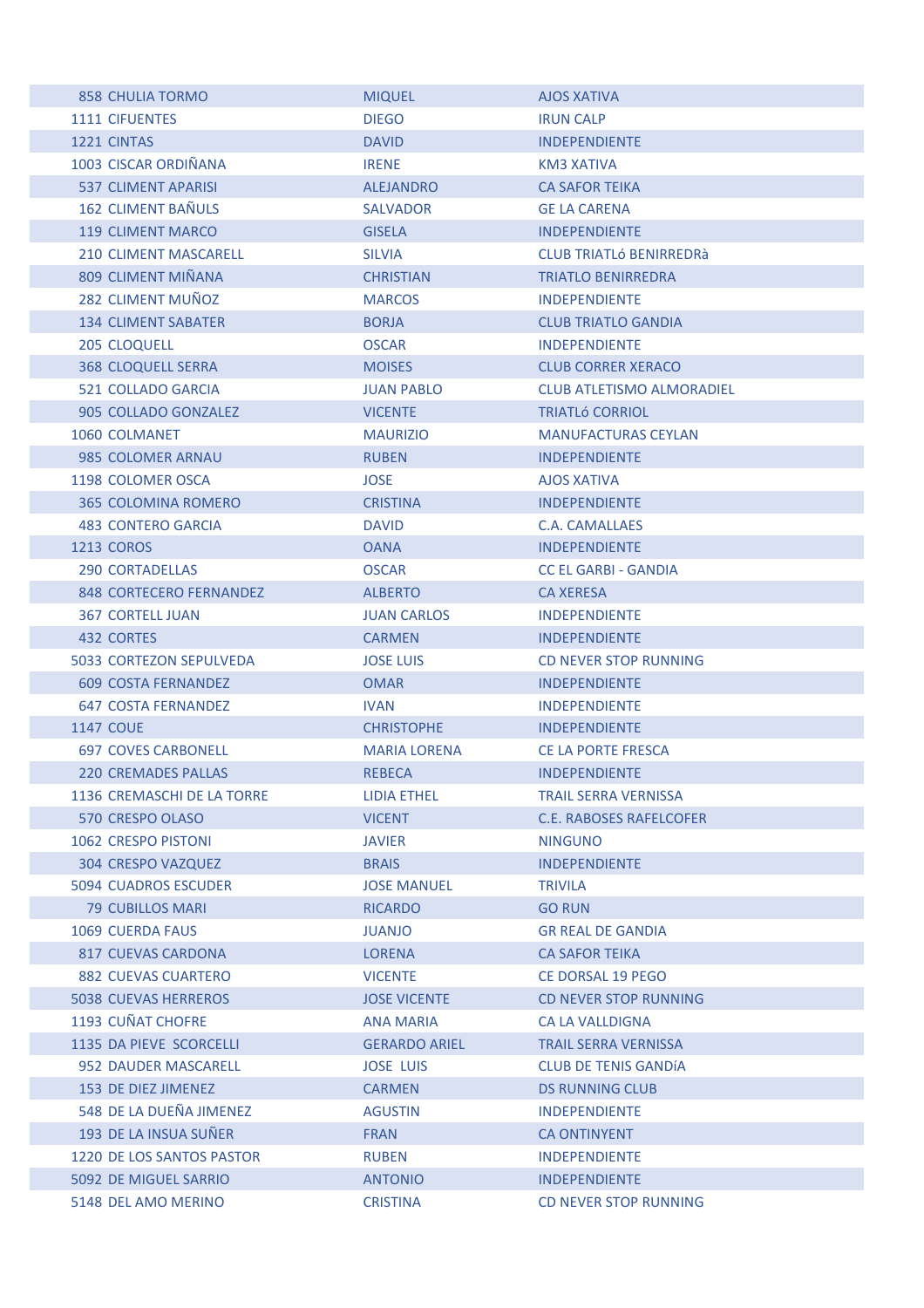| 1109 DEL OLMO MIRET           | <b>ARAM</b>            | <b>C.C CAMALLAES</b>               |
|-------------------------------|------------------------|------------------------------------|
| 836 DEL RIO VELLOSILLLO       | <b>NOELIA</b>          | <b>INDEPENDENT</b>                 |
| 835 DEL RIO VELLOSILLO        | <b>ELSA</b>            | <b>INDEPENDIENTE</b>               |
| 5151 DELASHERAS BELLIDO       | JOSE                   | CD NEVER STOP RUNNING              |
| 1108 DELGADO FERNANDEZ        | <b>SERGIO</b>          | CLUB ATLETISMO LA CABEZUELA        |
| 959 DESCALS GIMENEZ           | <b>MªCARMEN</b>        | KM3 XATIVA                         |
| 129 DEU MARZO                 | <b>LUIS</b>            | <b>PATERNA RUNNERS CLUB</b>        |
| <b>1143 DEUSA CARDENAS</b>    | <b>SABDY BEATRIZ</b>   | <b>INDEPENDIENTE</b>               |
| 779 DEUSA PASTOR              | <b>PASCUAL</b>         | <b>INDEPENDENT</b>                 |
| 5159 DIAZ BLASCO              | <b>ANGEL ALBERTO</b>   | <b>CA UTIEL</b>                    |
| 217 DIAZ ESTRUCH              | <b>CRISTIAN</b>        | <b>INDEPENDIENTE</b>               |
| 870 DIEZ PEREZ DE MEZQUIA     | <b>RICARDO</b>         | ATLETAS POPULARES DE VALLADOLID    |
| <b>415 DIGREGORIO</b>         | <b>VINCENZO</b>        | <b>INDEPENDIENTE</b>               |
| 1142 DOMARADZKI               | <b>WOJTEK</b>          | <b>CA SAFOR TEIKA</b>              |
| <b>1165 DOMENE TERCERO</b>    | <b>DANI</b>            | <b>INDEPENDIENTE</b>               |
| 1104 DOMENECH HONRUBIA        | <b>CARMEN</b>          | <b>INDEPENDIENTE</b>               |
| <b>1105 DOMENECH HONRUBIA</b> | <b>CARLOS</b>          | <b>INDEPENDENT</b>                 |
| 464 DOMINGO GALVEZ            | <b>EMILIO</b>          | <b>INDEPENDIENTE</b>               |
| 519 DOMINGO MARTINEZ          | <b>ALEJANDRO</b>       | <b>INDEPENDIENTE</b>               |
| 1040 DOMINGO MARTINEZ         | <b>JENNIFER</b>        | <b>INDEPENDIENTE</b>               |
| 427 DOMINGO ORTIZ             | <b>IGNACIO</b>         | <b>INDEPENDIENTE</b>               |
| <b>1088 DOMINGUEZ MORENO</b>  | <b>DAVID</b>           | <b>CLUB TRIATLO GANDIA</b>         |
| 5061 DONET DONET              | <b>JOSE JAVIER</b>     | <b>INDEPENDIENTE</b>               |
| 408 DONET DONET               | <b>RAFA</b>            | <b>GR REAL DE GANDIA</b>           |
| <b>199 DONET PUIGCERVER</b>   | <b>FERMIN</b>          | <b>INDEPENDIENTE</b>               |
| <b>594 DONET VILLAR</b>       | <b>GUILLERMO</b>       | <b>INDEPENDIENTE</b>               |
| <b>595 DONET VILLAR</b>       | <b>JUAN</b>            | <b>INDEPENDIENTE</b>               |
| 927 DUART HERRERO             | <b>VICENT</b>          | S.M. CLUB DE ATLETISMO AJOS XATIVA |
| 5065 EDO GUILLOT              | <b>FRANCISCO TOMAS</b> | REDOLAT TEAM                       |
| 823 ELENA JODRA               | <b>MARCOS</b>          | <b>COMPLUTUM TRIATLON</b>          |
| 1182 EMBUENA PEIRO            | <b>NOELIA</b>          | <b>INDEPENDIENTE</b>               |
| <b>500 ENGUIX</b>             | <b>MARIO</b>           | <b>INDEPENDIENTE</b>               |
| <b>127 ENGUIX GIMENO</b>      | <b>EDUARD</b>          | CA LA VALLDIGNA                    |
| 5099 ESCALONA NAVARRO         | <b>JOSE MIGUEL</b>     | <b>INDEPENDIENTE</b>               |
| <b>627 ESCOLANO ENGUIX</b>    | <b>JAVIER</b>          | <b>INDEPENDIENTE</b>               |
| <b>87 ESCOLANO MARTINEZ</b>   | <b>ROSA ANNA</b>       | <b>INDEPENDIENTE</b>               |
| <b>355 ESCOLANO MORELL</b>    | <b>PAULA</b>           | <b>INDEPENDIENTE</b>               |
| 868 ESCRIBANO ARENALES        | <b>ARMANDO</b>         | <b>INDEPENDIENTE</b>               |
| 995 ESCRIBANO IZQUIERDO       | <b>FELIPE JAVIER</b>   | <b>INDEPENDIENTE</b>               |
| 5119 ESCRIBANO MARTINEZ       | <b>RAFAEL</b>          | CD NEVER STOP RUNNING              |
| <b>803 ESCRIHUELA BOU</b>     | <b>JOSEP</b>           | <b>INDEPENDIENTE</b>               |
| 865 ESCRIVA APARISI           | <b>VALERIA</b>         | <b>INDEPENDIENTE</b>               |
| <b>601 ESCRIVA CALAFAT</b>    | <b>ALFONSO</b>         | <b>INDEPENDIENTE</b>               |
| 219 ESCRIVA CASTELLO          | <b>JOSE VICENTE</b>    | <b>INDEPENDIENTE</b>               |
| <b>42 ESCRIVA CISCAR</b>      | <b>JUAN</b>            | <b>INDEPENDIENTE</b>               |
| 1144 ESCRIVA COLOMAR          | <b>JOAN</b>            | <b>CAMALLAES</b>                   |
| 5014 ESCRIVA GARCIA           | <b>ERNEST</b>          | <b>INDEPENDIENTE</b>               |
| <b>338 ESCRIVA MIRET</b>      | <b>SALVA</b>           | <b>INDEPENDENT</b>                 |
| <b>1180 ESCRIVA TORTOSA</b>   | <b>MIREIA</b>          | <b>CROSSFIT GANDIA</b>             |
| 5128 ESCUDER MONFORT          | <b>JOAQUIN</b>         | CD NEVER STOP RUNNING              |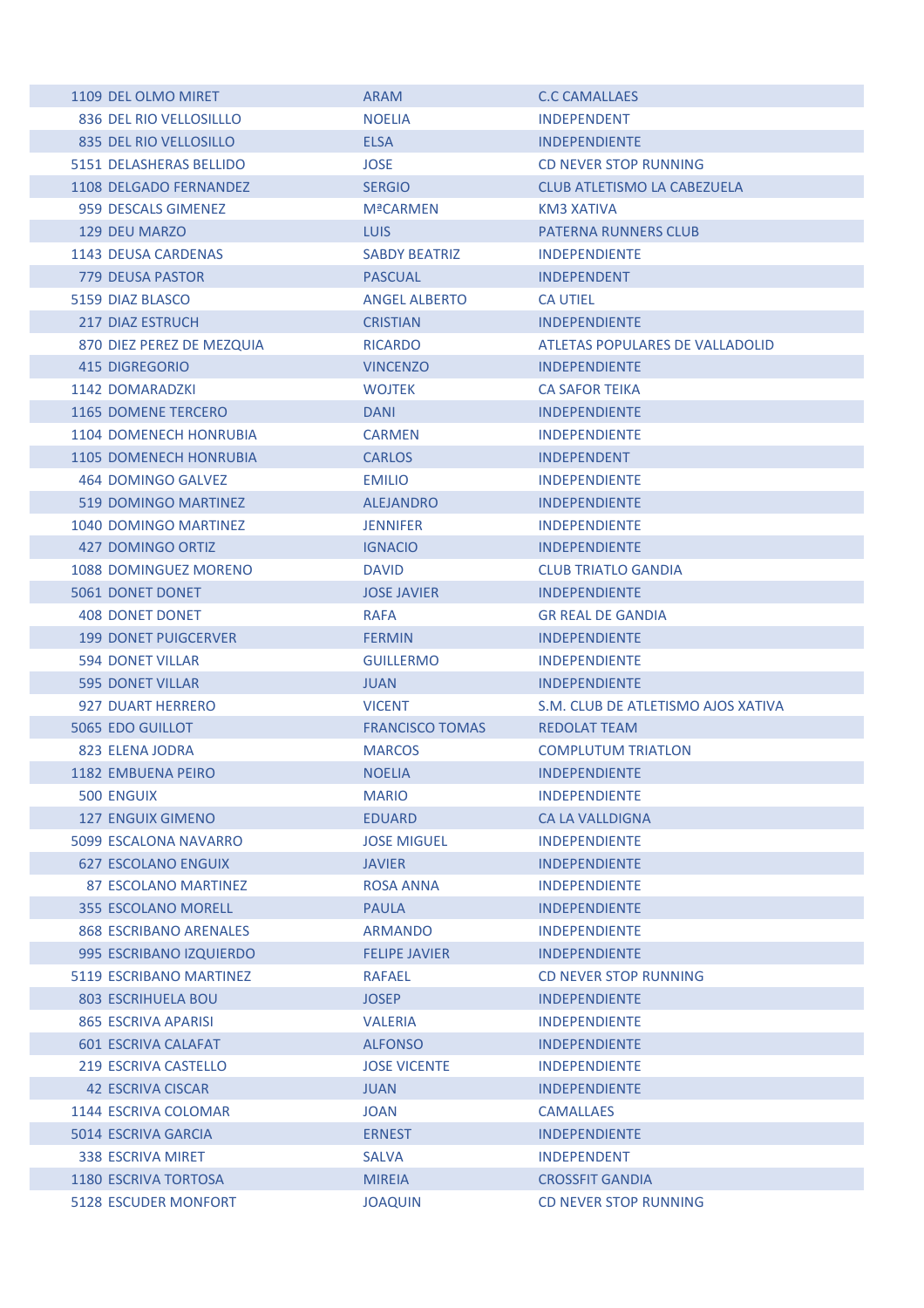|  | <b>302 ESCUDERO MORENO</b>     | <b>ROBERTO</b>       | <b>INDEPENDIENTE</b>             |
|--|--------------------------------|----------------------|----------------------------------|
|  | 1026 ESPARZA JIMENEZ           | <b>JOSE</b>          | <b>INDEPENDIENTE</b>             |
|  | 5136 ESPES INGLES              | <b>DANIEL</b>        | <b>INDEPENDENT</b>               |
|  | 133 ESPI BELDA                 | <b>ISMAEL</b>        | C.A.BENISSODA                    |
|  | 264 ESPI ESCRIVA               | <b>SALVADOR</b>      | <b>INDEPENDENT</b>               |
|  | 1056 ESPINA                    | <b>ALBERTO</b>       | <b>INDEPENDIENTE</b>             |
|  | 256 ESPINOSA SORIANO           | <b>RAUL</b>          | <b>CA SAFOR TEIKA</b>            |
|  | <b>1216 ESTELLES CARRASCO</b>  | <b>XELE</b>          | CE LA VESPA DE NOVETI E          |
|  | 407 ESTEVAN GREGORI            | <b>JORDI</b>         | <b>INDEPENDENT</b>               |
|  | 585 ESTEVAN SABATER            | <b>FERNANDO</b>      | <b>INDEPENDIENTE</b>             |
|  | 962 ESTEVE FEMENIA             | <b>VERONICA</b>      | <b>INDEPENDIENTE</b>             |
|  | 966 ESTEVE FEMENIA             | <b>MARIA</b>         | <b>INDEPENDIENTE</b>             |
|  | <b>538 ESTIVALIS GUTIERREZ</b> | <b>MAJO</b>          | <b>CLUB TRIATLHON BENIRREDRA</b> |
|  | <b>592 ESTRUCH</b>             | <b>FRANCISCO</b>     | <b>INDEPENDIENTE</b>             |
|  | 973 ESTRUCH APARISI            | <b>EMPAR</b>         | <b>CLUB TRIATLÓ BENIRREDRÀ</b>   |
|  | <b>158 ESTRUCH GINER</b>       | <b>ENRIQUE</b>       | <b>INDEPENDIENTE</b>             |
|  | <b>122 ESTRUCH GREGORI</b>     | <b>GERARDO</b>       | <b>INDEPENDIENTE</b>             |
|  | <b>268 ESTRUCH MARTINEZ</b>    | LORENA               | <b>CLUB TRIATLÓ BENIRREDRA</b>   |
|  | <b>630 ESTRUCH MASCARELL</b>   | <b>JORDI</b>         | <b>INDEPENDIENTE</b>             |
|  | 1086 ESTRUGO SAYAGO            | <b>ANDRES</b>        | <b>INDEPENDIENTE</b>             |
|  | 617 EXPOSITO LANGA             | <b>MARI CARMEN</b>   | <b>INDEPENDIENTE</b>             |
|  | 547 EXPOSITO ORENGO            | <b>DAVID</b>         | <b>INDEPENDIENTE</b>             |
|  | 150 FABBRO                     | <b>VICTOR</b>        | TIRA TU DAVANT                   |
|  | 144 FABRA                      | <b>SALVADOR</b>      | <b>INDEPENDIENTE</b>             |
|  | 892 FABRA PASTOR               | <b>VICENT</b>        | C.A. FABRA                       |
|  | 934 FALCO ROMERO               | <b>PABLO</b>         | <b>PROYVE RUNNERS</b>            |
|  | <b>376 FARIA QUINTERO</b>      | <b>EDGAR RAFAEL</b>  | <b>INDEPENDIENTE</b>             |
|  | 810 FAUS BALBASTRE             | <b>KAREM</b>         | <b>TRIATLO BENIRREDRA</b>        |
|  | 1044 FAUS MORANT               | <b>IVAN</b>          | <b>REAL DE GANDIA CF</b>         |
|  | 425 FAYOS BENEYTO              | <b>CRISTIAN</b>      | <b>INDEPENDIENTE</b>             |
|  | 419 FAYOS SALA                 | <b>JORDI</b>         | <b>INDEPENDIENTE</b>             |
|  | 429 FAYOS SALA                 | <b>MARIA JOSE</b>    | <b>INDEPENDIENTE</b>             |
|  | <b>370 FELTRER PALMERO</b>     | <b>JAVIER</b>        | <b>INDEPENDIENTE</b>             |
|  | 5086 FERNANDEZ                 | <b>MANU</b>          | CD NEVER STOP RUNNING            |
|  | 5 FERNANDEZ - ARROYO LOPEZ     | <b>QUIQUE</b>        | <b>CA SAFOR TEIKA</b>            |
|  | 986 FERNANDEZ AVALOS           | MARTA                | <b>INDEPENDIENTE</b>             |
|  | <b>714 FERNANDEZ CRUZ</b>      | <b>RAFA</b>          | <b>INDEPENDIENTE</b>             |
|  | 5098 FERNANDEZ GARCIA          | <b>ESTIVALIZ</b>     | <b>TRAIL REQUENA</b>             |
|  | 1151 FERNANDEZ LORENZ          | <b>JAVIER</b>        | <b>INDEPENDIENTE</b>             |
|  | <b>337 FERNANDEZ MARTINEZ</b>  | <b>MªANGELES</b>     | <b>INDEPENDIENTE</b>             |
|  | <b>662 FERNANDEZ SANCHEZ</b>   | <b>ANTONIO</b>       | <b>CUPIS TEAM BON PASTOR</b>     |
|  | 933 FERRAIRO                   | <b>DANI</b>          | <b>PINYO FIJO</b>                |
|  | <b>47 FERRAIRO VIÑARTA</b>     | <b>JUAN ANDRES</b>   | <b>GR REAL DE GANDIA</b>         |
|  | <b>397 FERRANDIS</b>           | <b>CARLOS</b>        | EQUILATER TRIATLÓ                |
|  | 1 FERRANDO GARCIA              | <b>CARLOS</b>        | <b>C.A.SAFOR-TEIKA</b>           |
|  | 593 FERRANDO MAÑEZ             | <b>OSCAR</b>         | <b>ROVELLETS RUNNERS</b>         |
|  | 374 FERRANDO MESTRE            | LUIS                 | LF LAB TEAM                      |
|  | <b>1176 FERRANDO NICOLAS</b>   | <b>JUAN BAUTISTA</b> | C.A.CARCAIXENT                   |
|  | 955 FERRANDO SALINAS           | <b>SALVA</b>         | <b>CA LA VALLDIGNA</b>           |
|  | 272 FERRER                     | <b>SALVA</b>         | <b>INDEPENDIENTE</b>             |
|  |                                |                      |                                  |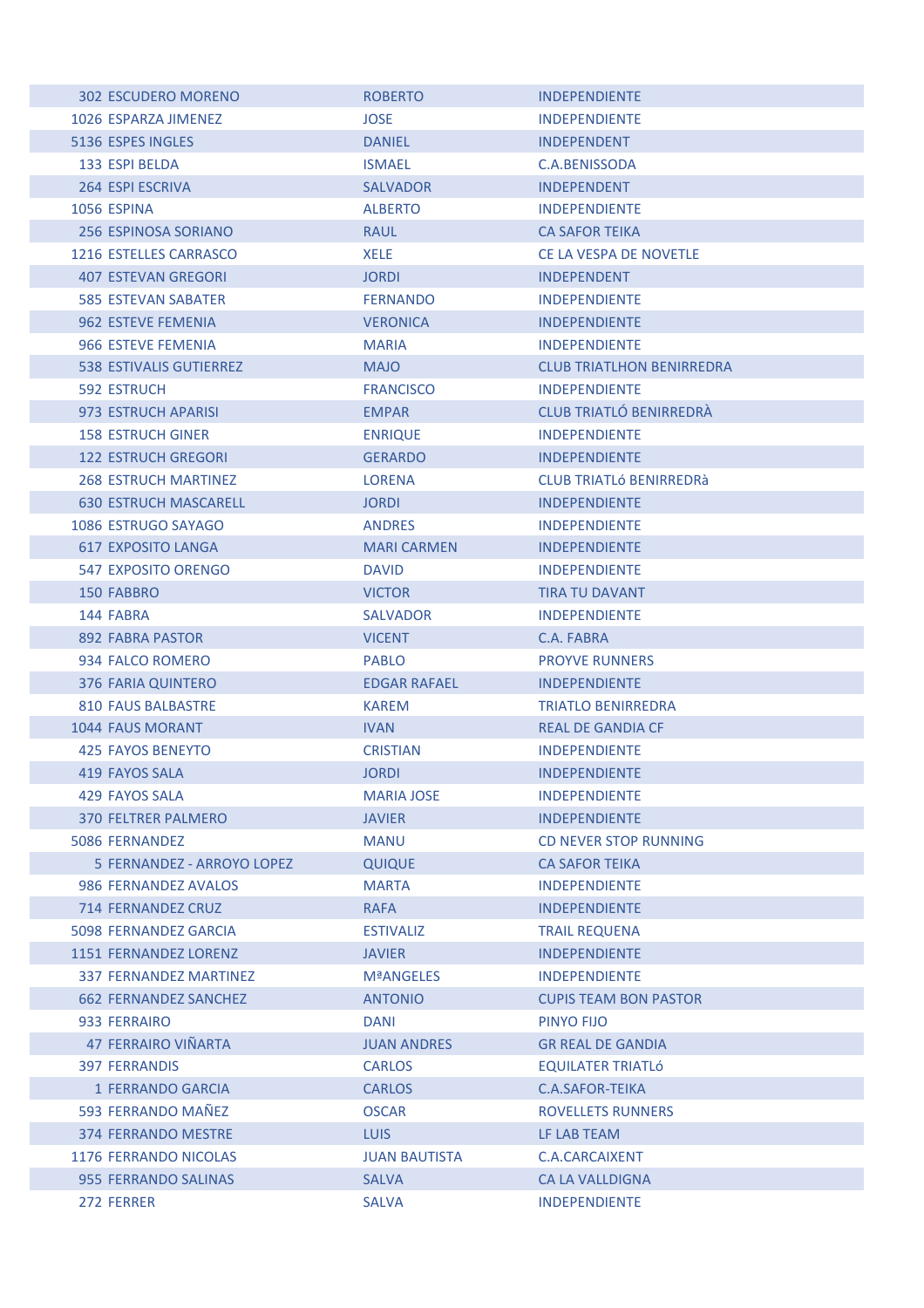| 1141 FERRER                  | <b>SALVA</b>        | <b>INDEPENDENT</b>                       |
|------------------------------|---------------------|------------------------------------------|
| 274 FERRER ALMIRON           | <b>JAVIER</b>       | <b>INDEPENDIENTE</b>                     |
| <b>1204 FERRER BALLESTER</b> | <b>MIGUEL</b>       | CA CLUB ATLETISMO SENSE PRESSA EL VERGEL |
| <b>319 FERRER CATALINA</b>   | <b>MIGUEL</b>       | <b>INDEPENDIENTE</b>                     |
| 400 FERRER INJESTA           | <b>IVAN</b>         | <b>CLUB TRIATLO BENIRREDRA</b>           |
| <b>1194 FERRER IVARS</b>     | <b>PERE</b>         | CA GANDIA - ALPESA                       |
| <b>650 FERRER LORENTE</b>    | <b>PACO</b>         | <b>GE LA CARENA</b>                      |
| 1185 FERRI GOMEZ             | <b>BRUNO</b>        | <b>INDEPENDIENTE</b>                     |
| <b>643 FERRI MASCARELL</b>   | <b>MARIA</b>        | <b>CLUB TRIATLÓ BENIRREDRÀ</b>           |
| 577 FIGUERAS ALCAÑIZ         | <b>TARA</b>         | <b>INDEPENDIENTE</b>                     |
| <b>774 FIGUERES MORENO</b>   | <b>MIGUEL</b>       | <b>REDOLAT TEAM</b>                      |
| <b>236 FIGUERES SANCHO</b>   | <b>ANDRES</b>       | <b>CA SAFOR TEIKA</b>                    |
| 597 FILIP                    | SIMONA MARIA        | <b>INDEPENDIENTE</b>                     |
| 254 FLORES MOYA              | <b>RICARDO</b>      | <b>INDEPENDIENTE</b>                     |
| 587 FLUIXA                   | <b>SALVA</b>        | <b>INDEPENDIENTE</b>                     |
| <b>31 FOLQUES LORENTE</b>    | <b>MAXIMO</b>       | <b>CE DORSAL 19 PEGO</b>                 |
| <b>313 FORNER FIGUEIRAS</b>  | <b>JORGE</b>        | <b>INDEPENDIENTE</b>                     |
| <b>261 FORNER LATORRE</b>    | <b>RAMON</b>        | <b>CC EL GARBI - GANDIA</b>              |
| <b>5028 FORT FERRI</b>       | <b>IVAN</b>         | <b>INDEPENDIENTE</b>                     |
| <b>1098 FORT SANCHIS</b>     | <b>PABLO</b>        | <b>INDEPENDIENTE</b>                     |
| <b>196 FRAILE I GARCIA</b>   | <b>JESUS</b>        | <b>INDEPENDIENTE</b>                     |
| 510 FRANCES                  | <b>FRANCISCO</b>    | <b>CLUB ATLETISMO EL VALLE</b>           |
| 518 FRANCES LOZANO           | <b>ANA</b>          | <b>INDEPENDIENTE</b>                     |
| <b>621 FRANCES MORANT</b>    | <b>PAULA</b>        | <b>INDEPENDIENTE</b>                     |
| 491 FRANCISCO                | <b>PATER</b>        | <b>CA SAFOR TEIKA</b>                    |
| 529 FRANCO COMPANY           | SARA                | <b>INDEPENDIENTE</b>                     |
| 531 FRANCO RODRIGUEZ         | <b>FRANCISCO</b>    | <b>INDEPENDIENTE</b>                     |
| <b>805 FRASQUET PASTOR</b>   | <b>MARIA JOSE</b>   | <b>INDEPENDIENTE</b>                     |
| 806 FRASQUET PASTOR          | <b>JOSE</b>         | <b>INDEPENDIENTE</b>                     |
| <b>852 FRASQUET PASTOR</b>   | <b>ADE</b>          | <b>INDEPENDIENTE</b>                     |
| <b>562 FRASQUET SIGNES</b>   | <b>SERGIO</b>       | <b>INDEPENDIENTE</b>                     |
| <b>863 FRAU BAIDAL</b>       | <b>ROSANA</b>       | <b>INDEPENDIENTE</b>                     |
| 737 FRUTOS ORDOÑEZ           | <b>MIGUEL</b>       | <b>INDEPENDIENTE</b>                     |
| 744 FRUTOS ORDOÑEZ           | <b>RAFAEL</b>       | <b>INDEPENDIENTE</b>                     |
| <b>1173 FURIO SANCHIS</b>    | <b>LUCIA</b>        | <b>REAL DE GANDIA CF</b>                 |
| 812 FUSTER                   | <b>ALBERT</b>       | <b>INDEPENDIENTE</b>                     |
| 936 FUSTER AGUD              | <b>ANGELA</b>       | <b>INDEPENDIENTE</b>                     |
| <b>649 FUSTER ALMUNIA</b>    | <b>CLARA</b>        | <b>GE LA CARENA</b>                      |
| <b>879 FUSTER BENEDICTO</b>  | <b>EMILIO</b>       | <b>INDEPENDIENTE</b>                     |
| <b>484 FUSTER CREMADES</b>   | <b>CRISTINA</b>     | <b>INDEPENDIENTE</b>                     |
| 5059 FUSTER IZQUIERDO        | <b>DANI</b>         | <b>INDEPENDIENTE</b>                     |
| 262 FUSTER MAÑEZ             | <b>JOSE VICENTE</b> | <b>INDEPENDIENTE</b>                     |
| <b>60 FUSTER MARTINEZ</b>    | <b>PAU</b>          | <b>INDEPENDIENTE</b>                     |
| 5143 GABALDO LINARES         | <b>LORENA</b>       | CD NEVER STOP RUNNING                    |
| 922 GALAN ALACAINA           | <b>JUAN</b>         | <b>INDEPENDIENTE</b>                     |
| 923 GALAN AVILES             | <b>ISABEL</b>       | <b>INDEPENDIENTE</b>                     |
| <b>428 GALAN GRAS</b>        | <b>MARTA</b>        | <b>INDEPENDENT</b>                       |
| 293 GALERA OLCINA            | <b>ALEJANDRO</b>    | <b>INDEPENDIENTE</b>                     |
| <b>280 GALLEGO NAVARRO</b>   | <b>ALBERTO</b>      | S.M. CLUB ATLETISME CARCAIXENT           |
| 745 GALVEZ PAVO              | <b>JOSE</b>         | <b>INDEPENDIENTE</b>                     |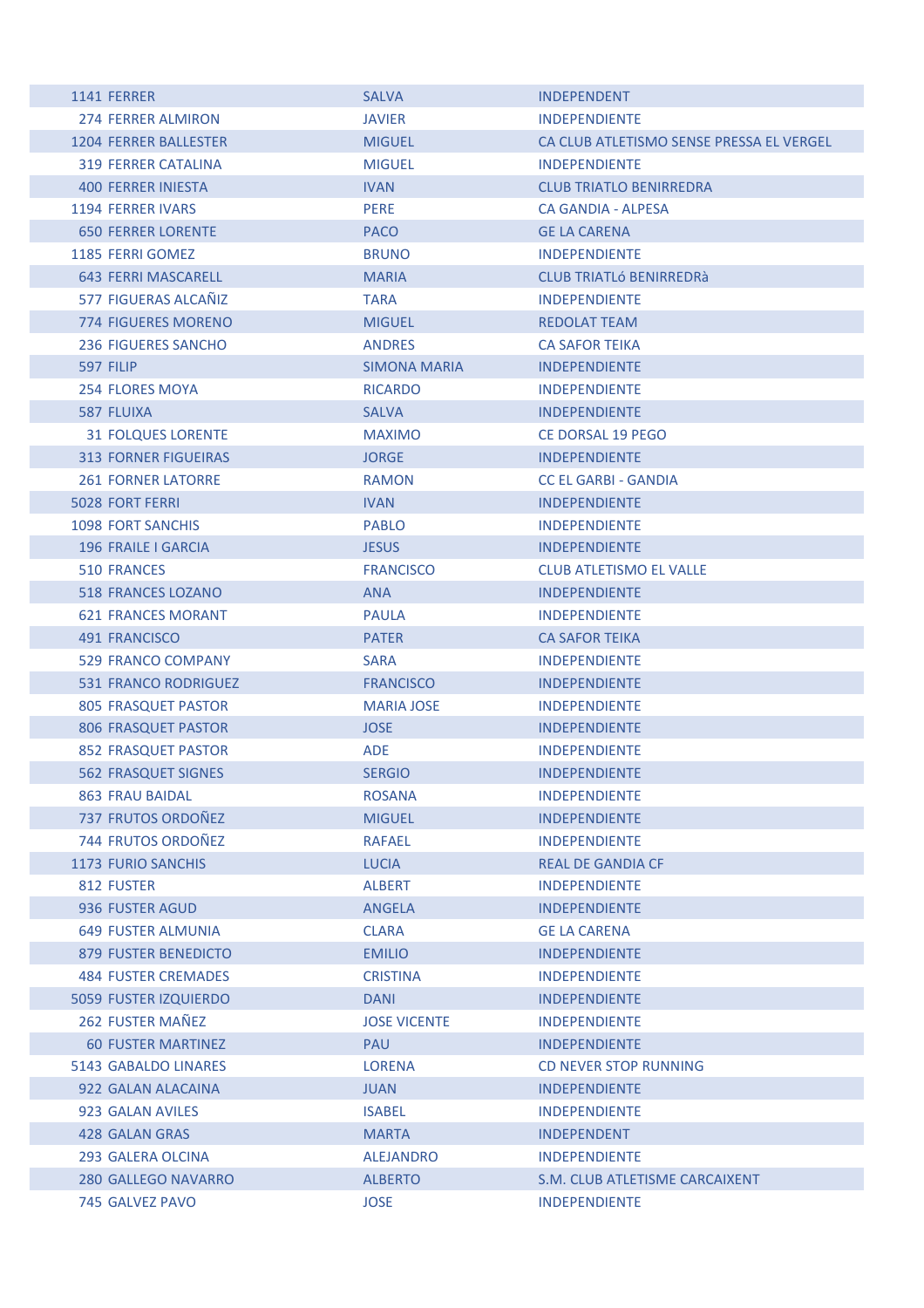| 190 GANDIA LLIN             | <b>JORGE</b>         | <b>CA ONTINYENT</b>                 |
|-----------------------------|----------------------|-------------------------------------|
| 494 GANDIA PEREZ            | <b>SALVA</b>         | <b>CLUB ATLETISME MONTAVERNER</b>   |
| 947 GANDIA ROIG             | LAURA                | <b>INDEPENDIENTE</b>                |
| <b>573 GANDIA SEPULVEDA</b> | <b>CLEMEN</b>        | <b>CA GANDIA - ALPESA</b>           |
| 57 GARCIA                   | <b>MIGUEL ANGEL</b>  | <b>INDEPENDENT</b>                  |
| 78 GARCIA                   | <b>BELTRAN</b>       | <b>INDEPENDIENTE</b>                |
| 825 GARCIA                  | SANDRA               | <b>CLUB TRIATLO GANDIA</b>          |
| <b>84 GARCIA RODRIGUEZ</b>  | RAUL                 | <b>GE ELS LLOPS VILLALONGA</b>      |
| 1148 GARCIA TOLEDO          | <b>ALFONSO</b>       | <b>INDEPENDIENTE</b>                |
| 55 GARCIA ALONSO            | <b>AMPARO</b>        | <b>LOCOSXCORRER</b>                 |
| 405 GARCIA ALVAREZ          | <b>JOSE EUGENIO</b>  | <b>INDEPENDENT</b>                  |
| 749 GARCIA CABRERA          | <b>ISMAEL</b>        | <b>INDEPENDIENTE</b>                |
| 1195 GARCIA CARDOS          | <b>GARCIA CARDOS</b> | C.A. KILOMETRO 42                   |
| <b>5050 GARCIA CASTILLO</b> | <b>ESTER</b>         | <b>INDEPENDIENTE</b>                |
| 49 GARCIA CHINESTA          | LUIS.                | CE LA VESPA DE NOVETLE              |
| <b>372 GARCIA DOMENECH</b>  | <b>EVARISTO</b>      | <b>CA ONTINYENT</b>                 |
| 5163 GARCIA ESCRIVA         | <b>CARLOS</b>        | <b>INDEPENDIENTE</b>                |
| 102 GARCIA FERNANDEZ        | <b>OSCAR</b>         | <b>INDEPENDIENTE</b>                |
| <b>965 GARCIA FORTE</b>     | <b>MARIO</b>         | <b>RUNNERS ALCOL</b>                |
| 1066 GARCIA GARRIDO         | PEDRO ANTONIO        | <b>PATERNA RUNNERS CLUB</b>         |
| 478 GARCIA LAPARRA          | ANA                  | <b>RUNNERS MONTEMAR</b>             |
| 509 GARCIA LLAMAS           | <b>JESUS</b>         | <b>INDEPENDIENTE</b>                |
| <b>1050 GARCIA LOPEZ</b>    | <b>ALFONSO</b>       | SOCIETAT ALZIRENYA DE MUNTANYERS    |
| 1058 GARCIA LOPEZ           | <b>JULIO</b>         | <b>INDEPENDIENTE</b>                |
| <b>477 GARCIA MARTI</b>     | <b>ROBERTO</b>       | ATLETISMO APOLANA                   |
| 81 GARCIA MIÑANA            | <b>IVAN</b>          | <b>INDEPENDIENTE</b>                |
| 5182 GARCIA MORENO          | EMI.                 | <b>CA CORRELIANA</b>                |
| 5111 GARCIA PALACIOS        | <b>MIGUEL</b>        | <b>INDEPENDIENTE</b>                |
| 5112 GARCIA PALACIOS        | ANA                  | <b>INDEPENDIENTE</b>                |
| 5113 GARCIA PEREZ           | <b>MARILUZ</b>       | CD NEVER STOP RUNNING               |
| 5131 GARCIA PEREZ           | <b>YOANA</b>         | SERRANO CLUB ATLETISMO              |
| 5175 GARCIA PEREZ           | <b>JOSE JAVIER</b>   | <b>PATERNA RUNNERS CLUB</b>         |
| 213 GARCIA PEREZ            | M.TERESA             | <b>INDEPENDIENTE</b>                |
| 126 GARCIA PINILLA          | <b>JOSE LUIS</b>     | <b>INDEPENDIENTE</b>                |
| 829 GARCIA RAMIREZ          | <b>FRAN</b>          | CLUB ATLETISME RICKYSPORTEAM ALZIRA |
| 920 GARCIA RAPOSO           | JUAN                 | <b>INDEPENDIENTE</b>                |
| 949 GARCIA REVERT           | <b>JAVI</b>          | <b>INDEPENDIENTE</b>                |
| 707 GARCIA SAUS             | <b>ANTONIO</b>       | <b>INDEPENDENT</b>                  |
| 1014 GARCIA UBEDA           | <b>MARIA PAZ</b>     | <b>INDEPENDIENTE</b>                |
| 5115 GARIJO PARDO           | LAURA                | CD NEVER STOP RUNNING               |
| <b>228 GARRIDO JIMENEZ</b>  | <b>CONSUELO</b>      | <b>INDEPENDIENTE</b>                |
| 486 GARRIGOS MASCARELL      | <b>VICENT</b>        | <b>INDEPENDENT</b>                  |
| 5118 GARSANDO GARCIA        | <b>MANUEL</b>        | <b>CA POBLATS MARITIMS</b>          |
| 956 GASCON ESCRIHUELA       | <b>ANGELA</b>        | CA LA VALLDIGNA                     |
| <b>139 GASCON RAMOS</b>     | <b>CARLA</b>         | <b>INDEPENDIENTE</b>                |
| 5082 GAVRYA                 | <b>VICTOR</b>        | CD NEVER STOP RUNNING               |
| 911 GEA BARRANTES           | <b>RAQUEL</b>        | <b>ODEC</b>                         |
| 511 GEA ESCRIVA             | <b>JOSE EVARISTO</b> | <b>INDEPENDENT</b>                  |
| 1123 GEA GARCIA             | <b>JOSQUIN</b>       | <b>INDEPENDIENTE</b>                |
| 453 GELIN                   | <b>FREDERIC</b>      | <b>INDEPENDIENTE</b>                |
|                             |                      |                                     |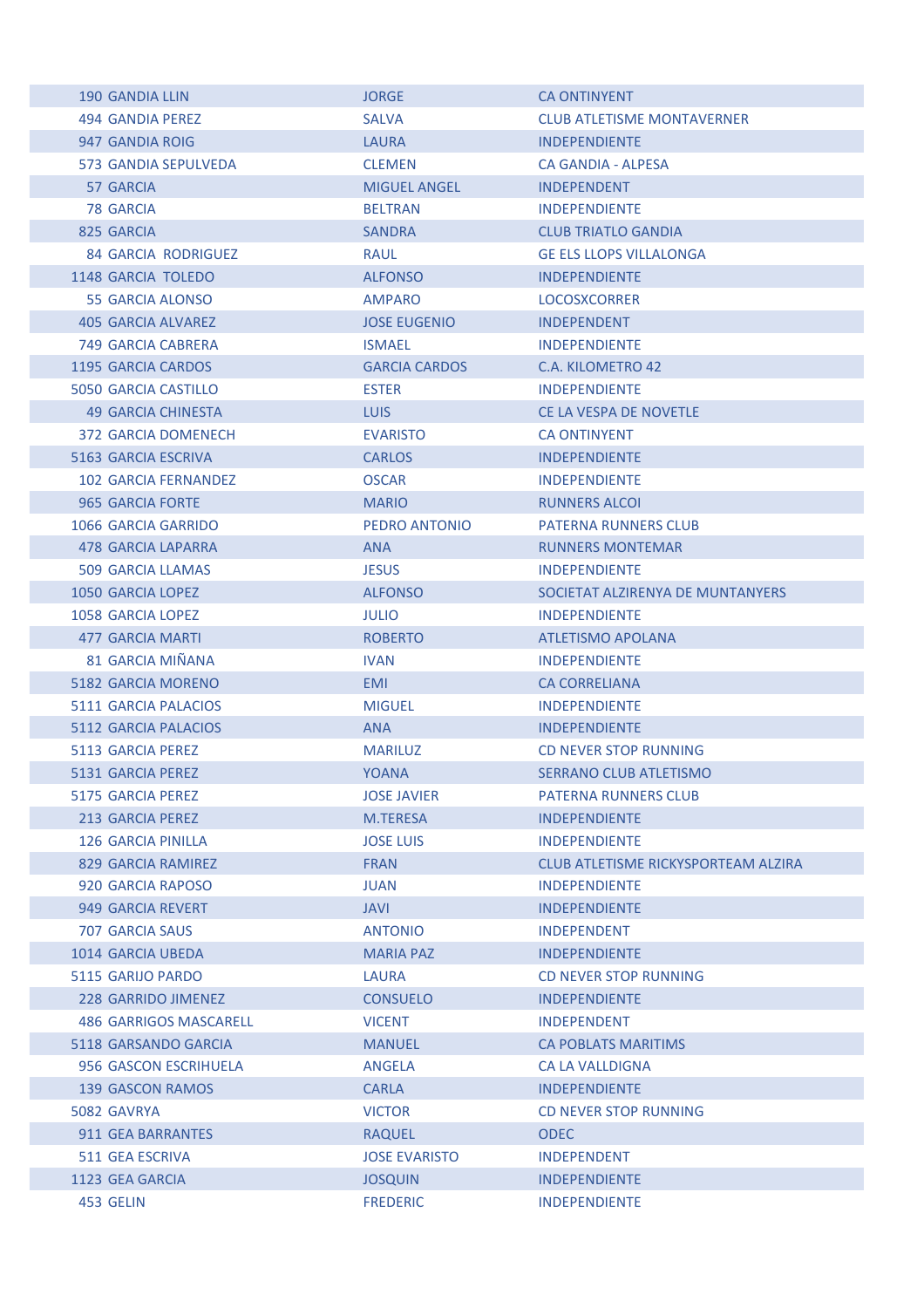| 1055 GIL                     | <b>ANTONIO</b>        | <b>INDEPENDIENTE</b>          |  |
|------------------------------|-----------------------|-------------------------------|--|
| 497 GIL FOGUE                | <b>JUAN LUIS</b>      | <b>SOM PASSATGE</b>           |  |
| 5078 GILABERT                | <b>NURIA</b>          | <b>INDEPENDIENTE</b>          |  |
| 937 GILABERT JUAN            | <b>NICOLAS</b>        | <b>INDEPENDIENTE</b>          |  |
| 1150 GIMENEZ GARCIA          | XIMO                  | <b>INDEPENDIENTE</b>          |  |
| 5149 GIMENEZ DUART           | <b>DANIEL</b>         | CD NEVER STOP RUNNING         |  |
| 52 GIMENEZ PEDROS            | <b>FRAN</b>           | <b>INDEPENDIENTE</b>          |  |
| 5158 GIMENEZ SOLAZ           | <b>DAVID</b>          | CA UTIEL                      |  |
| 5167 GIMENO BENAVENT         | JUAN                  | <b>SERRANO CLUB ATLETISMO</b> |  |
| 1159 GINER DOMINGUEZ         | <b>JOSEP FRANCESC</b> | <b>INDEPENDIENTE</b>          |  |
| 523 GINER PELLICER           | <b>DAVID</b>          | <b>AMOS TEAM</b>              |  |
| <b>155 GINER PERTEGAS</b>    | <b>GINER PERTEGAS</b> | <b>INDEPENDIENTE</b>          |  |
| 14 GINESTA PRIMO             | <b>ALBERT</b>         | <b>CC EL GARBI</b>            |  |
| 699 GISBERT SANTILLANA       | <b>DAVID</b>          | REDOLAT TEAM                  |  |
| 554 GOMAR   MICO             | <b>ALBA MARIA</b>     | <b>INDEPENDIENTE</b>          |  |
| 673 GOMAR FAUS               | <b>ANNA</b>           | <b>TRAMUSSETS</b>             |  |
| 275 GOMEZ                    | LAURA                 | <b>CME TRAIL XIO LLUTXENT</b> |  |
| 1126 GOMEZ CABANILLAS        | <b>JUAN</b>           | <b>INDEPENDIENTE</b>          |  |
| 165 GOMEZ GARCIA             | <b>JOSE IGNACIO</b>   | <b>INDEPENDIENTE</b>          |  |
| 783 GOMEZ GARCIA             | <b>GRACIELA</b>       | <b>INDEPENDIENTE</b>          |  |
| 716 GOMEZ JUAN               | <b>RUBEN</b>          | <b>CA CENTCAMES</b>           |  |
| 24 GOMEZ MORA                | <b>JUAN MANUEL</b>    | <b>CC EL GARBI</b>            |  |
| 747 GOMEZ SANCHIS            | <b>DAVID</b>          | <b>INDEPENDIENTE</b>          |  |
| 36 GOMEZ SERRA               | <b>CELIA</b>          | <b>INDEPENDIENTE</b>          |  |
| 886 GOMEZ TAMAJON            | <b>NOELIA</b>         | REAL DE GANDIA CF             |  |
| 856 GOMEZ VENDRELL           | <b>SALES</b>          | <b>INDEPENDIENTE</b>          |  |
| 5079 GONZALEZ                | <b>CRISTOBAL</b>      | <b>INDEPENDIENTE</b>          |  |
| 289 GONZALEZ                 | <b>BAUTI</b>          | <b>INDEPENDENT</b>            |  |
| 834 GONZALEZ GRAMUNTELL      | <b>JUAN CARLOS</b>    | <b>INDEPENDIENTE</b>          |  |
| 5036 GONZALEZ ALVAREZ        | <b>JOSE FRANCISCO</b> | <b>CA MURCIELAGOS</b>         |  |
| 237 GONZALEZ BELLVER         | <b>JOAN BATISTE</b>   | <b>INDEPENDENT</b>            |  |
| 1146 GONZALEZ CALATAYUD      | <b>SERGIO</b>         | CE LA VESPA DE NOVETLE        |  |
| 664 GONZALEZ CUENCA          | <b>JOSE MARIA</b>     | <b>INDEPENDIENTE</b>          |  |
| 288 GONZALEZ FERNANDEZ       | <b>CAROLINA</b>       | <b>CA BELGIDA</b>             |  |
| 818 GONZALEZ IGLESIAS        | <b>DAVID</b>          | <b>INDEPENDIENTE</b>          |  |
| 5042 GONZALEZ MARTINEZ       | <b>LORETO</b>         | <b>INDEPENDIENTE</b>          |  |
| 5104 GONZALEZ MERLOS         | <b>JAVIER</b>         | <b>RUN MOUNTAIN</b>           |  |
| 939 GONZALEZ MORENO          | <b>JESUS</b>          | <b>INDEPENDIENTE</b>          |  |
| 5150 GONZALEZ ROMERO         | <b>COQUE</b>          | <b>SOM PASSATGE</b>           |  |
| 827 GORRITA DAVIU            | <b>JOSEP</b>          | <b>INDEPENDIENTE</b>          |  |
| 5095 GORRIZ CANALES          | <b>SERGIO</b>         | THE KENYAN URBAN WAY          |  |
| <b>265 GRANCHEL ALBEROLA</b> | <b>EMPAR</b>          | <b>INDEPENDENT</b>            |  |
| 874 GRANERO TALON            | <b>ENCARNI</b>        | <b>INDEPENDIENTE</b>          |  |
| 875 GRANERO TALON            | <b>ELENA</b>          | <b>INDEPENDIENTE</b>          |  |
| 677 GRAU BENAVENT            | <b>JAVIER EMILIO</b>  | <b>FUIG QUE ET XAFE</b>       |  |
| 5123 GRAU GRAU               | <b>CESAR</b>          | <b>INDEPENDIENTE</b>          |  |
| 225 GRAU ROVIRA              | <b>ADRIA</b>          | <b>CA ALMUSSAFES</b>          |  |
| <b>800 GRAU SAPENA</b>       | <b>FERNANDO</b>       | AMOS TEAM                     |  |
| <b>613 GREGORI CARMONA</b>   | <b>JOSE</b>           | <b>INDEPENDIENTE</b>          |  |
| 912 GREGORI ESTEVE           | <b>RAMON</b>          | <b>ODEC</b>                   |  |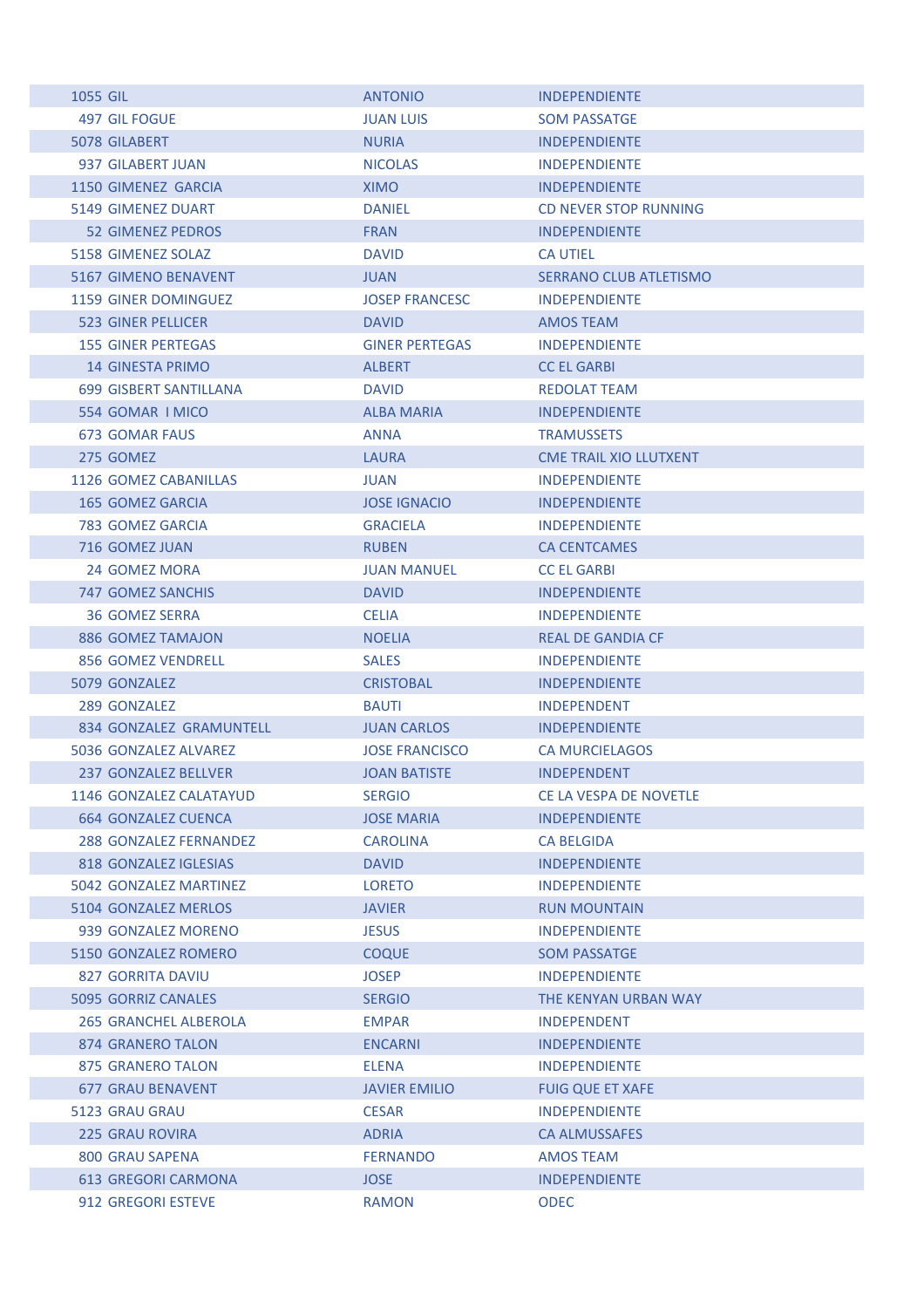| <b>628 GREGORI ORTS</b>       | <b>VICENTE</b>         | <b>TRIATLO ALGINET</b>               |
|-------------------------------|------------------------|--------------------------------------|
| 382 GRIMALT BARBER            | <b>CLARA</b>           | <b>INDEPENDIENTE</b>                 |
| 545 GRIMALT PEREZ             | <b>REBECA</b>          | <b>INDEPENDIENTE</b>                 |
| <b>1212 GRIMALT VIVES</b>     | <b>ANGELS</b>          | <b>INDEPENDIENTE</b>                 |
| 5106 GUAL ALTUR               | <b>MIGUEL</b>          | <b>INDEPENDIENTE</b>                 |
| 430 GUARNER REAL              | <b>VICENTE</b>         | <b>INDEPENDIENTE</b>                 |
| <b>896 GUAVITA ROJAS</b>      | <b>OSCAR JULIAN</b>    | <b>INDEPENDIENTE</b>                 |
| <b>1184 GUITART NAYA</b>      | <b>JAVIER</b>          | <b>INDEPENDIENTE</b>                 |
| 1034 GUTIERREZ COMAPANY       | JUAN                   | URBAN TRAIL RUNNING ALCOY            |
| 207 GUZMAN BAIGORRIA          | <b>JOSE ANTONIO</b>    | <b>CLUB TRIATLO GANDIA</b>           |
| 454 GUZMAN LOPEZ              | <b>MARIA LUCIA</b>     | <b>CLUB ATLETISMO BOLANOS</b>        |
| 15 HABICHAYN PANIAGUA         | <b>MIGUEL</b>          | <b>INDEPENDIENTE</b>                 |
| <b>1018 HALL</b>              | <b>LIAM</b>            | <b>INDEPENDIENTE</b>                 |
| <b>46 HERAS MORENO</b>        | <b>FELIX</b>           | <b>INDEPENDIENTE</b>                 |
| 1007 HERASYMENKO              | <b>MYKHAILO</b>        | <b>INDEPENDIENTE</b>                 |
| <b>19 HERNANDEZ ALONSO</b>    | <b>JOSE MANUEL</b>     | <b>INDEPENDIENTE</b>                 |
| 311 HERNANDEZ GARCIA          | <b>PASCUAL</b>         | <b>INDEPENDIENTE</b>                 |
| 5117 HERNANDEZ LOPEZ          | <b>CRISTINA</b>        | ADO.                                 |
| <b>685 HERNANDEZ PEIRO</b>    | ARANTXA                | <b>INDEPENDIENTE</b>                 |
| 5122 HERNANDEZ SECO           | <b>RICARDO</b>         | <b>SOM PASSATGE</b>                  |
| <b>200 HERNANDEZ TORRES</b>   | <b>MANUEL</b>          | <b>INDEPENDIENTE</b>                 |
| 1068 HERRERA HERRERA          | <b>CESAR</b>           | <b>PURO RUNNING</b>                  |
| 731 HERRERO BONORA            | <b>JOSE RAMON</b>      | REDOLAT TEAM                         |
| 777 HERRERO LLARIO            | <b>JOSE</b>            | <b>INDEPENDIENTE</b>                 |
| 507 HERRERO NUÑO              | <b>DOLORES</b>         | <b>INDEPENDIENTE</b>                 |
| 5026 HERRERO SARRION          | <b>RAFAEL</b>          | S.M. SOCIEDAD DEPORTIVA CORRECAMINOS |
| 5187 HERVAS MAS               | <b>JORGE</b>           | <b>CT CARLET</b>                     |
| <b>765 HIDALGO VITORIA</b>    | <b>SANTIAGO</b>        | <b>INDEPENDIENTE</b>                 |
| 125 HOLOVANENKO               | ALEX                   | <b>NIKE</b>                          |
| <b>1015 HOYOS CUELLAR</b>     | <b>MARIA VIRGINIA</b>  | <b>INDEPENDIENTE</b>                 |
| 940 HUET LLOPIS               | <b>TINO</b>            | CA MIRAMAR FENT CAMES                |
| 1043 IBANOF                   | <b>DANIEL</b>          | <b>INDEPENDIENTE</b>                 |
| 873 IBAÑEZ BARBER             | <b>RUBEN</b>           | <b>INDEPENDIENTE</b>                 |
| 298 IBAÑEZ MIÑANA             | <b>JOSE</b>            | <b>POWER PANCETA</b>                 |
| <b>661 IGUALADA CARRETERO</b> | <b>CARLOS</b>          | <b>CC EL GARBI</b>                   |
| 97 IGUALADA FERNANDEZ         | <b>JAVIER</b>          | <b>CD METAESPORT</b>                 |
| <b>5025 INFANTE ERAS</b>      | <b>WILMAN DE JESUS</b> | CA L'ALCUDIA                         |
| <b>1174 INFANTES CERDAN</b>   | ANGEL                  | <b>INDEPENDIENTE</b>                 |
| <b>412 INSA VALLES</b>        | <b>CRISTIAN</b>        | <b>INDEPENDIENTE</b>                 |
| <b>5185 IVANKIV</b>           | <b>IRYNA</b>           | <b>INDEPENDIENTE</b>                 |
| <b>5186 IVANKIV</b>           | <b>NINA</b>            | <b>INDEPENDIENTE</b>                 |
| 1073 IZQUIERDO CARRILLO       | <b>C. NURAMI</b>       | <b>INDEPENDIENTE</b>                 |
| <b>465 JAREÑO BORONAT</b>     | <b>OSCAR</b>           | CANFLOKEROS RUNNING TEAM             |
| 524 JAREÑO VAYA               | <b>CARLOS</b>          | <b>INDEPENDIENTE</b>                 |
| <b>5166 JASPE</b>             | <b>JACOBO</b>          | <b>INDEPENDIENTE</b>                 |
|                               |                        |                                      |
| 1215 JIMENEZ                  | <b>JOSE</b>            | <b>INDEPENDIENTE</b>                 |
| <b>687 JIMENEZ CAMPOS</b>     | <b>CARLOS</b>          | <b>INDEPENDIENTE</b>                 |
| 756 JIMENEZ CAMPOS            | <b>JOSE</b>            | <b>INDEPENDIENTE</b>                 |
| <b>358 JIMENEZ DIAZ</b>       | <b>TANIA</b>           | <b>INDEPENDIENTE</b>                 |
| 1124 JIMENEZ SANCHEZ          | <b>JUAN CARLOS</b>     | <b>ECOSPORT</b>                      |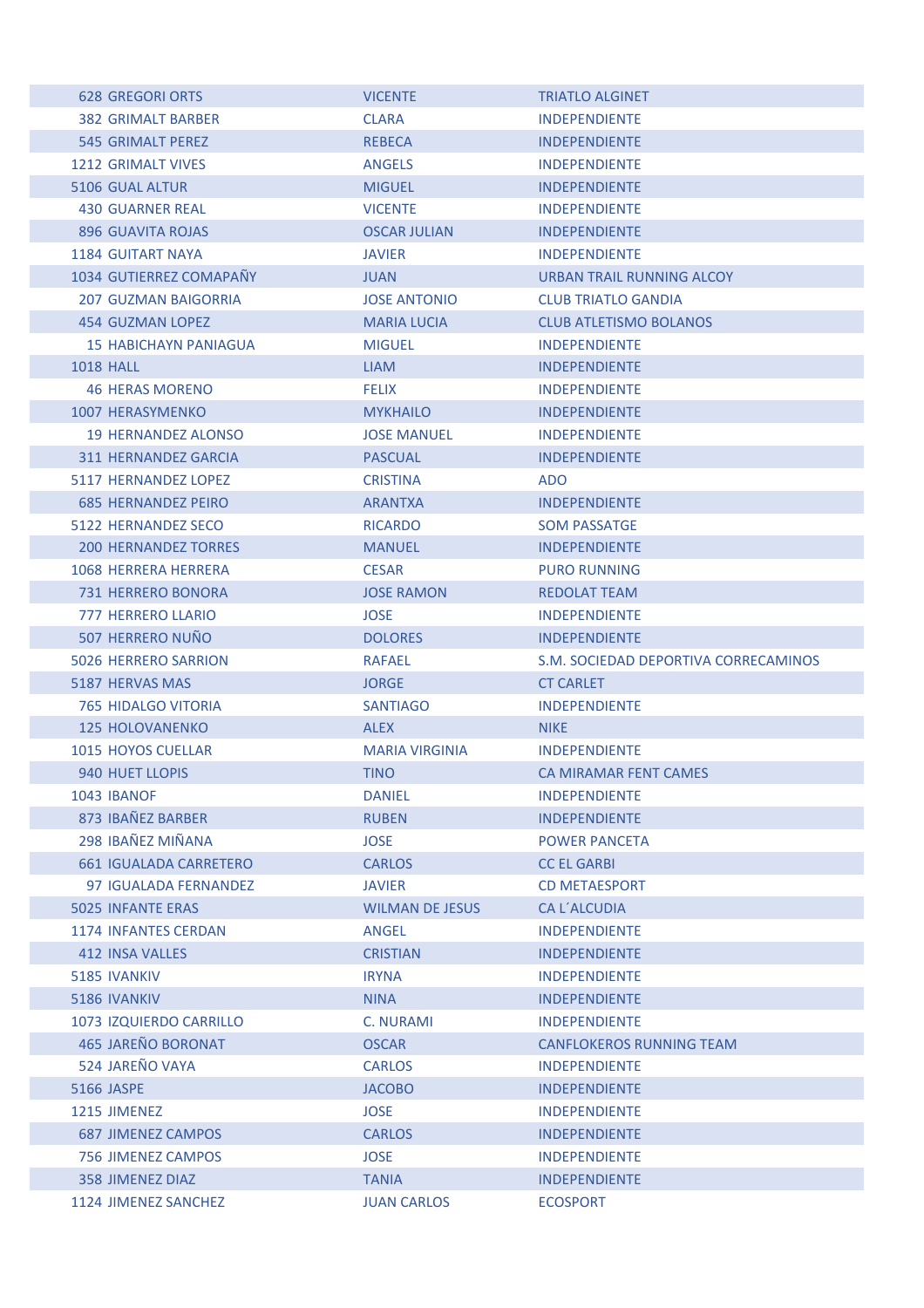| 393 JOC                        | <b>EMILIA</b>        | <b>EFECTOLED</b>                  |
|--------------------------------|----------------------|-----------------------------------|
| 394 JOC                        | <b>ADRIAN</b>        | <b>INDEPENDIENTE</b>              |
| 137 JORDA ESCRIVA              | <b>JAVIER</b>        | CA L'ESPENTA                      |
| <b>1012 JORDA FORNES</b>       | <b>KICO</b>          | <b>CA SAFOR TEIKA</b>             |
| 1076 JORDA GOMEZ               | <b>ROSA</b>          | <b>INDEPENDIENTE</b>              |
| <b>751 JORDA MORAN</b>         | <b>JUANLU</b>        | <b>INDEPENDIENTE</b>              |
| 186 JORNET                     | <b>DOLORES</b>       | <b>INDEPENDIENTE</b>              |
| 916 JORNET                     | <b>TINO</b>          | <b>INDEPENDIENTE</b>              |
| 426 JORNET SORIANO             | <b>SALVA</b>         | <b>INDEPENDIENTE</b>              |
| 401 JUAN CASTELLO              | <b>RUBEN</b>         | <b>INDEPENDIENTE</b>              |
| <b>791 JUAN ESCRIHUELA</b>     | <b>ESTHER</b>        | CA LA VALLDIGNA                   |
| 277 JUAN MIRA                  | <b>JOSE</b>          | <b>INDEPENDIENTE</b>              |
| <b>646 JUAN ORTIZ</b>          | <b>JAVIER</b>        | <b>INDEPENDIENTE</b>              |
| 797 JUAN SEGUI                 | <b>LLUIS</b>         | <b>GE LES GERRES</b>              |
| 917 JUAREZ COSTA               | <b>FRAN</b>          | <b>INDEPENDIENTE</b>              |
| 118 JULIA JARILLO              | <b>MARIA</b>         | <b>TRIATLO CARCAIXENT</b>         |
| 1021 JULIA SANZ                | <b>JOAN</b>          | <b>CLUB ATLETISME MONTAVERNER</b> |
| <b>489 JULIAN GALAN</b>        | <b>FELIPE</b>        | <b>INDEPENDIENTE</b>              |
| 544 JULIAN POMARES             | <b>NEREA</b>         | <b>SANUS VITAE TEAM</b>           |
| 335 JURADO                     | <b>DAVID</b>         | <b>INDEPENDIENTE</b>              |
| 591 LABRADOR                   | <b>SARA</b>          | <b>INDEPENDIENTE</b>              |
| <b>680 LACUESTA PENALBA</b>    | <b>SALVADOR</b>      | CA L'ALCUDIA                      |
| 869 LAHCINI                    | OUSSAMA              | <b>INDEPENDIENTE</b>              |
| 232 LAJARA VIZCAINO            | PEDRO ANTONIO        | <b>INDEPENDIENTE</b>              |
| 828 LANDETE CRESPO             | <b>RAFA</b>          | CA L'ALCUDIA                      |
| 5183 LANDIN COBOS              | <b>RAQUEL</b>        | THE KENYAN URBAN WAY              |
| <b>350 LARBI SALCEDO</b>       | <b>RAQUEL</b>        | <b>INDEPENDIENTE</b>              |
| 5146 LEAL PALACIOS             | <b>DAVID</b>         | CA POBLA DE VALLBONA              |
| 1077 LEGIDO CLAR               | <b>ROCIO</b>         | G.C. ALMOINES                     |
| <b>5100 LEO COBO</b>           | MARIA DE LOS ANGELES | <b>INDEPENDIENTE</b>              |
| 953 LEON FERRANDIS             | <b>TOMAS</b>         | <b>GC ALMOINES</b>                |
| 191 LIEBANA LLERA              | <b>CLARISSA</b>      | <b>CA ONTINYENT</b>               |
| 574 LILLO GOMEZ                | <b>CRISTINA</b>      | <b>INDEPENDIENTE</b>              |
| 1131 LIMA MEDRANO              | <b>INES</b>          | <b>TEAM HICHAN</b>                |
| <b>720 LLACER ESPLUGUES</b>    | <b>XIMO</b>          | AJOS XATIVA                       |
| <b>104 LLACER PERIS</b>        | <b>MANUEL</b>        | <b>INDEPENDENT</b>                |
| 1022 LLAMERA CAMACHO           | <b>ERNESTO</b>       | <b>INDEPENDIENTE</b>              |
| <b>74 LLEDO FELIS</b>          | <b>SANTIAGO</b>      | AMOS TEAM                         |
| 1179 LLEDO RIBERA              | <b>EVA</b>           | THE RUNNERS OF GODELLA            |
| 832 LLINARES BENAVENT          | <b>PEPE</b>          | TRIATLO CARCAIXENT                |
| 391 LLINARES ORTOLA            | <b>SERGIO</b>        | <b>RUN365</b>                     |
| 222 LLOBREGAT CASTELLO         | <b>JOSE BLAS</b>     | <b>OUTDOOR N.F. BOCAIRENT</b>     |
| 878 LLOPIS HIDALGO             | <b>JORGE</b>         | URBAN TRAIL RUNNING ALCOY         |
| 727 LLOPIS MARI                | <b>JOSE MANUEL</b>   | <b>CA CULLERA</b>                 |
| <b>381 LLORCA BOFI</b>         | <b>CARME</b>         | <b>CC EL GARBI - GANDIA</b>       |
| 273 LLORENS GARCIA             | <b>MARI CARMEN</b>   | <b>INDEPENDIENTE</b>              |
| 339 LLORENS ROIG               | <b>ALBERTO</b>       | <b>INDEPENDENT</b>                |
| <b>56 LLORENS SALA</b>         | <b>EROS</b>          | <b>INDEPENDIENTE</b>              |
| <b>5081 LLORENTE TORTAJADA</b> | <b>RAUL</b>          | <b>BENIRUNNING</b>                |
| <b>541 LLORET BLASCO</b>       | <b>XIMO</b>          | <b>INDEPENDIENTE</b>              |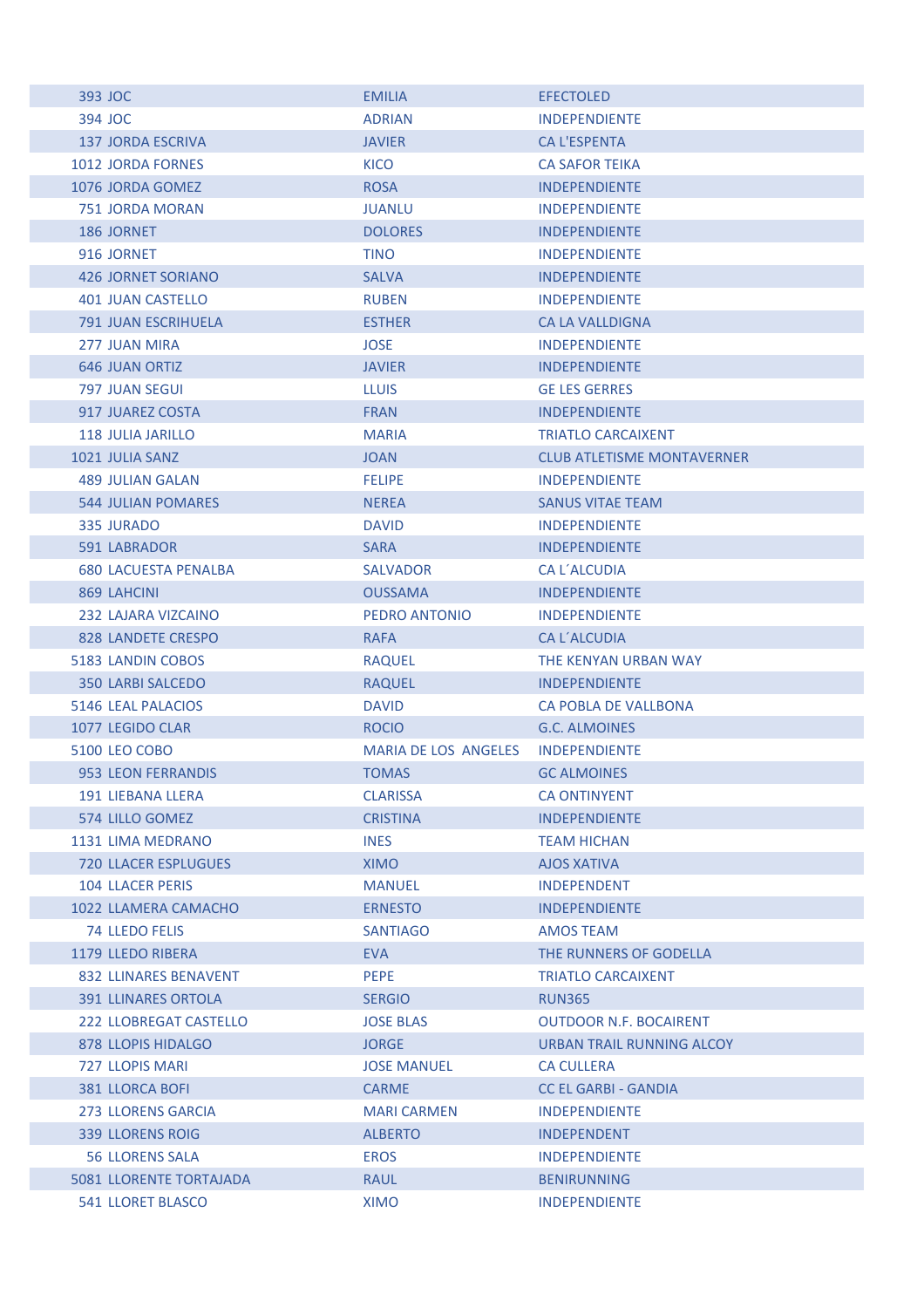|  | 1049 LLORET GUERRERO              | <b>LORENZO</b>       | <b>INDEPENDIENTE</b>              |
|--|-----------------------------------|----------------------|-----------------------------------|
|  | 951 LLORET LENA                   | <b>CARLOS</b>        | <b>CLUB CORRER XERACO</b>         |
|  | <b>73 LLORET MORATAL</b>          | <b>PACO</b>          | <b>INDEPENDIENTE</b>              |
|  | 964 LLUCH ROIG                    | <b>MIGUEL</b>        | C.A.BENISSODA                     |
|  | 999 LLUCH TORMO                   | <b>MIGUEL</b>        | <b>CLUB D'ATLETISME BENISSODA</b> |
|  | <b>5138 LOPERA PAREJA</b>         | <b>JOSE RICARDO</b>  | <b>CA CORREORES BUNOL</b>         |
|  | <b>152 LOPEZ AGUADO IZQUIERDO</b> | <b>ANTONIO</b>       | <b>DS RUNNING CLUB</b>            |
|  | <b>5132 LOPEZ BARCELO</b>         | <b>ALBERTO</b>       | <b>SERRANO CLUB ATLETISMO</b>     |
|  | 216 LOPEZ BARRERA                 | <b>AITOR</b>         | <b>INDEPENDIENTE</b>              |
|  | 5126 LOPEZ DEVIS                  | <b>MJOSE</b>         | <b>RAV TEAM</b>                   |
|  | 5007 LOPEZ ESPEJO                 | <b>SERGIO</b>        | <b>PATERNA RUNNERS CLUB</b>       |
|  | <b>1051 LOPEZ FERNANDEZ</b>       | <b>RUBEN RICARDO</b> | <b>BAR DANIEL</b>                 |
|  | 596 LOPEZ GAMEZ                   | <b>RUBEN</b>         | <b>INDEPENDIENTE</b>              |
|  | <b>444 LOPEZ GORDILLO</b>         | <b>PAULA</b>         | <b>INDEPENDIENTE</b>              |
|  | 250 LOPEZ IBAÑEZ                  | <b>CESAR</b>         | CE LA VESPA DE NOVETLE            |
|  | 212 LOPEZ JIMENEZ                 | <b>MARIO</b>         | <b>INDEPENDENT</b>                |
|  | <b>542 LOPEZ MORENO</b>           | <b>DANIEL</b>        | CA ALTEA                          |
|  | <b>689 LOPEZ NAVARRO</b>          | <b>SERGIO</b>        | <b>CLUB ATLETISMO IBAÑES</b>      |
|  | 844 LOPEZ PEREZ                   | <b>VICTOR</b>        | <b>INDEPENDIENTE</b>              |
|  | <b>793 LOPEZ REYES</b>            | <b>JOAQUIN</b>       | <b>INDEPENDIENTE</b>              |
|  | 421 LOPEZ SANCHEZ                 | <b>LUCIA</b>         | <b>INDEPENDIENTE</b>              |
|  | <b>770 LOPEZ SOLERA</b>           | <b>FERNANDO</b>      | <b>RUN FASTER</b>                 |
|  | 91 LOPEZ TOMAS                    | <b>ERIC</b>          | CA BELGIDA                        |
|  | 903 LOPEZ VALLS                   | <b>RAQUEL</b>        | <b>INDEPENDIENTE</b>              |
|  | 5097 LOPEZ VERGARA                | <b>SERGIO</b>        | CA UTIEL                          |
|  | <b>112 LORENTE MOCHOLI</b>        | <b>JORGE</b>         | <b>GR REAL DE GANDIA</b>          |
|  | 283 LOZANO CARRALERO              | <b>SERGIO</b>        | <b>CA LA VALLDIGNA</b>            |
|  | <b>704 LUQUE MORENO</b>           | <b>JOSE JAVIER</b>   | <b>INDEPENDIENTE</b>              |
|  | 1010 LUZURIAGA BIARNES            | <b>SILVIA</b>        | <b>INDEPENDIENTE</b>              |
|  | <b>1129 MAESTRE GRANADAL</b>      | <b>JUAN MANUEL</b>   | <b>TEAM HICHAN</b>                |
|  | <b>340 MAGDALENO RUIZ</b>         | <b>MOISES</b>        | <b>INDEPENDIENTE</b>              |
|  | 1172 MAGRANER                     | <b>VICENT</b>        | <b>INDEPENDIENTE</b>              |
|  | <b>455 MAHIQUES MORENO</b>        | <b>VANESSA</b>       | <b>INDEPENDIENTE</b>              |
|  | 715 MAHIQUES MIÑANA               | <b>PEPI</b>          | <b>CA CENTCAMES</b>               |
|  | <b>123 MAHUQUES CANET</b>         | <b>JOSE</b>          | <b>CME TRAIL XIO LLUTXENT</b>     |
|  | 997 MANOLESCU                     | ELENA ANA            | <b>TORRENT CORRE</b>              |
|  | <b>743 MANSANET BENAVENT</b>      | <b>MARTA</b>         | <b>INDEPENDIENTE</b>              |
|  | 379 MANZANA SANZ                  | <b>APPLE</b>         | <b>GOSANGANOS</b>                 |
|  | 888 MAÑEZ                         | JOSE VTE.            | CA GANDIA - ALPESA                |
|  | 5174 MAÑEZ NAVARRO                | <b>MIGUEL</b>        | CA RIBAPEU - RIBARROJA            |
|  | 346 MAÑO SIGALAT                  | <b>JAVIER</b>        | <b>CC EL GARBI</b>                |
|  | <b>347 MARCH VILA</b>             | EDGAR                | <b>INDEPENDIENTE</b>              |
|  | <b>349 MARCH VILA</b>             | <b>JUANBAUTISTA</b>  | <b>INDEPENDIENTE</b>              |
|  | 928 MARCO ALBIÑANA                | <b>JOSE MANUEL</b>   | <b>INDEPENDIENTE</b>              |
|  | 958 MARCO DELGADO                 | ANGEL                | <b>INDEPENDIENTE</b>              |
|  | 276 MARGARIT BOSCA                | <b>ARCADI</b>        | <b>CME TRAIL XIO LLUTXENT</b>     |
|  | 723 MARI FUNES                    | <b>LORENZO</b>       | CE DORSAL 19 PEGO                 |
|  | 978 MARI MONZO                    | JOAN                 | <b>INDEPENDIENTE</b>              |
|  | <b>490 MARINO PECHE</b>           | <b>CARMELA</b>       | <b>INDEPENDIENTE</b>              |
|  | <b>32 MARMOL RAMOS</b>            | <b>RODRIGO</b>       | <b>INDEPENDIENTE</b>              |
|  |                                   |                      |                                   |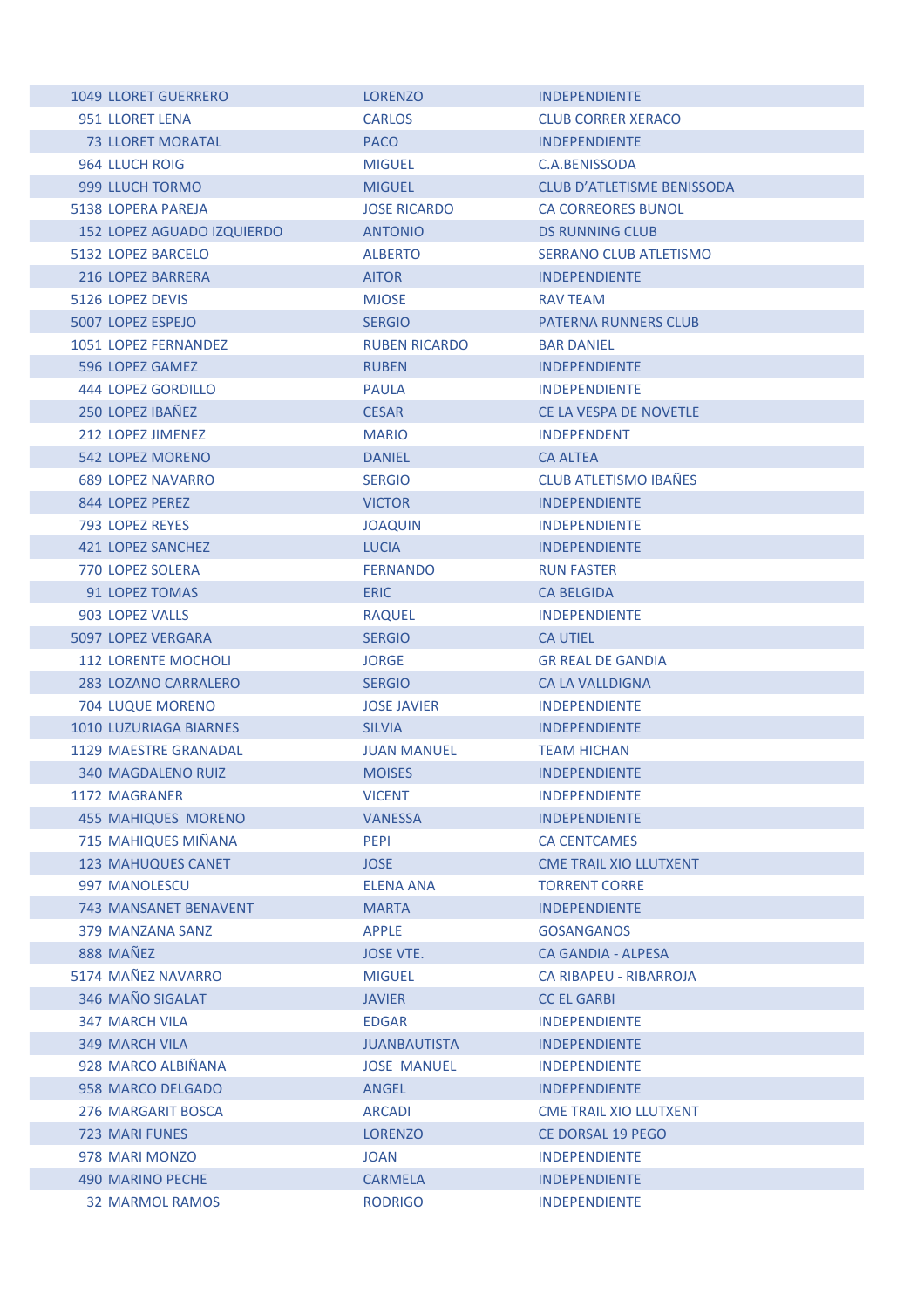| 842 MARONDA ESCRIVA          | <b>IVAN</b>           | PATINAR X GANDIA                      |
|------------------------------|-----------------------|---------------------------------------|
| 972 MARQUEZ CAZALLAS         | <b>GUILLERMO</b>      | <b>INDEPENDIENTE</b>                  |
| 5083 MARQUEZ VILLANUEVA      | <b>XIMO</b>           | CD NEVER STOP RUNNING                 |
| 54 MARRAHI                   | <b>SALVA</b>          | <b>CELA VESPA DE NOVETLE</b>          |
| 804 MARTI CASTELLO           | <b>M PAU</b>          | <b>INDEPENDIENTE</b>                  |
| <b>198 MARTI CLEMENTE</b>    | <b>KEVIN</b>          | REAL DE GANDIA CF                     |
| <b>387 MARTI MONTANER</b>    | <b>VICTOR</b>         | <b>INDEPENDIENTE</b>                  |
| 926 MARTI MOSCARDO           | LAURA                 | <b>INDEPENDIENTE</b>                  |
| 1167 MARTI PALONES           | <b>ADRIAN</b>         | <b>INDEPENDIENTE</b>                  |
| 5179 MARTI PEIRO             | <b>EMILIO</b>         | THE KENYAN URBAN WAY                  |
| 535 MARTI PERRZ              | <b>FRANCISCO</b>      | <b>INDEPENDIENTE</b>                  |
| 356 MARTI PONS               | <b>JOSE</b>           | <b>CLUB ATLETISME MONTAVERNER</b>     |
| <b>550 MARTI ROMERO</b>      | <b>ELIAS</b>          | <b>INDEPENDIENTE</b>                  |
| 5011 MARTI TOSCANO           | <b>MARI</b>           | <b>INDEPENDIENTE</b>                  |
| 1081 MARTIN                  | <b>DIEGO</b>          | <b>INDEPENDIENTE</b>                  |
| <b>86 MARTIN FERRANDO</b>    | <b>LUIS</b>           | <b>INDEPENDIENTE</b>                  |
| 1057 MARTIN REVERTE          | <b>FERNANDO</b>       | <b>CA CULLERA</b>                     |
| <b>351 MARTIN YESTE</b>      | <b>ANTONIO</b>        | <b>INDEPENDIENTE</b>                  |
| 83 MARTINEZ                  | <b>RAFA MARTINEZ</b>  | <b>INDEPENDIENTE</b>                  |
| 234 MARTINEZ                 | <b>MARIO</b>          | <b>INDEPENDIENTE</b>                  |
| 607 MARTINEZ                 | <b>CRISTIAN</b>       | <b>IRUN CALP</b>                      |
| 269 MARTINEZ BERNALDEZ       | <b>JOSE</b>           | <b>C.A.RESTAURANTE QUIJOTE</b>        |
| 872 MARTINEZ ABRIL           | <b>ZAIRA</b>          | <b>INDEPENDIENTE</b>                  |
| 847 MARTINEZ AIHARA          | <b>SONIA</b>          | CA CORRELIANA                         |
| 885 MARTINEZ BELTRAN         | <b>FRANCISCO JOSE</b> | <b>INDEPENDENT</b>                    |
| 528 MARTINEZ BOU             | <b>BLANCA</b>         | <b>INDEPENDIENTE</b>                  |
| 746 MARTINEZ CABELLO         | <b>ALVARO</b>         | <b>INDEPENDIENTE</b>                  |
| 1116 MARTINEZ CLIMENT        | <b>JUAN MANUEL</b>    | <b>CLUB DE CORRER EL GARBI GANDIA</b> |
| 913 MARTINEZ DE LA MATA      | <b>JOSE AGUSTIN</b>   | <b>ODEC</b>                           |
| <b>1175 MARTINEZ ESTEVE</b>  | <b>MIQUEL</b>         | <b>INDEPENDIENTE</b>                  |
| 278 MARTINEZ FERNANDEZ       | <b>GLORIA</b>         | <b>INDEPENDIENTE</b>                  |
| 5048 MARTINEZ GADEA          | <b>GABRIEL</b>        | <b>CA UTIEL</b>                       |
| 197 MARTINEZ GARCIA          | <b>DULCE</b>          | <b>INDEPENDIENTE</b>                  |
| 1168 MARTINEZ GARCIA         | <b>EDUARDO</b>        | <b>INDEPENDIENTE</b>                  |
| 422 MARTINEZ GARRIDO         | <b>JOSE ANTONIO</b>   | <b>INDEPENDIENTE</b>                  |
| 620 MARTINEZ GIL             | <b>HECTOR</b>         | <b>INDEPENDIENTE</b>                  |
| 5133 MARTINEZ GOMEZ          | LUIS FELIX            | SERRANO CLUB ATLETISMO                |
| 1101 MARTINEZ HERNANDEZ      | <b>VICENTE</b>        | <b>INDEPENDIENTE</b>                  |
| 136 MARTINEZ IVARS           | <b>JOSEP</b>          | CA L'ESPENTA                          |
| <b>626 MARTINEZ LERMA</b>    | <b>JOSE ANTONIO</b>   | <b>CC EL GARBI</b>                    |
| <b>698 MARTINEZ MAGRANER</b> | <b>JOSE</b>           | <b>CE LA PORTE FRESCA</b>             |
| 508 MARTINEZ MARTINEZ        | <b>IVAN</b>           | <b>CA EL VALLE</b>                    |
| 1102 MARTINEZ MARTINEZ       | XIMO                  | CA L'ALCUDIA                          |
| <b>398 MARTINEZ MENDEZ</b>   | <b>FELIPE</b>         | <b>INDEPENDIENTE</b>                  |
| 1097 MARTINEZ SANCHEZ        | <b>ADRIAN</b>         | CD ISD HURACAN PUERTO SAGUNTO         |
| <b>1063 MARTINEZ TUDELA</b>  | <b>DAVID</b>          | LA RABOSA                             |
| 1083 MARTINEZ URBAN          | LAURA                 | <b>INDEPENDIENTE</b>                  |
| 855 MARTORELL AGUADO         | <b>BELEN</b>          | <b>INDEPENDIENTE</b>                  |
| 576 MARZAL MILLET            | LORENA                | C.E.RABOSES RAFELCOFER                |
| <b>608 MARZAL PEIRO</b>      | <b>MAMEN</b>          | <b>INDEPENDIENTE</b>                  |
|                              |                       |                                       |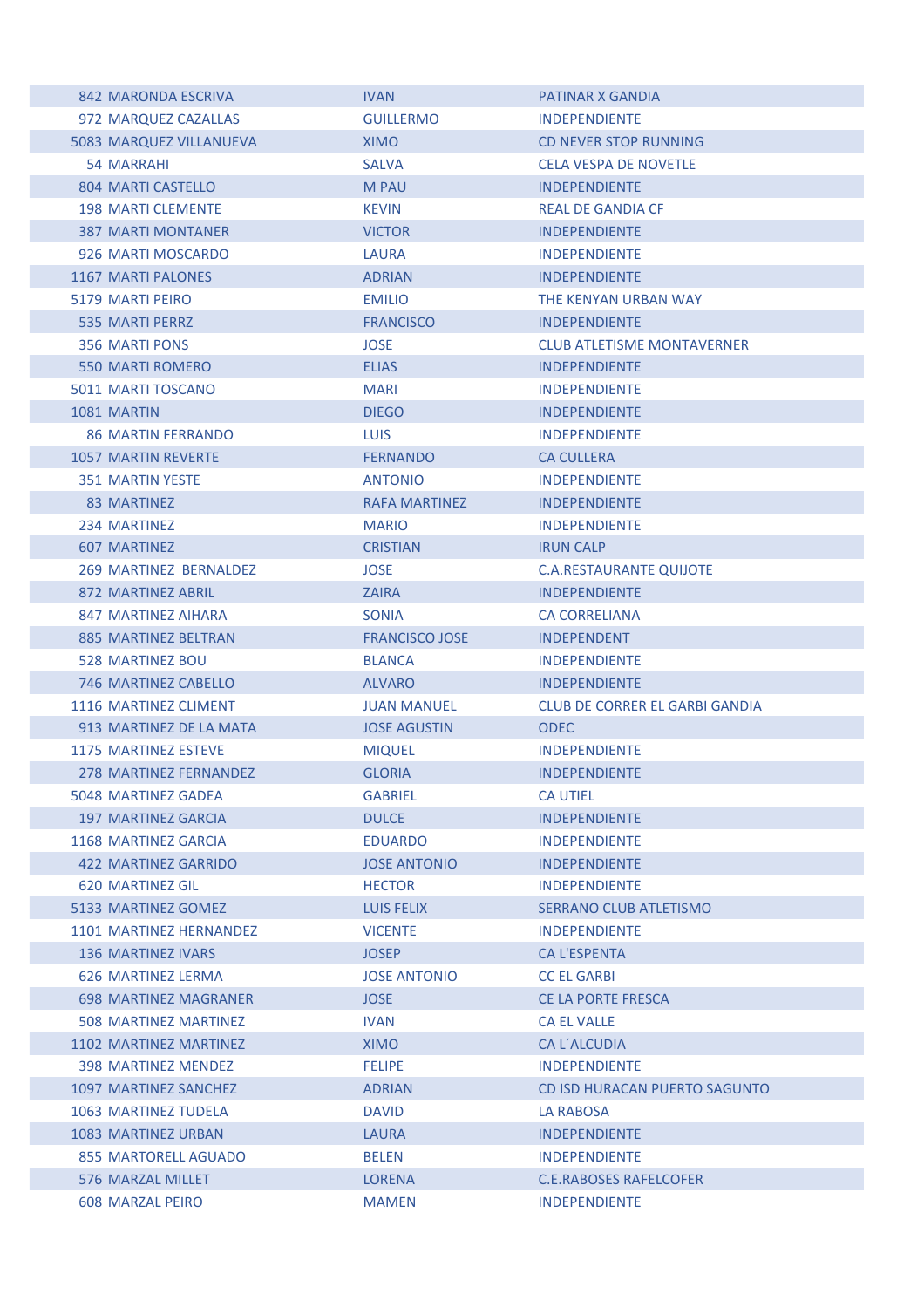|  | 18 MAS                        | <b>PACO</b>          | <b>INDEPENDIENTE</b>              |
|--|-------------------------------|----------------------|-----------------------------------|
|  | <b>203 MAS CLOQUELL</b>       | <b>IVAN</b>          | <b>INDEPENDIENTE</b>              |
|  | 75 MAS COSTA                  | DANIEL JOAN          | <b>INDEPENDIENTE</b>              |
|  | 854 MAS PARDO                 | <b>JAIME</b>         | <b>INDEPENDIENTE</b>              |
|  | 44 MASCARELL                  | <b>SAMUEL</b>        | <b>INDEPENDIENTE</b>              |
|  | <b>325 MASCARELL MARTINEZ</b> | <b>DAVID</b>         | <b>INDEPENDIENTE</b>              |
|  | 994 MASCARELL TARRAZONA       | <b>GUSTAVO</b>       | REAL DE GANDIA CF                 |
|  | 1089 MASCARELL TARRAZONA      | <b>VICENT</b>        | <b>INDEPENDIENTE</b>              |
|  | 437 MASET MIRANDA             | <b>SUSANA</b>        | <b>INDEPENDIENTE</b>              |
|  | 824 MASMIQUEL MENDIARA        | ALEJANDRO            | <b>INDEPENDIENTE</b>              |
|  | 758 MATEU GARCIA              | <b>ARTURO</b>        | CE LA VESPA DE NOVETLE            |
|  | 760 MATEU GARCIA              | <b>VICTOR MANUEL</b> | SOUTHVILLE RUNNING CLUB           |
|  | 1041 MATEU VALLES             | EUGENIO MIGUEL       | CA L'ALCUDIA                      |
|  | 25 MAYORAL EUSEBIO            | <b>ALBERTO</b>       | <b>INDEPENDIENTE</b>              |
|  | 331 MAYORGA SARZOSA           | <b>ALMUDENA</b>      | <b>INDEPENDIENTE</b>              |
|  | 867 MAZ                       | <b>ISABEL</b>        | <b>MARCHADORES DE CHELVA</b>      |
|  | 307 MBAYE MBAYE               | <b>MOHAMED</b>       | <b>INDEPENDIENTE</b>              |
|  | <b>1201 MCCONNELLOGUE</b>     | <b>JAMES</b>         | <b>INDEPENDIENTE</b>              |
|  | <b>114 MEDINA BANDERAS</b>    | <b>JOSE MANUEL</b>   | <b>EFECTOLED</b>                  |
|  | <b>409 MEJIAS MEDINA</b>      | <b>MIRIAM</b>        | <b>INDEPENDIENTE</b>              |
|  | 728 MELERO MONZO              | <b>PERE</b>          | <b>CA CULLERA</b>                 |
|  | <b>651 MELLADO FERNANDEZ</b>  | <b>PALOMA</b>        | <b>INDEPENDIENTE</b>              |
|  | 968 MELLADO FERNANDEZ         | RAFAEL               | <b>INDEPENDIENTE</b>              |
|  | 5137 MENENDEZ PASTOR          | <b>MAR</b>           | CD NEVER STOP RUNNING             |
|  | 40 MENGUAL FERRER             | <b>PILAR</b>         | <b>INDEPENDENT</b>                |
|  | 954 MERINO                    | <b>SANDRA</b>        | ESCUELA DEL CORREDOR PACO MILAN   |
|  | 795 MESEGUER MARTINEZ         | <b>MIGUEL</b>        | EL HIENA                          |
|  | 463 MESTRE MARTI              | <b>ELENA</b>         | <b>INDEPENDIENTE</b>              |
|  | 248 METOLA PEREZ              | <b>RUBEN</b>         | <b>INDEPENDIENTE</b>              |
|  | <b>668 MICO ALEGRE</b>        | <b>CARMINA</b>       | <b>INDEPENDIENTE</b>              |
|  | <b>559 MICO MARTINEZ</b>      | <b>RAFA</b>          | <b>CLUB ATLETISME MONTAVERNER</b> |
|  | 527 MICO MUÑOZ                | <b>VICENT</b>        | <b>INDEPENDIENTE</b>              |
|  | 730 MICO MUÑOZ                | <b>GERARD</b>        | <b>INDEPENDIENTE</b>              |
|  | <b>1064 MICO TUREGANO</b>     | <b>ENRIQUE</b>       | <b>INDEPENDIENTE</b>              |
|  | 183 MIGUEL ESPI               | <b>MARIA</b>         | <b>INDEPENDIENTE</b>              |
|  | 981 MIHAYLOV BARBOV           | <b>RADIL</b>         | <b>CLUB TRIATLON BENIRREDRA</b>   |
|  | 95 MILLET PELLICER            | <b>ALBERTO</b>       | <b>CC A GUST BELLREGUARD</b>      |
|  | 837 MILLET PEREZ              | <b>JOSE</b>          | <b>CA SAFOR TEIKA</b>             |
|  | 433 MINGO MINGO               | <b>ISMAEL</b>        | RUN FASTER JUAN CARLOS DE LA OSSA |
|  | <b>726 MINUESA MAYOR</b>      | <b>JORGE</b>         | <b>NTGAS SPORTS TEAM</b>          |
|  | 725 MINUESA SALAMERO          | <b>RICARDO</b>       | NTGAS SPORTS TEAM                 |
|  | 362 MIÑANA MENOR              | <b>ANTONIO</b>       | <b>CET VALLDIGNA</b>              |
|  | 332 MIÑANA ROJANO             | <b>VICENT</b>        | <b>INDEPENDIENTE</b>              |
|  | 683 MIÑANA VIDAL              | <b>FERNANDO</b>      | <b>INDEPENDIENTE</b>              |
|  | <b>359 MIRA CASTELLO</b>      | <b>RAFA</b>          | <b>TRAIL DIOSES</b>               |
|  | 1134 MIRA COLOMER             | <b>TERESA</b>        | <b>ALEX CAMPOS TEAM</b>           |
|  | <b>706 MIRA SAHUQUILLO</b>    | <b>MANUEL</b>        | <b>TIRA TU DAVANT</b>             |
|  | <b>5062 MIRAVALLS MORTE</b>   | <b>ENRIQUE</b>       | CD NEVER STOP RUNNING             |
|  | 460 MIRET MELO                | <b>FERNANDO</b>      | <b>INDEPENDIENTE</b>              |
|  | 5075 MOCHOLI OLTRA            | <b>JOSE VICENTE</b>  | <b>CA SAFOR TEIKA</b>             |
|  |                               |                      |                                   |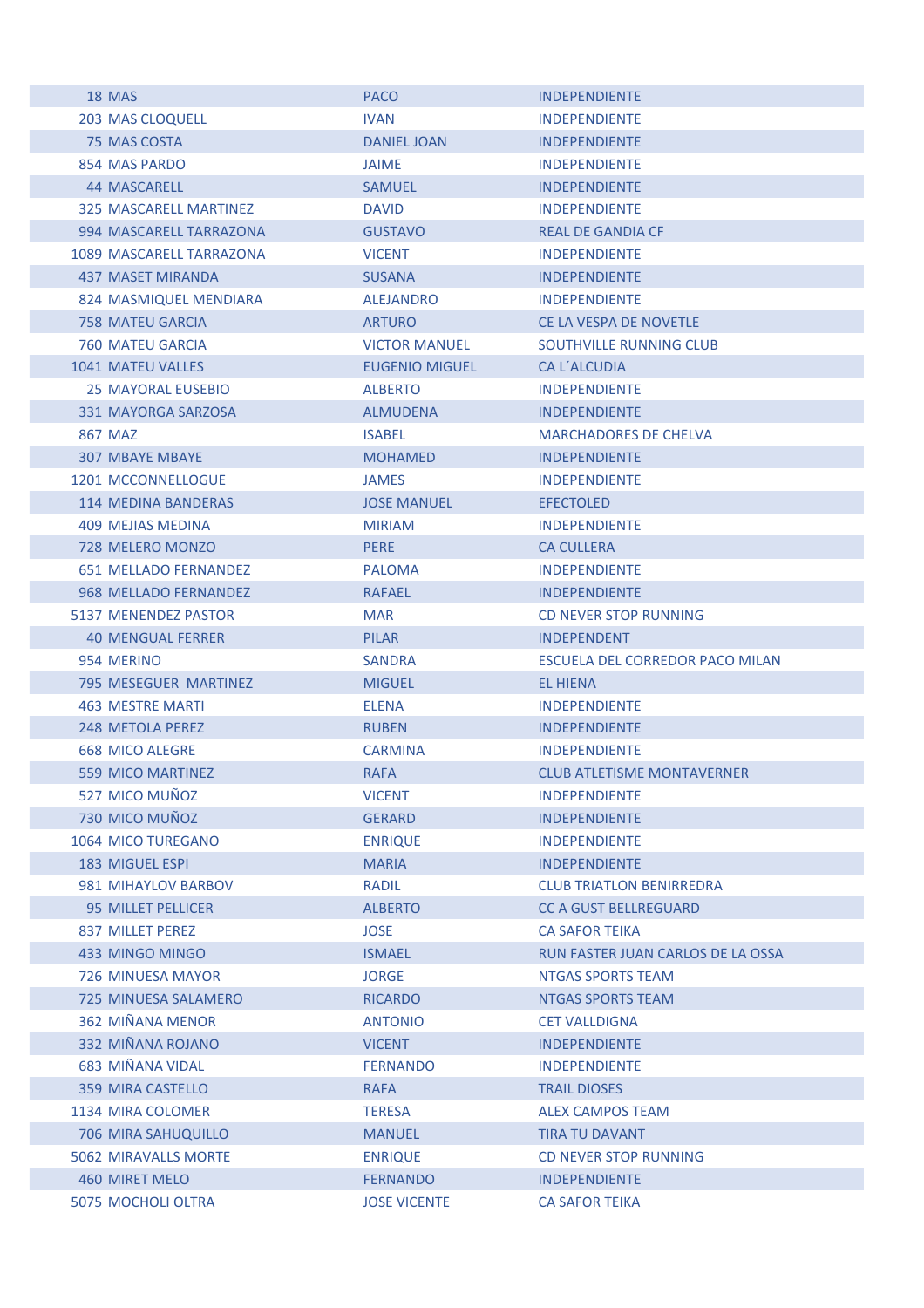| <b>404 MOHAMED ALI</b>      | <b>HINDU</b>         | <b>INDEPENDIENTE</b>             |
|-----------------------------|----------------------|----------------------------------|
| 109 MOLINA FERNANDEZ        | <b>MANUEL</b>        | <b>INDEPENDIENTE</b>             |
| 895 MOLINA MARTI            | <b>ALBERTO</b>       | <b>CC EL GARBI</b>               |
| 107 MOLINA ORTOLA           | <b>MARIA</b>         | <b>INDEPENDIENTE</b>             |
| 431 MOLL                    | <b>CLAUDIA</b>       | <b>INDEPENDIENTE</b>             |
| 142 MOLL MARTINEZ           | <b>ANDRES</b>        | <b>INDEPENDIENTE</b>             |
| 703 MOLLA FELIPE            | <b>VICENT</b>        | <b>INDEPENDIENTE</b>             |
| 371 MOLLA SANZ              | <b>Mª CARMEN</b>     | <b>INDEPENDENT</b>               |
| <b>208 MOLTO TALENS</b>     | <b>SANTI</b>         | C. A CARCAIXENT                  |
| 784 MOMPARLER               | <b>PATRICIA</b>      | <b>INDEPENDIENTE</b>             |
| 5058 MOMPARLER JUAN         | <b>RAFAEL</b>        | <b>INDEPENDIENTE</b>             |
| 560 MOMPARLER MARZAL        | <b>FERNANDO</b>      | C.E. RABOSES RAFELCOFER          |
| 571 MOMPARLER MARZAL        | <b>MARIA</b>         | C. E. RABOSES RAFELCOFER         |
| 580 MOMPARLER MARZAL        | <b>OLIANJUL</b>      | C.E. RABOSES RAFELCOFER          |
| 637 MOMPO GARCIA            | <b>JUAN ANTONIO</b>  | UNI2 TO RUN                      |
| 910 MOMPO SEPULVEDA         | <b>JOSE</b>          | <b>ODEC</b>                      |
| 322 MONCAYO ZURITA          | <b>SANTIAGO</b>      | <b>INDEPENDIENTE</b>             |
| <b>638 MONCHO OLASO</b>     | <b>JAVIER</b>        | <b>CLUB TRIATLO GANDIA</b>       |
| 357 MONSENY PONS            | <b>EMILIO</b>        | RUNNERS CIUTAT DE VALENCIA       |
| 179 MONTAGUD GOMEZ          | <b>CRISTINA</b>      | <b>INDEPENDIENTE</b>             |
| 4 MONTALVO ITAS             | <b>PATRY LORENA</b>  | <b>INDEPENDIENTE</b>             |
| <b>62 MONTANER LLEDO</b>    | <b>ROBERTO</b>       | <b>INDEPENDIENTE</b>             |
| <b>67 MONTANER LLEDO</b>    | <b>VICENTE PABLO</b> | <b>INDEPENDIENTE</b>             |
| <b>99 MONTANER LLEDO</b>    | LAURA                | <b>INDEPENDIENTE</b>             |
| 1045 MONTER                 | <b>ALFONSO</b>       | <b>INDEPENDIENTE</b>             |
| 341 MONTERO CLEMENTE        | <b>MIGUEL ANGEL</b>  | <b>INDEPENDIENTE</b>             |
| <b>557 MONTERO SUAREZ</b>   | <b>LUIS ENRIQUE</b>  | <b>RESTAURANTE EL QUIJOTE</b>    |
| 105 MONTOYA MARTINEZ        | <b>PEDRO</b>         | <b>INDEPENDIENTE</b>             |
| 106 MONTOYA ORBEA           | <b>ARTURO</b>        | <b>CC EL GARBI</b>               |
| <b>632 MONZO TALENS</b>     | <b>RAFA</b>          | CE LA VESPA DE NOVETLE           |
| <b>1072 MORA</b>            | <b>SALVA</b>         | <b>INDEPENDIENTE</b>             |
| <b>691 MORA CASTRO</b>      | <b>ALBERT</b>        | <b>INDEPENDIENTE</b>             |
| 767 MORA CASTRO             | <b>CARLOS</b>        | ASOCIACIÓN ATLÉTICA TIRADA LARGA |
| 1008 MORA RIBERA            | <b>RAFAEL</b>        | <b>INDEPENDIENTE</b>             |
| 5071 MORA SAN ESTEBAN       | <b>FRANCISCO</b>     | <b>CA CORRELIANA</b>             |
| 993 MORAGUES MORA           | <b>CARLOS</b>        | <b>INDEPENDIENTE</b>             |
| <b>549 MORAGUES SIGNES</b>  | <b>KIKE</b>          | <b>CA SAFOR TEIKA</b>            |
| 291 MORAL REMON             | <b>CATI</b>          | <b>INDEPENDIENTE</b>             |
| <b>1164 MORANT FAYOS</b>    | <b>JOAN</b>          | CTB                              |
| <b>396 MORANT LLORCA</b>    | <b>JOAN</b>          | <b>EQUILATER TRIATLÓ</b>         |
| 116 MORANT MARTINEZ         | <b>ANTONIO</b>       | C.D. RESTAURANTE EL QUIJOTE      |
| <b>309 MORANT VERCHER</b>   | <b>MIQUEL ANGEL</b>  | <b>GR REAL DE GANDIA</b>         |
| <b>364 MORATAL RODRIGO</b>  | <b>ANA</b>           | <b>INDEPENDENT</b>               |
| 843 MORELL FORNES           | <b>GUILLERMO</b>     | <b>INDEPENDENT</b>               |
| 5184 MORENO ADILLO          | <b>JULIAN</b>        | <b>INDEPENDIENTE</b>             |
| 899 MORENO COSTA            | <b>CORAL</b>         | <b>INDEPENDIENTE</b>             |
| 403 MORENO FAUS             | <b>AINHOA</b>        | <b>INDEPENDIENTE</b>             |
| <b>1028 MORENO RINCON</b>   | <b>PACO</b>          | <b>TORRENT CORRE</b>             |
| <b>66 MORENO SANCHO</b>     | <b>JOSE</b>          | <b>INDEPENDIENTE</b>             |
| <b>772 MORMENEO BELTRAN</b> | <b>MARTA</b>         | <b>CA SAFOR TEIKA</b>            |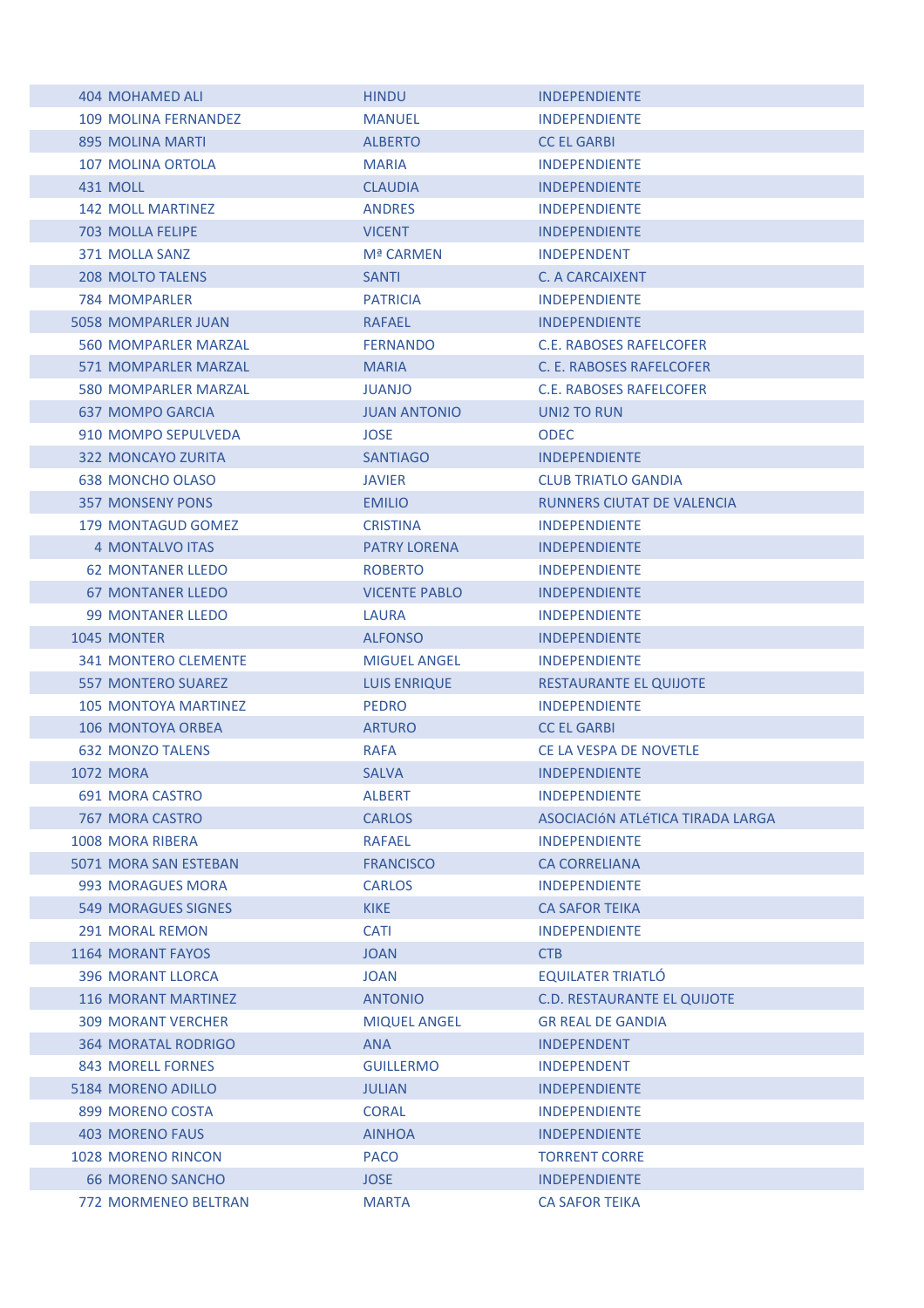| 201 MOSCARDO ESCANDELL       | <b>ALVARO</b>         | <b>INDEPENDIENTE</b>           |
|------------------------------|-----------------------|--------------------------------|
| 1192 MOSCARDO FORNES         | <b>JOAN</b>           | CE LA VESPA DE NOVETLE         |
| 781 MOSCARDO PEROPADRE       | <b>PASCUAL</b>        | AJOS XATIVA                    |
| 77 MOYA ALMAZAN              | <b>DAVID</b>          | <b>INDEPENDIENTE</b>           |
| <b>1219 MOYA CONTRERAS</b>   | <b>CRISTINA</b>       | C.A. PUBLIDOM                  |
| 1001 MUEDRA                  | <b>SERGIO</b>         | <b>ACPL BENAGUASIL</b>         |
| 5124 MULLOR SANZ             | <b>ANA MARIA</b>      | <b>INDEPENDIENTE</b>           |
| <b>801 MUNOZ MONTANER</b>    | <b>GONZALO</b>        | <b>INDEPENDIENTE</b>           |
| 244 MUÑOZ                    | <b>JORDI</b>          | N.I.E GANDIA                   |
| 17 MUÑOZ CARBO               | <b>ERIC</b>           | <b>CC EL GARBI - GANDIA</b>    |
| 890 MUÑOZ CASTRO             | <b>JOSE ANTERO</b>    | <b>INDEPENDIENTE</b>           |
| 5103 MUÑOZ DE LA ROSA        | <b>VALENTIN</b>       | SERRANO CLUB ATLETISMO         |
| 243 MUÑOZ GINER              | <b>JOAN</b>           | <b>CLUB TRIATLO GANDIA</b>     |
| 1125 MUÑOZ PEREZ             | <b>SERGIO</b>         | <b>INDEPENDENT</b>             |
| 5147 MUÑOZ RUIZ              | <b>JUAN CARLOS</b>    | <b>INDEPENDIENTE</b>           |
| 281 NALDA ALONSO             | <b>DANIEL</b>         | S.M. CLUB ATLETISME CARCAIXENT |
| 1065 NAPOROSNA               | <b>EMANUEL ANDREI</b> | <b>INDEPENDIENTE</b>           |
| 957 NAVALON NAVARRO          | <b>ALVARO</b>         | <b>SUSODELAFUENTE</b>          |
| 5018 NAVARRO CARRASCOSA      | <b>MARISA</b>         | <b>INDEPENDIENTE</b>           |
| 581 NAVARRO CARRASCOSA       | <b>ROSANA</b>         | <b>INDEPENDIENTE</b>           |
| 1117 NAVARRO SALVA           | <b>MERCE</b>          | C.A. CAMALLAES REFLYX          |
| 1118 NAVARRO SALVA           | <b>ESTELA</b>         | C.A. CAMALLAES REFLYX          |
| 1196 NGUYEN LE               | <b>HUE</b>            | <b>CAPOL</b>                   |
| 996 NICOLAS                  | <b>VICENTE</b>        | <b>PROYVE RUNNERS</b>          |
| 100 NIETO JIMENEZ            | <b>PABLO</b>          | <b>INDEPENDIENTE</b>           |
| <b>748 NIETO PANIAGUA</b>    | <b>ANTONIO</b>        | <b>INDEPENDIENTE</b>           |
| <b>48 NOGUEIRA</b>           | <b>ARO</b>            | <b>CE LA VESPA DE NOVETLE</b>  |
| 58 NOGUEIRA SOSA             | ALVARO GUILLERMO      | <b>INDEPENDIENTE</b>           |
| <b>6 NOGUEROLES ENDEMAÑO</b> | <b>IMANOL</b>         | <b>CA SAFOR TEIKA</b>          |
| 945 NOGUEROLES OLAIZOLA      | <b>ALVARO</b>         | <b>CA SAFOR TEIKA</b>          |
| <b>479 OBREGON FERNANDEZ</b> | <b>ELIECER</b>        | <b>INDEPENDIENTE</b>           |
| 22 OLIETE GIL                | <b>JOSE LUIS</b>      | <b>C.A. IRUN CALP</b>          |
| <b>316 OLIVA MARTINEZ</b>    | <b>MARC</b>           | <b>INDEPENDENT</b>             |
| <b>653 OLIVAN VERCHER</b>    | <b>MARIO</b>          | <b>INDEPENDIENTE</b>           |
| <b>16 OLIVARES ARANDA</b>    | ANGEL                 | <b>INDEPENDIENTE</b>           |
| <b>386 OLIVER MARTINEZ</b>   | <b>EVA</b>            | <b>INDEPENDIENTE</b>           |
| <b>296 OLIVER PELICER</b>    | <b>DAVID</b>          | POWER PANCETA                  |
| <b>328 OLIVER SEVILLA</b>    | <b>JOSE</b>           | <b>INDEPENDIENTE</b>           |
| <b>495 OLMEDO GALINDO</b>    | <b>DAVID</b>          | <b>CLUB TRIATLON IBI</b>       |
| 5178 OLMOS GIRONA            | <b>CRISTIAN</b>       | ATLETISME RANTELLES ALMUSSAFES |
| 925 OLTRA BAÑULS             | <b>JUAN ANDRES</b>    | <b>LOCOSXCORRER</b>            |
| <b>610 OLTRA CATALA</b>      | <b>VICENT</b>         | <b>INDEPENDIENTE</b>           |
| 1217 OLTRA ESPI              | <b>SANDRA</b>         | <b>INDEPENDIENTE</b>           |
| <b>240 OLTRA GONZALEZ</b>    | <b>JOSEP ANTONI</b>   | <b>INDIVIDUAL</b>              |
| 975 OPACUA BALANZATEGUI      | <b>AGURTZANE</b>      | <b>INDEPENDIENTE</b>           |
| 971 ORELLANA PALMERO         | <b>CARLOS</b>         | <b>INDEPENDIENTE</b>           |
| 816 ORENGO MATIAS            | <b>ANTONIO MANUEL</b> | <b>INDEPENDENT</b>             |
| 461 ORENGO PEREZ             | <b>JOSEP</b>          | <b>CA SAFOR TEIKA</b>          |
| 546 ORENGO PEREZ             | <b>NEUS</b>           | <b>INDEPENDIENTE</b>           |
| <b>670 OROCONDO FULGUERA</b> | <b>RICHARD</b>        | <b>CC EL GARBI</b>             |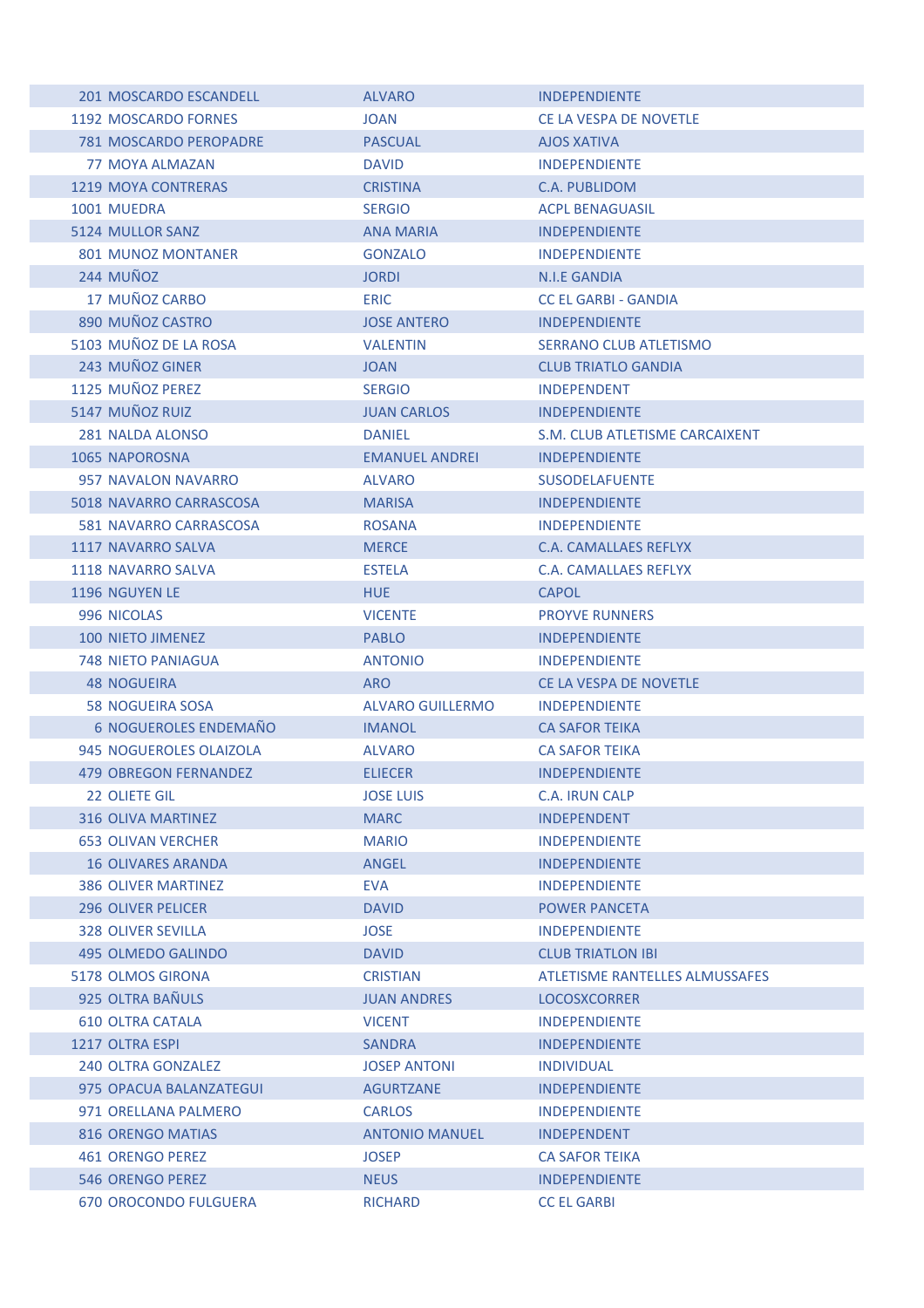| 257 OROCONDO PANIAGUA        | <b>KEVIN</b>          | <b>INDEPENDIENTE</b>                           |
|------------------------------|-----------------------|------------------------------------------------|
| 502 OROZCO SERRA             | <b>JORGE JUAN</b>     | TRT MELIANA TRI-RUNNING-TRAIL                  |
| 209 ORTEGA MOYA              | <b>JOSE</b>           | PATERNA RUNNERS CLUB                           |
| 555 ORTEGA PANADERO          | <b>MARIANO</b>        | <b>INDEPENDIENTE</b>                           |
| 1202 ORTEGA RUIZ             | <b>JOSE ANGEL</b>     | <b>INDEPENDIENTE</b>                           |
| 5021 ORTELLS MOMPARLER       | LUIS.                 | <b>XAFAETS DEL RUNNING</b>                     |
| 763 ORTIZ PLA                | <b>RAFA</b>           | CA L'ALCUDIA                                   |
| <b>138 ORTIZ REQUENA</b>     | <b>ADRIAN</b>         | CE LA VESPA DE NOVETLE                         |
| <b>583 ORTOLA CUQUERELLA</b> | <b>IRENE</b>          | <b>INDEPENDIENTE</b>                           |
| 233 ORTS ROVIRA              | <b>JESUS</b>          | <b>INDEPENDIENTE</b>                           |
| 424 PAGAN DIAZ               | <b>JORDI</b>          | <b>INDEPENDIENTE</b>                           |
| <b>660 PAGAN DIAZ</b>        | <b>ALVARO</b>         | <b>INDEPENDIENTE</b>                           |
| <b>360 PALACIOS PASCUAL</b>  | <b>MARIA TERESA</b>   | <b>INDEPENDIENTE</b>                           |
| <b>63 PALLARES MARZO</b>     | <b>ALBERTO</b>        | CLUB TRIATLÓ BENIRREDRA                        |
| 739 PALLAS BENAVENT          | ANGELES               | <b>INDEPENDIENTE</b>                           |
| 741 PALLAS BENAVENT          | <b>JOSE MANUEL</b>    | <b>INDEPENDIENTE</b>                           |
| 496 PALOMARES FAYOS          | ANGEL                 | <b>INDEPENDIENTE</b>                           |
| <b>488 PALOMARES GOMEZ</b>   | <b>JESUS</b>          | CA LA VALLDIGNA                                |
| 482 PALOMARES MORA           | <b>VICENT</b>         | <b>CC LA LLEBRE</b>                            |
| 802 PALOMINO BERMEJO         | <b>DANIEL</b>         | <b>CA SAFOR TEIKA</b>                          |
| <b>68 PALOP FERRANDIS</b>    | <b>BLANCA</b>         | <b>INDEPENDIENTE</b>                           |
| 960 PARADEDA FONTANET        | MARC                  | <b>GIN RUNNING TONIC CLUB</b>                  |
| 503 PARANIAK                 | SAMANTA               | <b>INDEPENDIENTE</b>                           |
| 89 PARDO                     | <b>ELIDEYZ</b>        | <b>CLUB TRIATLO GANDIA</b>                     |
| 944 PARDO ALBARRACIN         | EMILIANA              | <b>INDEPENDIENTE</b>                           |
| 1211 PARDO BORRAS            | <b>HECTOR</b>         | <b>CA SAFOR TEIKA</b>                          |
| <b>384 PARDO BURGUES</b>     | <b>SERGIO</b>         | RUNNERS CIUTAT DE VALENCIA                     |
| 713 PARDO COY                | <b>JUAN MIGUEL</b>    | CLUB ESPORTIU D'ESPORTS DE MUNT. I ESC. LA POR |
| 5121 PARDO HERNANDEZ         | <b>JOSE FRANCISCO</b> | CD NEVER STOP RUNNING                          |
| <b>5107 PARDO LAGUIA</b>     | <b>YENIFER</b>        | <b>XAFAXARCOS POLINYA</b>                      |
| 5043 PARDO LIMACO            | <b>JOHN ALAN</b>      | REDOLAT TEAM                                   |
| 458 PAREDES CORONEL          | CATALINA              | <b>INDEPENDIENTE</b>                           |
| 5019 PAREJA COY              | <b>MIGUEL ANGEL</b>   | <b>CA ALFARA</b>                               |
| <b>480 PARETS PEIRO</b>      | <b>JOSE</b>           | <b>CLUB TRIATLO BENIRREDRÀ</b>                 |
| <b>206 PARIS MORENO</b>      | <b>GEMA</b>           | <b>INDEPENDIENTE</b>                           |
| 1208 PARRA GOMEZ             | <b>ANDRES</b>         | <b>INDEPENDIENTE</b>                           |
| 348 PARREÑO FERNANDEZ        | <b>MARICARMEN</b>     | <b>CC EL GARBI</b>                             |
| 1009 PARREÑO SANCHEZ         | <b>ROSA</b>           | <b>INDEPENDIENTE</b>                           |
| 1033 PARRILLA CASTELLANOS    | <b>FERNANDO</b>       | <b>INDEPENDIENTE</b>                           |
| <b>385 PART DORIA</b>        | <b>FCO JAVIER</b>     | PATERNA RUNNERS CLUB                           |
| 189 PASCUAL                  | <b>VICENT</b>         | <b>CC EL GARBI</b>                             |
| <b>80 PASCUAL COLOMER</b>    | <b>CARLOS</b>         | <b>CLUB TRIATLO GANDIA</b>                     |
| <b>447 PASCUAL JOSE</b>      | <b>CAROLINA</b>       | <b>INDEPENDIENTE</b>                           |
| 5091 PASCUAL LA OSA          | <b>AITOR</b>          | <b>BENIRUNNING</b>                             |
| 780 PASCUAL LORENTE          | <b>JOSE IGNACIO</b>   | <b>INDEPENDIENTE</b>                           |
| <b>156 PASCUAL SABATER</b>   | <b>JOSE VICENTE</b>   | <b>CA CENTCAMES</b>                            |
| 154 PASTOR ALVARO            | <b>FRANCISCO</b>      | <b>CANF</b>                                    |
| 345 PASTOR CLIMENT           | <b>JUAN JOSE</b>      | <b>INDEPENDIENTE</b>                           |
| <b>247 PASTOR FENOLLAR</b>   | <b>JOSEP</b>          | <b>INDEPENDIENTE</b>                           |
| 373 PASTOR GINER             | <b>JOSEJUAN</b>       | <b>BOMBERS GANDIA</b>                          |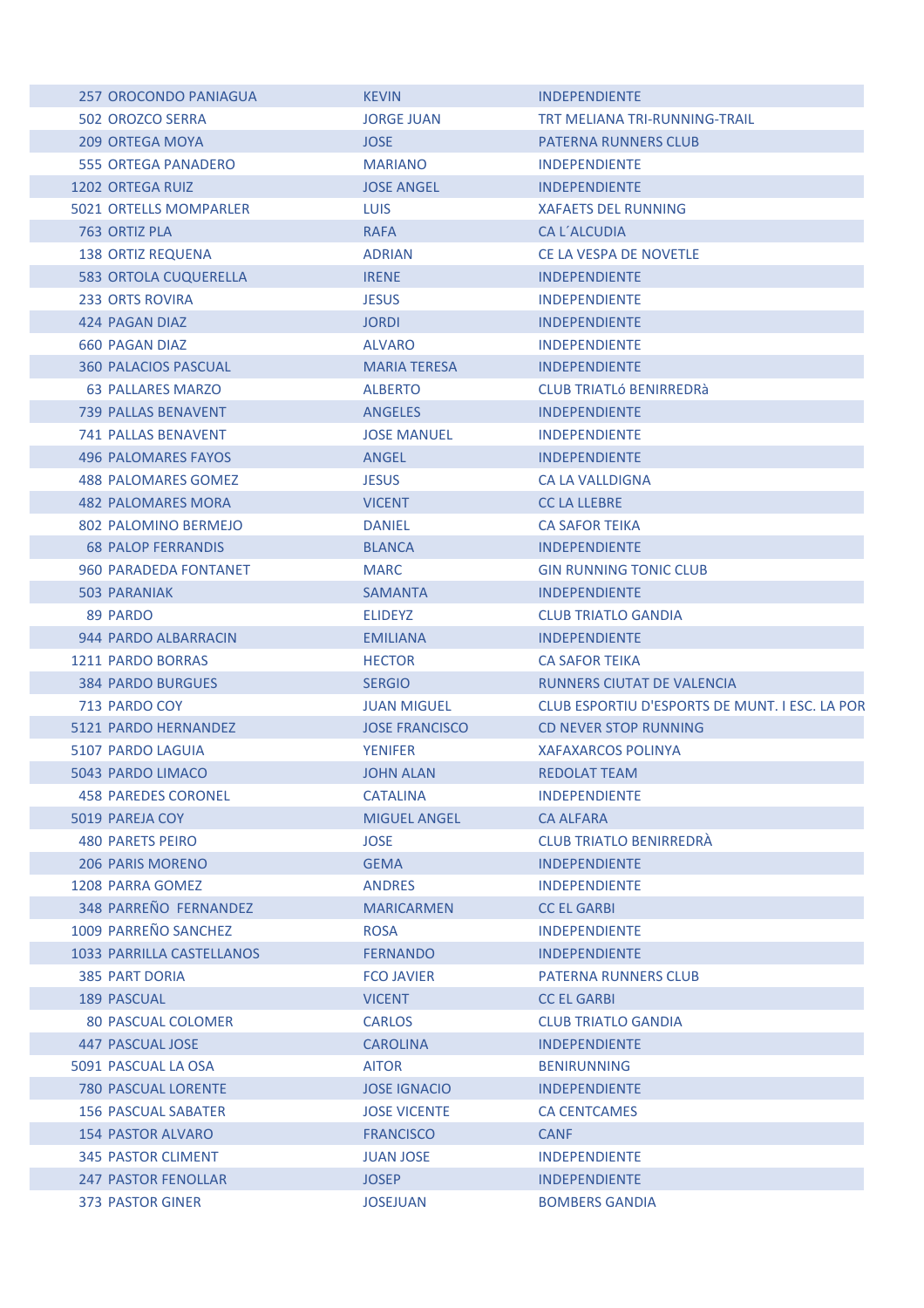| <b>423 PASTOR HOYOS</b>    | ANDREA               | <b>INDEPENDIENTE</b>            |
|----------------------------|----------------------|---------------------------------|
| 708 PASTOR MIÑANA          | <b>ALEX</b>          | <b>GE ELS LLOPS VILLALONGA</b>  |
| <b>5024 PASTOR REBATO</b>  | <b>JESUS</b>         | CA L'ALCUDIA                    |
| <b>297 PATON GASSO</b>     | <b>JUAN</b>          | <b>INDEPENDIENTE</b>            |
| 590 PEDROS SALA            | <b>ANTONI</b>        | <b>INDEPENDIENTE</b>            |
| <b>1122 PEIRO</b>          | <b>GUILLERMO</b>     | <b>CLUB TRIATLO GANDIA</b>      |
| 343 PEIRO GOMAR            | <b>ALBERTO</b>       | <b>CLUB TRIATLON BENIRREDRA</b> |
| 5074 PEIRO HERNANDEZ       | <b>JORDI</b>         | <b>INDEPENDIENTE</b>            |
| <b>665 PEIRO PALMER</b>    | <b>SALVADOR</b>      | <b>TRAMUSSETS</b>               |
| 8 PEIRO TARRAZONA          | <b>AUSIAS</b>        | <b>CA SAFOR TEIKA</b>           |
| 1121 PELECHA PUCHAU        | <b>JOSE</b>          | CA POBLA DE VALLBONA            |
| 604 PELEJERO               | SANTIAGO DE LA       | <b>CA SAFOR TEIKA</b>           |
| <b>88 PELLICER GOZALBO</b> | <b>CRISTINA</b>      | <b>INDEPENDIENTE</b>            |
| 1103 PENALBA PEIRO         | <b>CANDID</b>        | <b>CA CIUTAT D'ALBAIDA</b>      |
| 1087 PEÑALVER JAEN         | <b>JULIO ALBERTO</b> | <b>INDEPENDIENTE</b>            |
| <b>606 PERALTA</b>         | <b>PABLO</b>         | <b>INDEPENDENT</b>              |
| 5090 PERALTA NARANJO       | <b>IRENE</b>         | <b>INDEPENDIENTE</b>            |
| <b>159 PEREZ ALMENAR</b>   | <b>JOSEP</b>         | CA L'ALCUDIA                    |
| <b>50 PEREZ CABANES</b>    | <b>CLAUDIA</b>       | CE LA VESPA DE NOVETLE          |
| 5052 PEREZ GIL             | <b>SAMUEL</b>        | CA UTIEL                        |
| 85 PEREZ GREGORI           | <b>GEMMA</b>         | <b>INDEPENDIENTE</b>            |
| 5135 PEREZ INIESTA         | <b>VICENTE</b>       | CA UTIEL                        |
| 819 PEREZ LLORET           | <b>IVAN</b>          | <b>INDEPENDIENTE</b>            |
| 471 PEREZ LOPEZ            | <b>JOAN JOSEP</b>    | <b>INDEPENDIENTE</b>            |
| 221 PEREZ MARCOS           | <b>JUAN JOSE</b>     | <b>INDEPENDIENTE</b>            |
| 218 PEREZ MARTINEZ         | <b>JOAN</b>          | <b>INDEPENDIENTE</b>            |
| 1140 PEREZ MARTINEZ        | <b>JUANKA</b>        | <b>INDEPENDIENTE</b>            |
| <b>1210 PEREZ MENGUAL</b>  | EDGAR                | <b>INDEPENDIENTE</b>            |
| 754 PEREZ OLTRA            | <b>MARIO</b>         | <b>INDEPENDIENTE</b>            |
| 292 PEREZ P.               | <b>CARLOS</b>        | <b>TOMACA TEAM</b>              |
| 5020 PEREZ REY             | <b>ANTONIO JOSE</b>  | <b>CA ALFARA</b>                |
| 1156 PEREZ ROCHER          | <b>GASPAR</b>        | C.E. RABOSES RAFELCOFER         |
| 930 PEREZ ROSES            | <b>JAVIER</b>        | <b>INDEPENDIENTE</b>            |
| 898 PEREZ RUIZ             | <b>DAVID</b>         | URBAN TRAIL RUNNING ALCOY       |
| 5053 PEREZ SALDAÑA         | <b>TERESA</b>        | CD NEVER STOP RUNNING           |
| 838 PEREZ VERDU            | <b>VICENTE</b>       | <b>CA SAFOR TEIKA</b>           |
| 877 PERIS                  | FERNANDO             | URBAN TRAIL RUNNING ALCOY       |
| <b>1169 PERIS</b>          |                      |                                 |
|                            | <b>PABLO</b>         | CA CAMALLARGA                   |
| 1138 PERIS COLL            | <b>VICTOR</b>        | <b>INDEPENDIENTE</b>            |
| 266 PETRE                  | <b>LIVIU</b>         | <b>INDEPENDIENTE</b>            |
| <b>686 PETROSIUS</b>       | <b>VYTAS</b>         | <b>INDEPENDIENTE</b>            |
| <b>131 PEYRO ESTRUCH</b>   | <b>PATRICIA</b>      | <b>INDEPENDIENTE</b>            |
| <b>390 PIERA ESTELA</b>    | RAI                  | <b>INDEPENDIENTE</b>            |
| <b>605 PIERA FERRER</b>    | <b>BATISTE</b>       | CE DORSAL 19 PEGO               |
| <b>28 PIERA MARTIN</b>     | <b>BASILIO</b>       | <b>CC EL GARBI</b>              |
| 659 PINEDA                 | <b>JOSE</b>          | CA LA VALLDIGNA                 |
| 1099 PINEDO GIL            | <b>ESTER</b>         | <b>INDEPENDIENTE</b>            |
| <b>366 PINTO BAYONA</b>    | <b>EDUARDO</b>       | <b>INDEPENDENT</b>              |
| 906 PIÑA SIGNES            | <b>DAVID</b>         | <b>CC EL GARBI</b>              |
| 684 PIÑERO FERNANDEZ       | ANGEL                | <b>CLUB CORRER XERACO</b>       |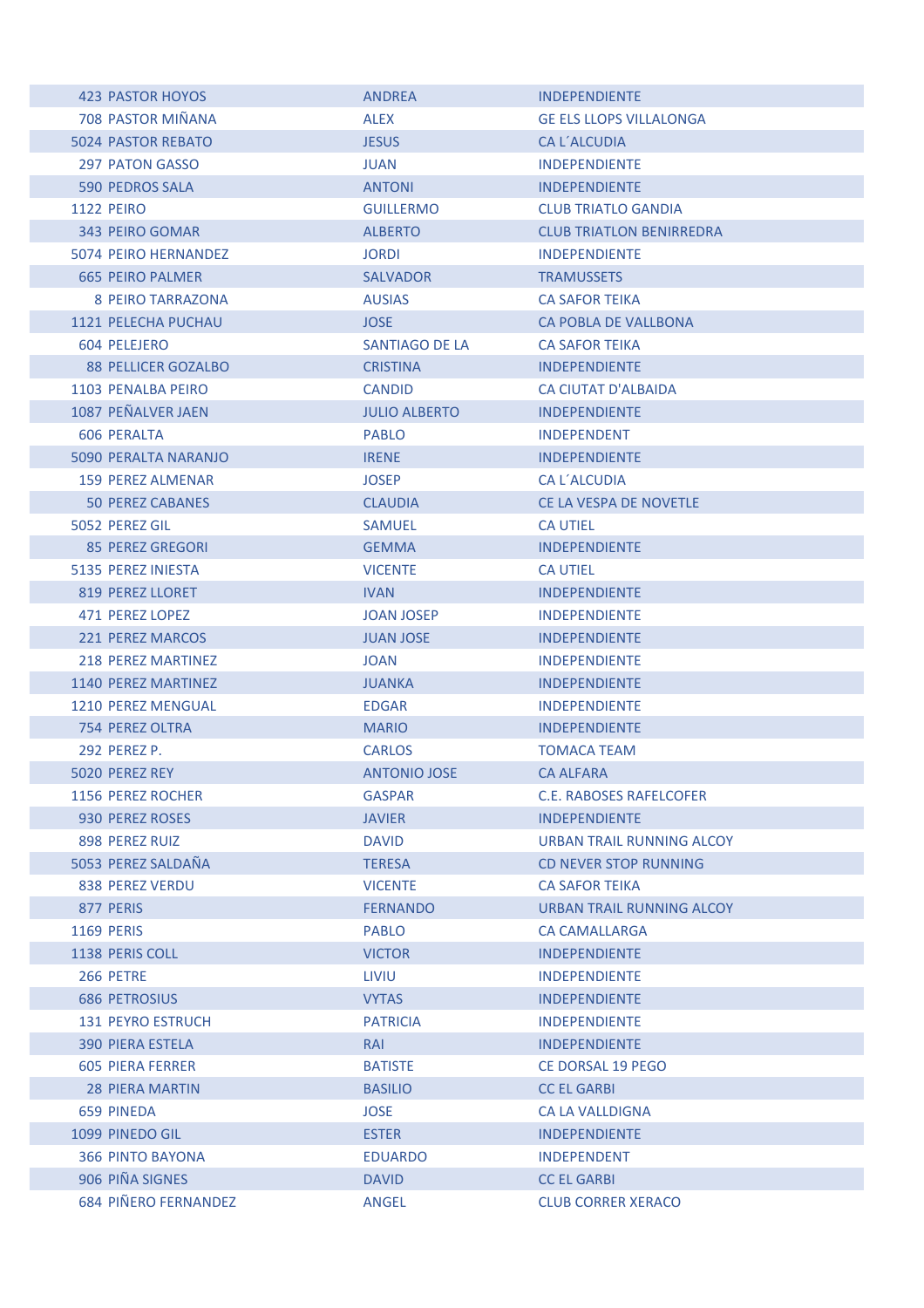| <b>738 PIQUERAS</b>         | <b>PABLO</b>          | <b>INDEPENDIENTE</b>                |
|-----------------------------|-----------------------|-------------------------------------|
| 908 PISTONI DURAN           | LUIS.                 | <b>ODEC</b>                         |
| 901 PISTONI PEREZ           | <b>MARIO</b>          | <b>INDEPENDIENTE</b>                |
| 904 PISTONI PEREZ           | <b>DAVID</b>          | <b>INDEPENDIENTE</b>                |
| 612 PLA ALBEROLA            | <b>JOSE</b>           | <b>CA LA VALLDIGNA</b>              |
| 5168 PLA RUBIO              | <b>IVAN</b>           | CLUB ATLETISME RICKYSPORTEAM ALZIRA |
| 851 PLA TARIN               | <b>VICENTE</b>        | <b>INDEPENDIENTE</b>                |
| 103 PLAJA SAN LORENZO       | <b>ANTONIO</b>        | <b>INDEPENDIENTE</b>                |
| 1127 PLANELLS               | <b>FRANCISCA</b>      | <b>INDEPENDIENTE</b>                |
| 5044 POMA MANCILLA          | <b>IRMA</b>           | <b>INDEPENDIENTE</b>                |
| 785 POMAR TIMONER           | <b>DAVID</b>          | <b>INDEPENDIENTE</b>                |
| 5012 PONCE HERNANDEZ        | RAFAEL                | <b>CA UTIEL</b>                     |
| 141 PONS DONAT              | RAUL                  | REAL DE GANDIA CF                   |
| 161 PONS JUST               | ENCARNA               | <b>GE LA CARENA</b>                 |
| <b>719 PONS LORENTE</b>     | <b>JOAN</b>           | <b>CE DORSAL 19 PEGO</b>            |
| <b>5085 PONS PLANELLS</b>   | <b>JAVIER</b>         | <b>CA CORRELIANA</b>                |
| <b>326 PORTA SEGURA</b>     | <b>IVAN</b>           | <b>INDEPENDIENTE</b>                |
| <b>655 POZUELO CHOLBI</b>   | <b>EMILIO</b>         | <b>INDEPENDIENTE</b>                |
| <b>252 PRATS SALAVERT</b>   | <b>JUAN</b>           | <b>TECNOESPORT TEAM</b>             |
| 516 PREFASI GOMAR           | <b>SAL VA</b>         | <b>INDEPENDIENTE</b>                |
| 1218 PRIETO ALMIÑANA        | JOAN                  | <b>INDEPENDIENTE</b>                |
| 5034 PRIMO ALBA             | <b>JOSE FRANCISCO</b> | <b>CA MURCIELAGOS</b>               |
| <b>388 PUIG ESTRUCH</b>     | <b>ALICIA</b>         | <b>CC EL GARBI</b>                  |
| 575 PUIG GARCIA             | <b>JESUS</b>          | C.E.RABOSES RAFELCOFER              |
| 413 QUILES                  | <b>VICENT</b>         | <b>INDEPENDIENTE</b>                |
| 194 QUILIS                  | <b>SERGIO</b>         | <b>INDEPENDIENTE</b>                |
| 918 QUISPE QUISPE           | <b>VALENTINA</b>      | <b>PATERNA RUNNERS CLUB</b>         |
| 5140 RADA                   | <b>CLARA</b>          | <b>INDEPENDENT</b>                  |
| 1207 RAMIREZ BURGUERA       | <b>JOAN</b>           | <b>GR REAL DE GANDIA</b>            |
| <b>631 RAMIREZ MUÑOZ</b>    | <b>CARLOS</b>         | <b>CA GANDIA-ALPESA</b>             |
| <b>602 RAMIREZ RAMIA</b>    | ANTONIO               | <b>INDEPENDIENTE</b>                |
| 1035 RAMOS MONTILLA         | ANGEL                 | <b>BENIRUNNING</b>                  |
| <b>260 RAYAS PERIS</b>      | <b>JOSE VICENTE</b>   | <b>INDEPENDIENTE</b>                |
| <b>642 RECHE UJAQUE</b>     | <b>FRANCISCO</b>      | <b>CLUB ATLETISMO BENIDORM</b>      |
| <b>633 REDONDO CASTILLO</b> | <b>ALFONSO</b>        | <b>INDEPENDIENTE</b>                |
| 5161 REIG FAYOS             | <b>PILAR</b>          | <b>INDEPENDIENTE</b>                |
| 1093 REINA ARGENTE          | <b>MARCOS</b>         | <b>CA GANDIA - ALPESA</b>           |
| 5142 REQUENA ALMAJANO       | <b>JUAN MANUEL</b>    | <b>BURJAPOWER</b>                   |
| 946 REQUENA MORCILLO        | <b>JOSE</b>           | <b>INDEPENDIENTE</b>                |
| 1096 REQUENA VILLAR DEL SAZ | <b>PABLO</b>          | <b>INDEPENDIENTE</b>                |
| 1036 RESURRECCION PEREZ     | PILAR                 | <b>INDEPENDIENTE</b>                |
| 1053 REVERT                 | <b>RAFAEL</b>         | <b>INDEPENDIENTE</b>                |
| 5010 RIAÑO AGUIZ            | <b>SANTIAGO</b>       | PATERNA RUNNERS CLUB                |
| 5009 RIAÑO PEREZ            | <b>ADRIAN</b>         | PATERNA RUNNERS CLUB                |
| 1004 RIBAS ESTRUCH          | <b>HUGO</b>           | <b>CC EL GARBI</b>                  |
| <b>1000 RIBAS GASENT</b>    | <b>DAVID</b>          | <b>CC EL GARBI</b>                  |
| 5076 RIBES GALAN            | BERNAT                | <b>INDEPENDENT</b>                  |
| 1177 RIBES GILABERT         | <b>AMADEO</b>         | <b>INDEPENDIENTE</b>                |
| 395 RIBES MONZO             | <b>MARIA</b>          | <b>CLUB TRIATLO GANDIA</b>          |
| 1075 RIBOT COLOMER          | <b>IGNACIO</b>        | <b>INDEPENDIENTE</b>                |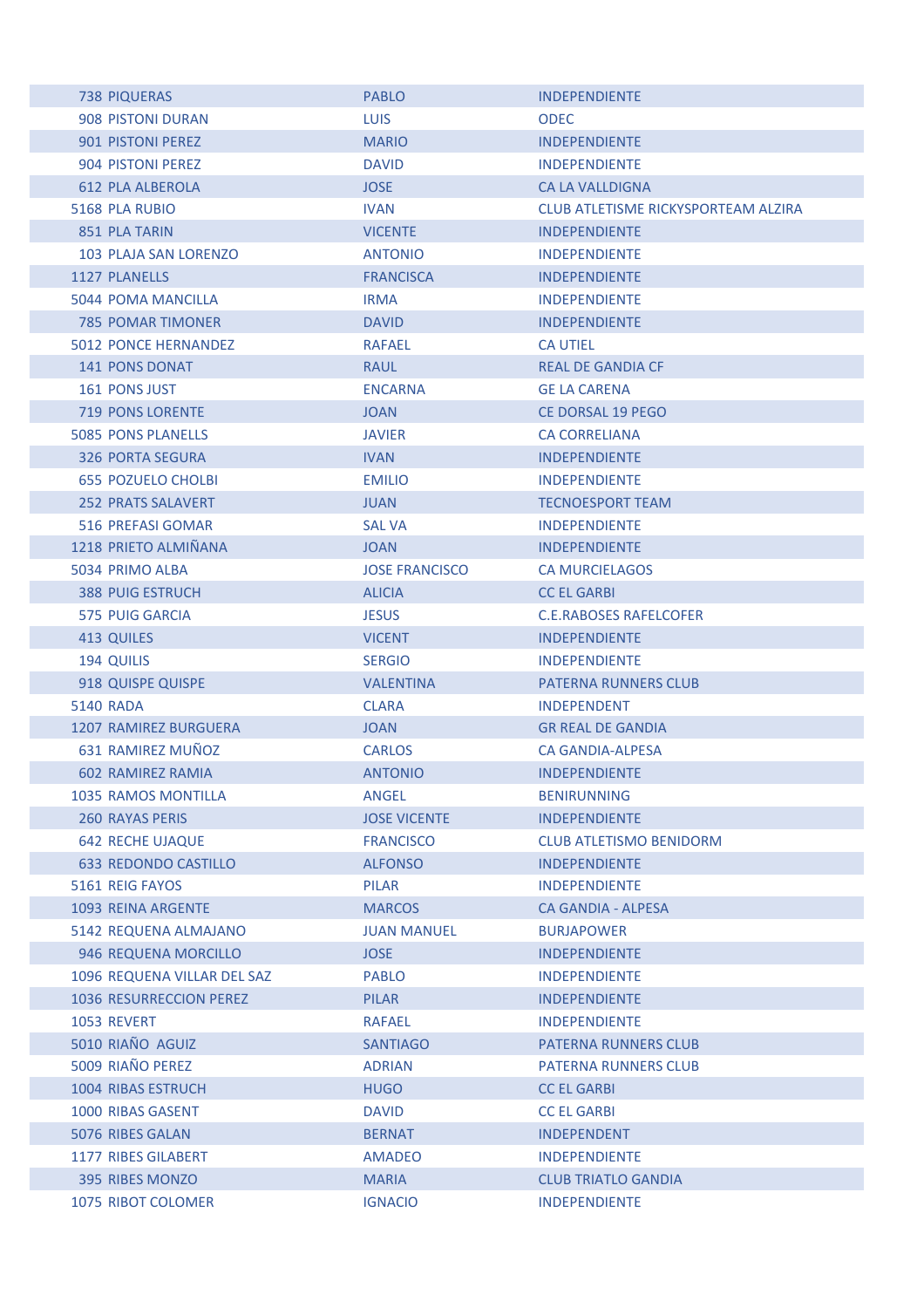|  | 170 RICO CACERES                 | RAUL                | SERRANO CLUB ATLETISMO         |
|--|----------------------------------|---------------------|--------------------------------|
|  | 572 RICO SANCHEZ                 | <b>ARTURO</b>       | <b>INDEPENDIENTE</b>           |
|  | 195 RIPOLL                       | <b>MARTA</b>        | <b>INDEPENDIENTE</b>           |
|  | <b>96 RIPOLL BOIGUES</b>         | <b>ENCARNA</b>      | <b>CC A GUST BELLREGUARD</b>   |
|  | 270 RIPOLL ENGUIX                | <b>IVANA</b>        | <b>INDEPENDIENTE</b>           |
|  | 1153 RIVERA BIOSCA               | <b>ALEJANDRA</b>    | <b>INDEPENDIENTE</b>           |
|  | <b>900 ROBLES ESCRIVA</b>        | <b>JOEL</b>         | <b>CLUB TRIATLÓ CORRIOL</b>    |
|  | 924 ROBLES ESCRIVA               | <b>HECTOR</b>       | <b>CLUB TRIATLÓ CORRIOL</b>    |
|  | <b>402 ROCHE APARISI</b>         | <b>HECTOR J.</b>    | <b>INDEPENDIENTE</b>           |
|  | <b>569 ROCHER CLIMENT</b>        | <b>BELEN</b>        | <b>C.E. RABOSES RAFELCOFER</b> |
|  | 5171 ROCHER FERNADEZ             | <b>ROBERTO</b>      | <b>CA POBLATS MARITIMS</b>     |
|  | 231 RODAS DIAZ                   | <b>PEDRO</b>        | <b>INDEPENDIENTE</b>           |
|  | <b>10 RODRIGO</b>                | ALEX                | <b>INDEPENDIENTE</b>           |
|  | 441 RODRIGO CUÑAT                | <b>SALVADOR</b>     | <b>INDEPENDIENTE</b>           |
|  | <b>38 RODRIGO PIQUERES</b>       | <b>CARLOS</b>       | <b>INDEPENDENT</b>             |
|  | <b>130 RODRIGUEZ</b>             | <b>LEONEL</b>       | <b>INDEPENDIENTE</b>           |
|  | <b>635 RODRIGUEZ VALDERRAMA</b>  | <b>JOSE</b>         | CE DORSAL 19 PEGO              |
|  | 1112 RODRIGUEZ DIAZ DE RIVERA    | <b>LUCIA</b>        | <b>INDEPENDIENTE</b>           |
|  | 1178 RODRIGUEZ DOLZ              | <b>ADOLFO</b>       | THE RUNNERS OF GODELLA         |
|  | 5066 RODRIGUEZ DOS SANTOS        | <b>JAVIER</b>       | <b>INDEPENDIENTE</b>           |
|  | 998 RODRIGUEZ FERNANDEZ          | <b>PEDRO</b>        | <b>INDEPENDIENTE</b>           |
|  | 902 RODRIGUEZ MERINO             | <b>PEDRO</b>        | <b>INDEPENDIENTE</b>           |
|  | 1074 RODRIGUEZ PEREZ             | <b>IGNACIO</b>      | <b>INDEPENDIENTE</b>           |
|  | 5181 RODRIGUEZ PLAZA             | <b>MOISES</b>       | NLTT                           |
|  | <b>883 RODRIGUEZ QUILIS</b>      | <b>INMACULADA</b>   | <b>PATERNA RUNNERS CLUB</b>    |
|  | 5072 RODRIGUEZ RODRIGUEZ         | <b>JUAN</b>         | <b>BENIRUNNING</b>             |
|  | <b>442 RODRIGUEZ ROSELLO</b>     | <b>JUAN</b>         | <b>C.E. RABOSES RAFELCOFER</b> |
|  | 935 RODRIGUEZ SEMPERE            | <b>JOSE RAMON</b>   | <b>PROYVE RUNNERS</b>          |
|  | 178 RODRIGUEZ VANMUYSEWINKEL     | <b>DARIO</b>        | <b>IRUN CALP</b>               |
|  | 963 RODRIGUEZ ZAMORA             | <b>OSCAR</b>        | <b>INDEPENDIENTE</b>           |
|  | 450 RODRIGUEZ-MANZANEQUE HERRERA | <b>ALEJANDRO</b>    | <b>INDEPENDIENTE</b>           |
|  | 5029 ROIG ESPERT                 | <b>BELEN</b>        | CD NEVER STOP RUNNING          |
|  | 110 ROIG ESTRUCH                 | <b>VICENT</b>       | <b>INDEPENDIENTE</b>           |
|  | 5008 ROIG FERRER                 | <b>ELISEO</b>       | <b>CC EL GARBI - GANDIA</b>    |
|  | 711 ROIG GIMENEZ                 | <b>CARLOS</b>       | CA SOLLANA                     |
|  | 880 ROJAS AQUINO                 | <b>DOLLY ANDREA</b> | <b>INDEPENDIENTE</b>           |
|  | 470 ROMAGUERA LLISO              | <b>LUIS</b>         | <b>CC EL GARBI</b>             |
|  | 1095 ROMERO                      | ANDREU              | <b>INDEPENDIENTE</b>           |
|  | 941 ROMERO CHAFER                | <b>MARIA ISABEL</b> | CLUB ATLETISMO AVAPACE CORRE   |
|  | <b>323 ROMERO CLIMENT</b>        | <b>BLAS</b>         | <b>C.A. CAMALLAES REFLYX</b>   |
|  | <b>701 ROMERO ESTRUCH</b>        | <b>ESPERANZA</b>    | <b>INDEPENDENT</b>             |
|  | 1024 ROMERO FERRER               | <b>PABLO</b>        | <b>INDEPENDIENTE</b>           |
|  | 753 ROMERO GANDIA                | <b>HECTOR</b>       | <b>INDEPENDIENTE</b>           |
|  | <b>712 ROMERO SANCHIS</b>        | <b>DAVID</b>        | <b>INDEPENDIENTE</b>           |
|  | 5064 RONDA SORIANO               | <b>SANTIAGO</b>     | CD NEVER STOP RUNNING          |
|  | <b>682 ROS AVARIA</b>            | <b>CARLOS</b>       | <b>INDEPENDIENTE</b>           |
|  | 692 ROSELLO                      | <b>NATI</b>         | <b>INDEPENDIENTE</b>           |
|  | 410 ROSELLO LOPEZ                | <b>VICENTE</b>      | <b>INDEPENDIENTE</b>           |
|  | 598 ROSELLO MARI                 | <b>DAVID</b>        | <b>INDEPENDIENTE</b>           |
|  | 5040 ROSELLO VIDAL               | <b>FRANCISCO</b>    | CA ONTINYENT                   |
|  |                                  |                     |                                |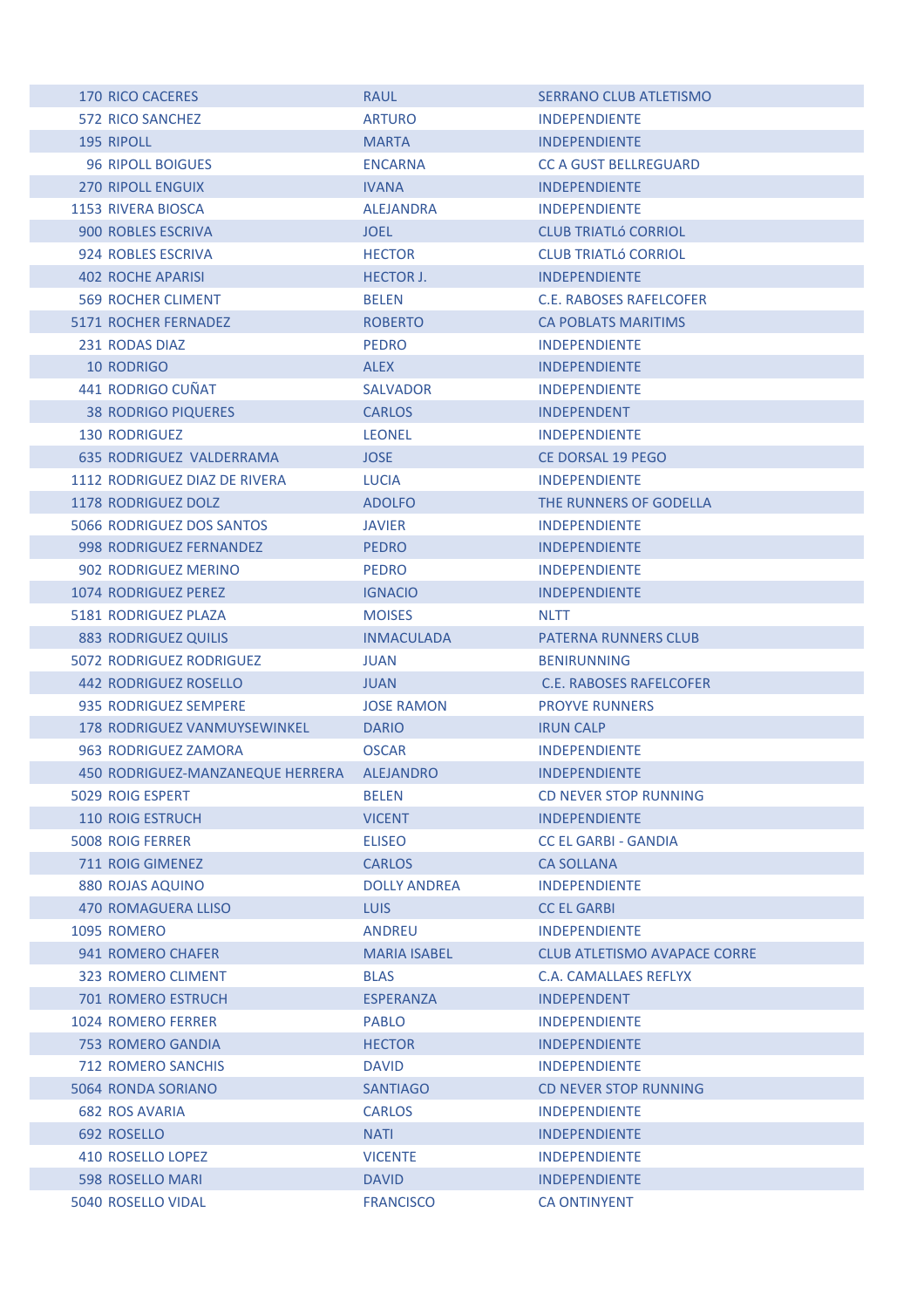|                  | <b>466 ROSES GINER</b>           | <b>BEGOÑA</b>        | <b>INDEPENDIENTE</b>            |
|------------------|----------------------------------|----------------------|---------------------------------|
|                  | 702 ROVIRA CASANOVA              | <b>OSCAR</b>         | <b>INDEPENDIENTE</b>            |
|                  | 226 ROVIRA CLIMENT               | <b>RA</b>            | <b>CA ALMUSSAFES</b>            |
|                  | <b>108 ROVIRA ORENGO</b>         | <b>NURIA</b>         | <b>INDEPENDIENTE</b>            |
|                  | 1130 RUBIO GINER                 | <b>SERGIO</b>        | <b>INDEPENDIENTE</b>            |
|                  | 192 RUBIO MUÑOZ                  | NAIRA                | <b>LEMON RUNNERS</b>            |
|                  | 5176 RUBIO SALCEDO               | <b>ANTONIO JESUS</b> | <b>INDEPENDIENTE</b>            |
| <b>5145 RUIZ</b> |                                  | <b>OSCAR</b>         | <b>INDEPENDIENTE</b>            |
|                  | <b>69 RUIZ GARRIGUES</b>         | <b>JORGE</b>         | <b>INDEPENDIENTE</b>            |
|                  | 452 RUIZ GOMEZ                   | <b>ANGEL MANUEL</b>  | <b>CLUB ATLETISMO BOLANOS</b>   |
|                  | 5006 RUIZ MORENO                 | <b>XELO</b>          | ATLETISME RANTELLES ALMUSSAFES  |
|                  | 279 RUIZ PONCE                   | <b>CRISTIAN</b>      | <b>INDEPENDIENTE</b>            |
|                  | <b>513 RUS BOTELLA</b>           | <b>JORGE ANTONIO</b> | <b>INDEPENDIENTE</b>            |
|                  | <b>377 SAAVEDRA CARRASCO</b>     | <b>EULOGIO</b>       | <b>INDEPENDIENTE</b>            |
|                  | 909 SABATER GONZALEZ             | <b>JAVIER</b>        | <b>ODEC</b>                     |
|                  | <b>603 SABATER LLORENS</b>       | <b>JOSE ANTONIO</b>  | <b>CC EL GARBI</b>              |
|                  | 5005 SAEZ SAEZ                   | <b>MARI CARMEN</b>   | <b>INDEPENDIENTE</b>            |
|                  | 859 SAINT-CRIQ                   | <b>LAURIE</b>        | <b>INDEPENDIENTE</b>            |
|                  | <b>639 SALA FERRER</b>           | <b>CARMEN</b>        | CE DORSAL 19 PEGO               |
|                  | 1128 SALAZAR FERNANDEZ           | <b>HECTOR</b>        | <b>CA SAFOR TEIKA</b>           |
|                  | 1100 SALELLES MATEU              | <b>VICENT</b>        | <b>CLUB TRIATLO GANDIA</b>      |
|                  | 5173 SALGUERO CARRERO            | <b>JOSE ANTONIO</b>  | <b>INDEPENDENT</b>              |
|                  | <b>473 SALINAS GASPAR</b>        | <b>JOSE MARIA</b>    | <b>INDEPENDIENTE</b>            |
|                  | 344 SALINAS GOMEZ                | <b>MARCOS</b>        | <b>INDEPENDIENTE</b>            |
|                  | 1037 SALINAS HERNAN              | MARIA JOSE           | <b>INDEPENDIENTE</b>            |
|                  | 420 SALMERON CAMBRA              | <b>SERGIO</b>        | <b>CLUB ATLETISME ONTINYENT</b> |
|                  | <b>11 SALMERON OLCINA</b>        | <b>ADRIAN</b>        | <b>REDOLAT TEAM</b>             |
|                  | 839 SALVADOR CABELLO             | <b>JUAN</b>          | <b>INDEPENDIENTE</b>            |
|                  | 942 SALVADOR JIMENEZ             | <b>SERGIO</b>        | <b>AVAPACE CORRE</b>            |
|                  | 943 SALVADOR PARDO               | <b>EDUARDO</b>       | <b>INDEPENDIENTE</b>            |
|                  | <b>43 SALVADOR ROBLES</b>        | <b>TONI</b>          | <b>INDEPENDIENTE</b>            |
|                  | 5022 SALVADOR SEVILLA            | DAVID                | PATERNA RUNNERS CLUB            |
|                  | 864 SALVATIERRA LOPEZ            | <b>BERNARDO</b>      | <b>PROYVE RUNNERS</b>           |
|                  | 987 SAMPER MORATO                | <b>JOSE VICENTE</b>  | <b>INDEPENDENT</b>              |
|                  | <b>354 SAN BALTASAR FERRANDO</b> | <b>FRANCISCO</b>     | <b>INDEPENDIENTE</b>            |
|                  | 485 SAN CRISTOBAL MILLET         | <b>VICTOR</b>        | C.C. CAMALLAES                  |
|                  | 681 SAN LORENZO                  | <b>XAVI</b>          | <b>CA LA VALLDIGNA</b>          |
|                  | 499 SANCHEZ MARTINEZ             | <b>PATRICIA</b>      | <b>INDEPENDIENTE</b>            |
|                  | <b>652 SANCHEZ ABENZA</b>        | <b>JOAQUIN</b>       | AJOS XATIVA                     |
|                  | 5156 SANCHEZ ALVAREZ             | DANIEL               | CD NEVER STOP RUNNING           |
|                  | 840 SANCHEZ BOELLEN              | <b>CRISTINA</b>      | <b>INDEPENDIENTE</b>            |
|                  | 5080 SANCHEZ GUIJARRO            | <b>SERGIO</b>        | <b>INDEPENDIENTE</b>            |
|                  | 146 SANCHEZ JUAN                 | RAUL                 | <b>CLUB TRIATLO GANDIA</b>      |
|                  | 663 SANCHEZ SERRANO              | MARIA SAN PEDRO      | <b>CUPIS TEAM BON PASTOR</b>    |
|                  | <b>467 SANCHEZ SIGNES</b>        | <b>MIGUEL</b>        | <b>CANFLOKEROS</b>              |
|                  | 5089 SANCHEZ SOLER               | <b>SERGIO</b>        | <b>C.A. CENT DUROS</b>          |
|                  | 1054 SANCHIS                     | SALVADOR             | <b>INDEPENDIENTE</b>            |
|                  | 383 SANCHIS ABELLAN              | <b>CRISTINA</b>      | <b>INDEPENDIENTE</b>            |
|                  | 1157 SANCHIS ESPI                | <b>ALEJANDRO</b>     | <b>INDEPENDIENTE</b>            |
|                  | 440 SANCHIS FUSTER               | ARANTXA              | C.E. RABOSES RAFELCOFER         |
|                  |                                  |                      |                                 |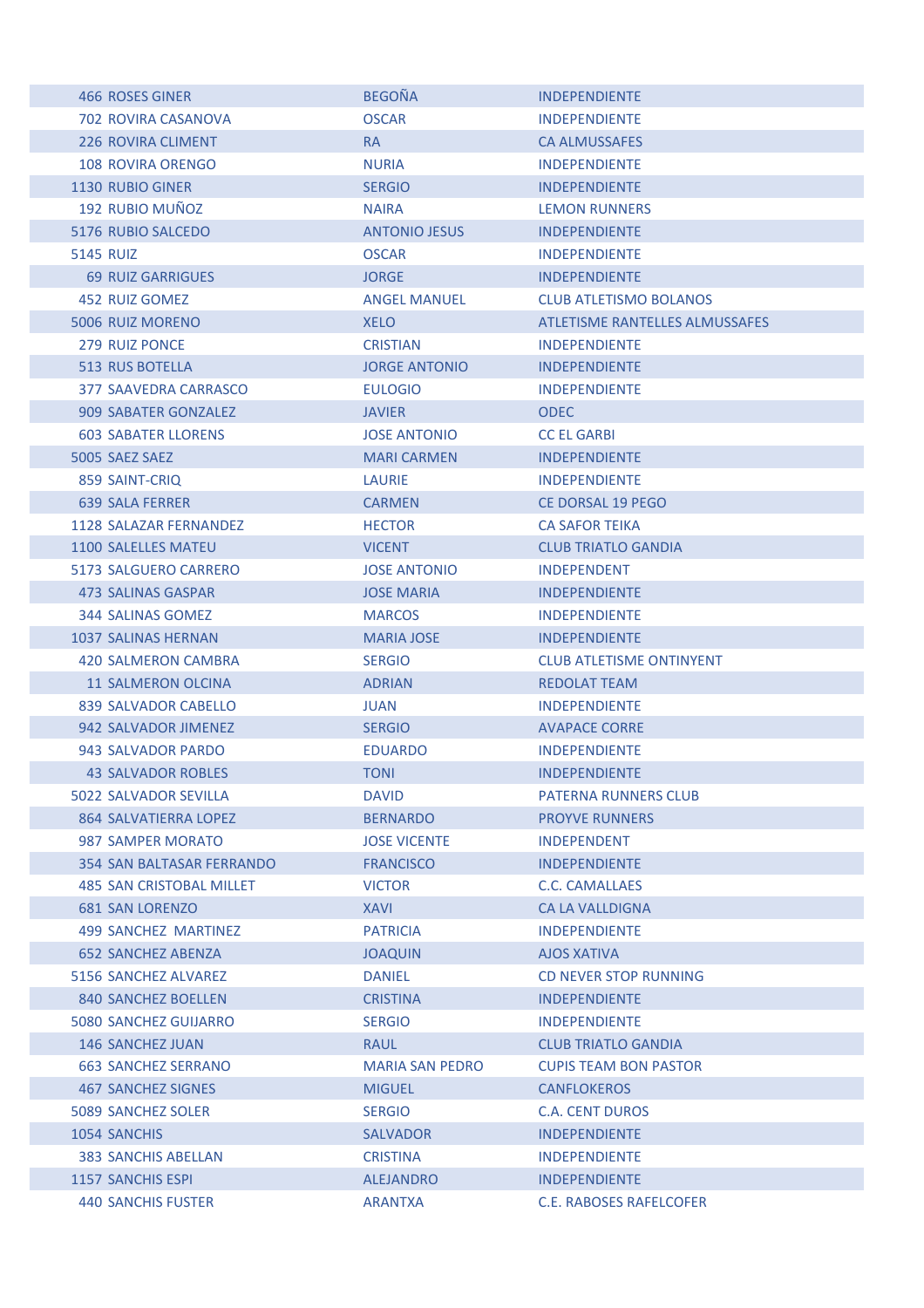| 223 SANCHIS GALIANA           | <b>ANTONIO</b>       | <b>CAVA</b>                             |
|-------------------------------|----------------------|-----------------------------------------|
| 53 SANCHIS MARIN              | EVA.                 | CA L'ALCUDIA                            |
| 98 SANCHIS MARTIN DE LA LEONA | <b>MIGUEL ANGEL</b>  | C. TRIATLÓN BENIRREDRÀ                  |
| 5169 SANCHIS MIRALLES         | <b>ORETO</b>         | <b>SOM PASSATGE</b>                     |
| 5003 SANCHIS PENADES          | <b>OCTAVIO</b>       | SERRANO CLUB ATLETISMO                  |
| 750 SANCHIS VIDAL             | <b>MIRIAM</b>        | <b>INDEPENDIENTE</b>                    |
| 215 SANGROS RUESCAS           | <b>JORGE</b>         | CA TORTUGA ALGEMESI                     |
| <b>625 SANGUINO FERRANDIS</b> | <b>PABLO</b>         | <b>INDEPENDIENTE</b>                    |
| 671 SANTACATALINA FRANCO      | <b>VANESA</b>        | CA LA VALLDIGNA                         |
| 990 SANTAMARIA KONINCKX       | <b>ERIC</b>          | <b>INDEPENDIENTE</b>                    |
| 578 SANTAMARIA MARTINEZ       | <b>IRENE</b>         | <b>INDEPENDIENTE</b>                    |
| 1017 SANTAMARIA MARTINEZ      | <b>DAVINIA</b>       | <b>INDEPENDIENTE</b>                    |
| 915 SANVALERO                 | <b>ALEJANDRO</b>     | S.M. CLUB ATLETISME CARCAIXENT          |
| 1039 SANZ                     | RAUL                 | PLANIFICAYEVOLUCIONA-DULCEBEBEONTINYENT |
| 330 SANZ PELLICER             | <b>TANIA</b>         | <b>INDEPENDIENTE</b>                    |
| 5139 SANZ FERRUS              | <b>VIRGINIA</b>      | <b>CA CORREORES BUNOL</b>               |
| 5070 SANZ HERNANDEZ           | <b>ENRIC</b>         | REDOLAT TEAM                            |
| 792 SANZ MIGUEL               | <b>CARLOS</b>        | <b>INDEPENDIENTE</b>                    |
| 5030 SANZ TARRUELL            | <b>JUAN CARLOS</b>   | PATERNA RUNNERS CLUB                    |
| <b>600 SARRIO BONO</b>        | <b>JOSE</b>          | <b>INDEPENDIENTE</b>                    |
| 5054 SAVALL                   | <b>ANDRES</b>        | <b>IRUN CALP</b>                        |
| 306 SAVALL IBIZA              | <b>VICTOR</b>        | <b>CLUB TRIATLO GANDIA</b>              |
| 718 SCLAVO                    | <b>VERONICA</b>      | <b>INDEPENDIENTE</b>                    |
| 675 SEBASTIA SOLER            | JUAN                 | OLASO TEAM CARCAIXENT                   |
| 5041 SEBASTIAN ALAPONT        | <b>VICENTE</b>       | <b>INDEPENDIENTE</b>                    |
| 445 SEBASTIAN MARTI           | <b>MAURO</b>         | <b>INDEPENDIENTE</b>                    |
| 451 SEGRELLES                 | ERNE                 | <b>INDEPENDIENTE</b>                    |
| 857 SEMPER CORTELL            | <b>MARTA</b>         | <b>INDEPENDIENTE</b>                    |
| 821 SEMPERE PASTOR            | <b>J.CARLOS</b>      | <b>INDEPENDIENTE</b>                    |
| 59 SENDRA ALCINA              | <b>BALBINA</b>       | <b>INDEPENDIENTE</b>                    |
| <b>492 SENDRA FRANQUEZA</b>   | <b>J. PASCUAL</b>    | <b>INDEPENDIENTE</b>                    |
| <b>782 SENDRA FRANQUEZA</b>   | <b>VICENT</b>        | <b>CE DORSAL 19 PEGO</b>                |
| <b>167 SERENA GOMEZ</b>       | <b>CARMEN</b>        | <b>INDEPENDIENTE</b>                    |
| 171 SERRA CALAFAT             | <b>ANDRES</b>        | <b>CA SAFOR TEIKA</b>                   |
| <b>5088 SERRANO CORCOLES</b>  | <b>MARIA</b>         | CD NEVER STOP RUNNING                   |
| 173 SERRANO FLORES            | <b>OSCAR</b>         | <b>CC EL GARBI - GANDIA</b>             |
| 182 SERRANO LLEDO             | <b>AGUSTINA</b>      | <b>INDEPENDIENTE</b>                    |
| 766 SERRANO REDONDO           | <b>BELEN</b>         | ASOCIACIÓN ATLÉTICA TIRADA LARGA        |
| 504 SERVER                    | <b>JOSE</b>          | <b>INDEPENDIENTE</b>                    |
| 634 SERVER AUSINA             | <b>JOSEP</b>         | <b>CC EL GARBI</b>                      |
| <b>34 SERVER COSTA</b>        | <b>FEDERICO JOSE</b> | CE DORSAL 19 PEGO                       |
| 174 SESE GARCIA               | <b>JOAQUIN</b>       | <b>CA SAFOR TEIKA</b>                   |
| 5084 SICILIA NIETO            | <b>ALBERTO</b>       | <b>INDEPENDIENTE</b>                    |
| <b>759 SIDIROPOULOU</b>       | AIKATERINI           | <b>INDEPENDIENTE</b>                    |
| 5160 SIERES GOMEZ             | <b>AGUSTIN</b>       | SERRANO CLUB ATLETISMO                  |
| 5129 SIERRA PALMERO           | <b>MARIA LUISA</b>   | CD NEVER STOP RUNNING                   |
| 327 SIGNES ALEMANY            | <b>TERESA</b>        | <b>INDEPENDIENTE</b>                    |
| 1094 SILLA LOPEZ              | <b>MIGUEL</b>        | CLUB ATLETISME L'OM DE PICASSENT        |
| <b>5170 SILLA MACHANCOSES</b> | <b>FRANCISCO</b>     | <b>SOM PASSATGE</b>                     |
| 846 SILVESTRE MARTINEZ        | <b>ALEJANDRO</b>     | <b>INDEPENDIENTE</b>                    |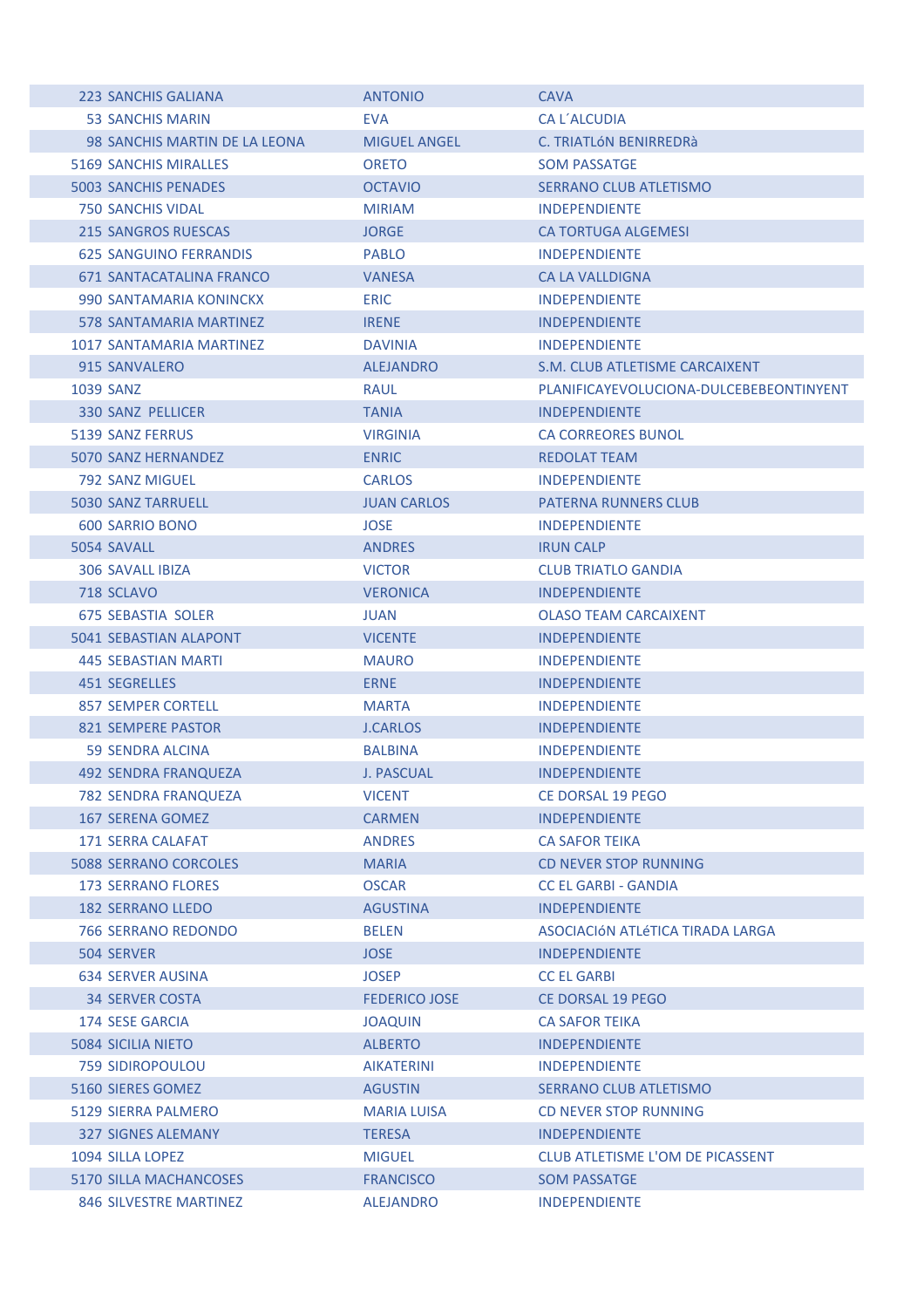| 931 SIMAGAN                | LAMINE              | <b>INDEPENDIENTE</b>             |
|----------------------------|---------------------|----------------------------------|
| <b>406 SIMO</b>            | <b>JAIME</b>        | <b>INDEPENDIENTE</b>             |
| 140 SIMO GIMENEZ           | <b>CARLOS</b>       | <b>CC EL GARBI</b>               |
| 369 SIMO JORDA             | <b>ALICIA</b>       | <b>INDEPENDIENTE</b>             |
| 5153 SIMO TUDELA           | <b>DAVID</b>        | <b>INDEPENDIENTE</b>             |
| <b>678 SIMON TOQUERO</b>   | <b>BEGOÑA</b>       | <b>INDEPENDIENTE</b>             |
| 520 SISCAR BAY             | <b>CARLOS</b>       | <b>CE DORSAL 19 PEGO</b>         |
| <b>552 SOBRINO GARCIA</b>  | <b>JOSEMA</b>       | <b>INDEPENDIENTE</b>             |
| 579 SOBRINO GARCIA         | <b>AGUSTIN</b>      | <b>INDEPENDIENTE</b>             |
| 929 SOCUELLAMOS TORTOSA    | <b>TONI</b>         | <b>INDEPENDIENTE</b>             |
| 1047 SOLDEVILA MAICAS      | <b>JOSE</b>         | <b>INDEPENDIENTE</b>             |
| 1067 SOLDEVILA SANTONJA    | <b>TONI</b>         | <b>INDEPENDIENTE</b>             |
| 334 SOLER                  | <b>CARLES</b>       | <b>INDEPENDIENTE</b>             |
| <b>5127 SOLER CABRERA</b>  | <b>SUSANA</b>       | <b>INDEPENDIENTE</b>             |
| 443 SOLER LLOPIS           | <b>TERE</b>         | KM3 XATIVA                       |
| 1092 SOLER MICO            | <b>JOAN</b>         | <b>CAL'OLLERIA</b>               |
| 790 SOLER SALCEDO          | <b>ENRIQUE</b>      | <b>GE ELS LLOPS VILLALONGA</b>   |
| 1132 SOLER SANZ            | <b>VICENTE</b>      | TIRA TU DAVANT                   |
| 536 SOLORZANO              | <b>ROSA</b>         | <b>PATERNA RUNNERS CLUB</b>      |
| <b>172 SOLVES ARANDIGA</b> | FCO. JAVIER         | DOWN VALENCIA RUNNING            |
| 5141 SORIA SABATER         | LAURA PATRICIA      | <b>INDEPENDIENTE</b>             |
| 540 SORIANO                | <b>HUGO</b>         | <b>INDEPENDIENTE</b>             |
| 866 SORIANO ALBUIXECH      | <b>ALEJANDRO</b>    | <b>INDEPENDIENTE</b>             |
| 891 SORIANO GIRON          | RAUL                | <b>INDEPENDIENTE</b>             |
| 893 SORIANO MARTINEZ       | <b>GUILLERMO</b>    | ATLETISME ATZENETA               |
| 459 SORIANO PASTOR         | <b>RUBEN</b>        | <b>INDEPENDIENTE</b>             |
| <b>543 SORIANO TUDELA</b>  | <b>ALEXANDRE</b>    | <b>INDEPENDIENTE</b>             |
| 71 SORO DOMENECH           | <b>JORGE RAFAEL</b> | <b>INDEPENDIENTE</b>             |
| 303 SOTO PACHECO           | <b>PABLO</b>        | <b>CA SAFOR TEIKA</b>            |
| 861 SOUSA CAMPAYO          | <b>ADRIAN</b>       | CE LA VESPA DE NOVETLE           |
| <b>317 SULLIVAN</b>        | <b>TONY</b>         | <b>INDEPENDIENTE</b>             |
| <b>589 TALENS GINER</b>    | <b>TALENS GINER</b> | <b>MANDRILADORA ALPESA</b>       |
| 619 TARIN GARCIA           | <b>NATALIA</b>      | CA LA VALLDIGNA                  |
| 522 TARRAGA                | <b>CHRISTIAN</b>    | <b>CRESPO RUNNERS</b>            |
| <b>92 TARRASO BOIGUES</b>  | <b>MARTA</b>        | <b>CA SAFOR TEIKA</b>            |
| <b>65 TARRASO ESCRIVA</b>  | <b>RAFA</b>         | <b>CA SAFOR TEIKA</b>            |
| <b>501 TARRASO PELEGRI</b> | <b>NEUS</b>         | <b>INDEPENDIENTE</b>             |
| <b>35 TARRASO ROCA</b>     | <b>JOSE CARLOS</b>  | <b>INDEPENDIENTE</b>             |
| 974 TAVIRA FAYOS           | <b>ANTONIO</b>      | <b>INDEPENDIENTE</b>             |
| <b>586 TAYEBI</b>          | <b>BELKA</b>        | <b>INDEPENDIENTE</b>             |
| <b>214 TEJEDOR MARI</b>    | <b>LUCAS</b>        | PATERNA RUNNERS CLUB             |
| 989 TEL PEREZ              | <b>MARTA</b>        | <b>INDEPENDIENTE</b>             |
| 694 TELLO GARCIA           | <b>GINES</b>        | LF LAB TEAM                      |
| <b>849 TELLO GARCIA</b>    | HERNAN              | <b>CA SILLA</b>                  |
| 5051 TELLO TARAZON         | <b>CESAR</b>        | <b>INDEPENDIENTE</b>             |
| 771 TEMMERMAN              | <b>PETER</b>        | <b>CA SAFOR TEIKA</b>            |
| 180 TEOMIRO                | <b>JAVIER</b>       | <b>CLUB TRIATLO BENIRREDRA</b>   |
| <b>582 TERCERO GEA</b>     | <b>VICENTE</b>      | C. E. RABOSES RAFELCOFER         |
| <b>468 TERRERO JIMENEZ</b> | <b>YAKE</b>         | <b>INDEPENDIENTE</b>             |
|                            |                     |                                  |
| 284 TERUEL ALCAIDE         | <b>JOSE NICOLAS</b> | S.M. CLUB ATLETISME LA VALLDIGNA |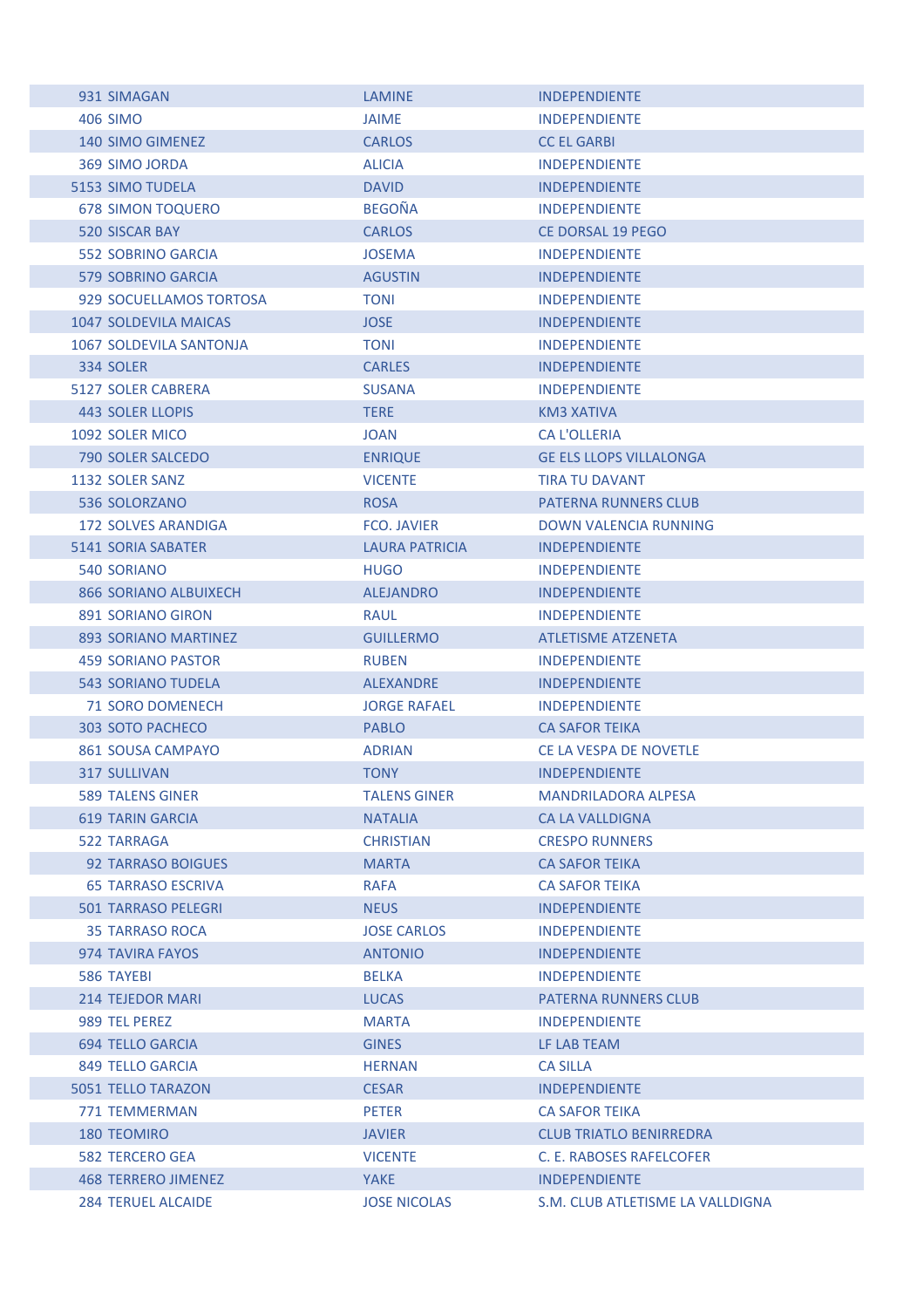| <b>287 TOMAS JORNET</b>       | <b>JASON</b>        | <b>CA BELGIDA</b>                   |
|-------------------------------|---------------------|-------------------------------------|
| 983 TOMAS JUAN                | <b>ROMAN</b>        | <b>INDEPENDIENTE</b>                |
| 472 TOMAS PAVIA               | <b>JOSE MANUEL</b>  | KM3 XATIVA                          |
| 5101 TORDERA                  | <b>JAVIER</b>       | CA QUART DE POBLET                  |
| 446 TORMO                     | <b>SERGIO</b>       | <b>CLUB ATLETISME MONTAVERNER</b>   |
| <b>258 TORMO ALBERT</b>       | <b>ANDRES</b>       | <b>INDEPENDIENTE</b>                |
| <b>151 TORMO ESPLUGUES</b>    | <b>FACU</b>         | TIRA TU DAVANT                      |
| <b>530 TORMO MARTI</b>        | ANGEL               | <b>INDEPENDIENTE</b>                |
| 533 TORMO ORIHUEL             | <b>ITZIAR</b>       | <b>INDEPENDIENTE</b>                |
| <b>614 TORMOS MOLTO</b>       | <b>SERGIO</b>       | <b>INDEPENDIENTE</b>                |
| <b>1209 TORO SUAREZ</b>       | <b>SEBASTIAN</b>    | <b>INDEPENDIENTE</b>                |
| <b>436 TORRECILLAS SAEZ</b>   | JOSE                | <b>INDEPENDIENTE</b>                |
| 5013 TORREGROSA CABANILLES    | <b>CONSTANTINO</b>  | <b>CC EL GARBI</b>                  |
| 1166 TORREGROSA MORAGUES      | <b>CARLES</b>       | <b>INDEPENDIENTE</b>                |
| 1091 TORRES                   | <b>ROMAN</b>        | <b>INDEPENDENT</b>                  |
| <b>70 TORRES BLANCO</b>       | <b>BRYAN</b>        | <b>INDEPENDIENTE</b>                |
| <b>76 TORRES BLANCO</b>       | <b>CRISTIAN</b>     | <b>INDEPENDIENTE</b>                |
| <b>645 TORRES FILLOL</b>      | <b>PERE</b>         | <b>CA LA VALLDIGNA</b>              |
| 833 TORRES FILLOL             | XIMO                | CA LA VALLDIGNA                     |
| <b>305 TORRES GOMEZ</b>       | <b>MANUEL</b>       | <b>CA SAFOR TEIKA</b>               |
| <b>5162 TORRES NAVARRO</b>    | <b>VICENTE</b>      | <b>SERRANO CLUB ATLETISMO</b>       |
| <b>389 TORRES SOLER</b>       | <b>JAVIER</b>       | RUNNERS CIUTAT DE VALENCIA          |
| <b>204 TORRES TERCERO</b>     | <b>ESTHER</b>       | <b>INDEPENDIENTE</b>                |
| 988 TORRES TORO               | <b>DAVID</b>        | <b>INDEPENDIENTE</b>                |
| 808 TORRO SEGURA              | <b>CARLES</b>       | <b>INDEPENDIENTE</b>                |
| 757 TORTOSA                   | AITOR               | CE LA VESPA DE NOVETLE              |
| 1071 TORTOSA BELDA            | <b>CHEMA</b>        | <b>INDEPENDIENTE</b>                |
| <b>669 TORTOSA MARTINEZ</b>   | <b>PABLO</b>        | <b>JMPREPARADORFISICO</b>           |
| 1149 TOUS MARTIN              | <b>SALVADOR</b>     | <b>CC A GUST BELLREGUARD</b>        |
| 871 TRESCASTRO CHULVI         | <b>JUAN</b>         | <b>INDEPENDIENTE</b>                |
| 624 TRESCOLI VALLS            | <b>JORGE</b>        | CLUB ATLETISME RICKYSPORTEAM ALZIRA |
| <b>622 TRILLA GARCIA</b>      | <b>FANNY</b>        | <b>INDEPENDIENTE</b>                |
| <b>5157 TRULLENQUE GARCIA</b> | <b>LUIS</b>         | CD NEVER STOP RUNNING               |
| 1107 TSEMKA YASIROVA          | <b>VIKTORIA</b>     | CA CIUTAT D'ALBAIDA                 |
| 1191 TUDELA GOZALBES          | ANDREA              | CE LA VESPA DE NOVETLE              |
| <b>310 TUDELA TARRAZONA</b>   | <b>JESUS</b>        | <b>TORTUGUES COIXES</b>             |
| 411 UBEDA                     | <b>CRISTIAN</b>     | CA CLUB ATLETISME XATIVA            |
| 762 UBEDA RICO                | <b>MIGUEL ANGEL</b> | <b>TORTUGUES COIXES</b>             |
| 72 UBEDA SAEZ                 | <b>VICENTE</b>      | <b>INDEPENDIENTE</b>                |
| 5144 UREÑA ROSENDE            | <b>EDUARD</b>       | <b>REDOLAT TEAM</b>                 |
| 914 URZUA GONZALEZ            | <b>MARIA JOSE</b>   | <b>CA CORRELIANA</b>                |
| 469 VADEAN                    | <b>ADRIAN</b>       | <b>CA SAFOR TEIKA</b>               |
| <b>113 VALENCIA VALVERDE</b>  | LUIS                | <b>CA SAFOR TEIKA</b>               |
| <b>532 VALENTINES PEREZ</b>   | <b>CARLES</b>       | <b>INDEPENDIENTE</b>                |
| <b>876 VALERO BERNABEU</b>    | <b>JUAN VTE</b>     | <b>INDEPENDIENTE</b>                |
| 235 VALERO PEDRAZA            | <b>JOSE</b>         | <b>BULL RUNNERS</b>                 |
| <b>157 VALIENTE MOSCARDO</b>  | <b>ERIC</b>         | <b>INDEPENDIENTE</b>                |
| 474 VALLES                    | <b>NESTOR</b>       | <b>INDEPENDIENTE</b>                |
| <b>887 VALLES LLUCH</b>       | <b>XIMO</b>         | <b>CC EL GARBI - GANDIA</b>         |
| 1078 VALLS CLIMENT            | <b>JOSE LUIS</b>    | <b>INDEPENDIENTE</b>                |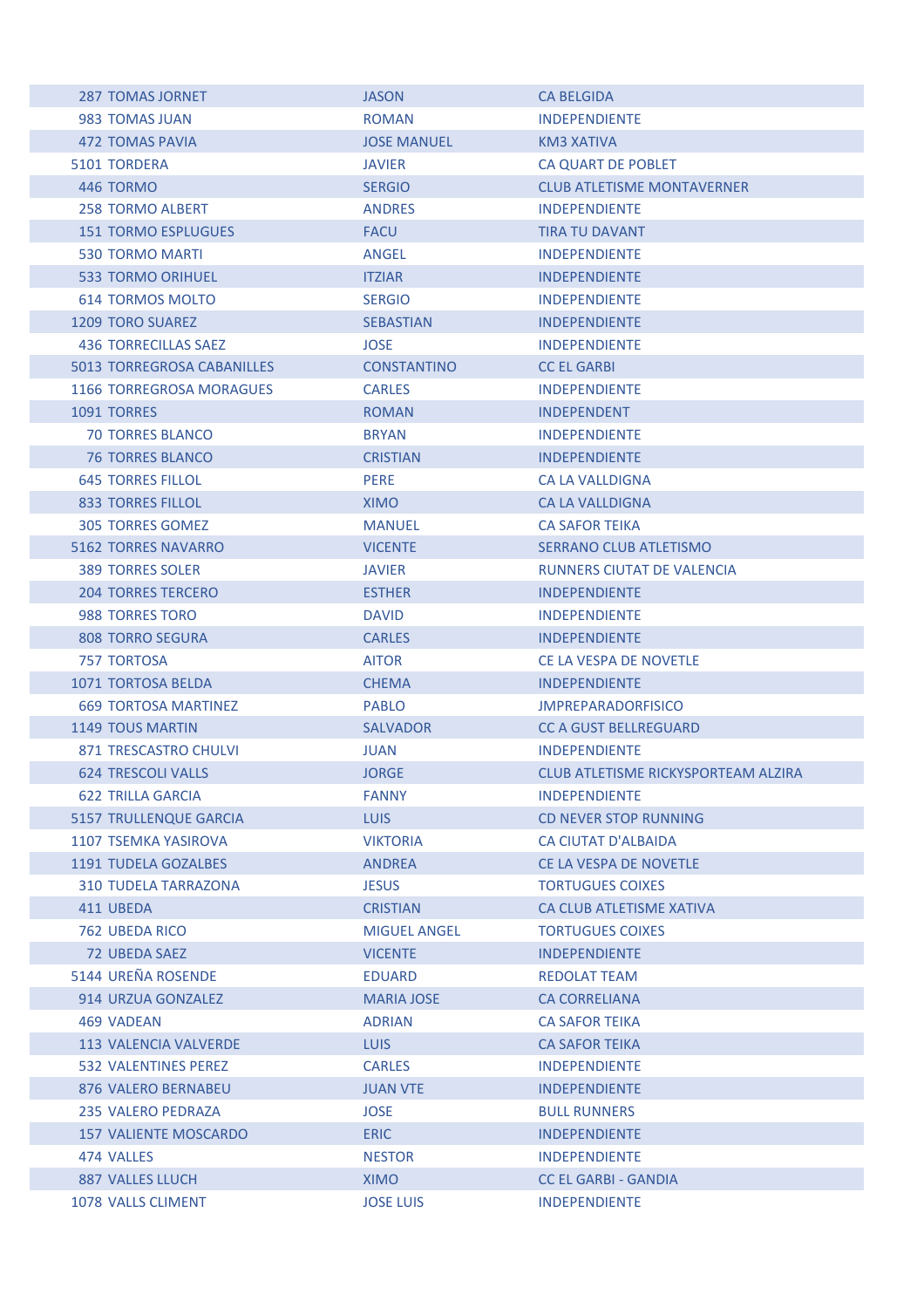| 1145 VALLS ESCOTO            | <b>JOAN</b>            | <b>INDEPENDIENTE</b>                           |
|------------------------------|------------------------|------------------------------------------------|
| 336 VALLS SOLIS              | <b>MANEL</b>           | <b>INDEPENDIENTE</b>                           |
| 921 VAÑO GARCIA              | <b>RAFAEL</b>          | ATLETISME ATZENETA                             |
| <b>695 VASILEVA MINCOVA</b>  | <b>HRISTINA</b>        | <b>INDEPENDIENTE</b>                           |
| 1016 VASQUEZ KAMA            | <b>KANDY MARGARITA</b> | PIONEROS DE SUDAMERICA                         |
| <b>982 VELA</b>              | <b>GUILLEM</b>         | <b>INDEPENDIENTE</b>                           |
| <b>475 VELASQUEZ HENAO</b>   | ORLANDO ANTONIO        | <b>INDEPENDIENTE</b>                           |
| 599 VELEZ BONET              | <b>GUSTAVO ADOLFO</b>  | <b>INDEPENDIENTE</b>                           |
| <b>476 VELLO BERTOMEU</b>    | <b>JOSE EMILIO</b>     | <b>CC EL GARBI</b>                             |
| 5037 VENCHEVA                | <b>MILENA</b>          | <b>CA SAFOR TEIKA</b>                          |
| 166 VENCISLAVOV VASILEV      | <b>VASIL</b>           | <b>INDEPENDIENTE</b>                           |
| 5152 VENTURA BORDES          | ANA                    | <b>INDEPENDIENTE</b>                           |
| <b>830 VERCHER CAMPS</b>     | <b>ANTONIO</b>         | <b>RIVER RUNNERS</b>                           |
| <b>1061 VERCHER ESCOTO</b>   | <b>LUIS</b>            | <b>CA LA VALLDIGNA</b>                         |
| 505 VERDU BATALLER           | <b>CARLA</b>           | <b>INDEPENDIENTE</b>                           |
| <b>773 VERDU BELTRAN</b>     | <b>CINTHIA</b>         | <b>REAL DE GANDIA CF</b>                       |
| <b>342 VERDU ESCRIVA</b>     | <b>ANGEL</b>           | <b>CLUB TRIATLÓ BENIRREDRÀ</b>                 |
| <b>13 VERDU VEGA</b>         | <b>JOSE ALEJANDRO</b>  | <b>INDEPENDIENTE</b>                           |
| <b>5096 VERDUCH ZANON</b>    | <b>CARLOS</b>          | <b>CLUB ATLETISMO CHESTE</b>                   |
| <b>315 VICENS FAUS</b>       | <b>JOSE</b>            | <b>INDEPENDENT</b>                             |
| 1133 VICENT FENOLLAR         | <b>OLGA</b>            | <b>INDEPENDIENTE</b>                           |
| 938 VICENTE HERGUEDAS        | ANGEL                  | CA L'ELIANA RUNNING                            |
| <b>696 VICTORIA CASTILLO</b> | <b>SERGI</b>           | SUPERATESPORTCOM                               |
| 1048 VIDAL                   | <b>ENRIC</b>           | <b>INDEPENDIENTE</b>                           |
| 1199 VIDAL ASCO              | <b>CESAR</b>           | <b>INDEPENDIENTE</b>                           |
| <b>1197 VIDAL BENAVENT</b>   | <b>JAIME</b>           | <b>INDEPENDIENTE</b>                           |
| 21 VIDAL CAMEIRAO            | <b>DANIEL</b>          | <b>INDEPENDIENTE</b>                           |
| 820 VIDAL CANOVES            | <b>ALBERT</b>          | <b>CLUB MUNTANYER XERACO</b>                   |
| <b>640 VIDAL CASTELLO</b>    | <b>ALBERTO</b>         | <b>INDEPENDIENTE</b>                           |
| 1031 VIDAL MOLINA            | <b>JOSE RAFAEL</b>     | <b>INDEPENDIENTE</b>                           |
| <b>623 VIDAL OLTRA</b>       | <b>CARLOS</b>          | CENTRE EXCURSIONISTA TAVERNES DE LA VALLDIGN   |
| <b>229 VIDAL PEIRO</b>       | <b>PAULA</b>           | <b>CA SAFOR TEIKA</b>                          |
| 776 VIDAL SALVADOR           | <b>VICENT</b>          | <b>INDEPENDIENTE</b>                           |
| <b>566 VIDAL SANCHIS</b>     | <b>JOAN</b>            | C.E. RABOSES RAFELCOFER                        |
| 775 VIDAL VIDAL              | <b>DAVID</b>           | <b>INDEPENDIENTE</b>                           |
| 980 VIDAL VIDAL              | <b>JOSE A</b>          | CD NEVER STOP RUNNING                          |
| <b>124 VIERA ABELLEIRA</b>   | <b>MARCELO</b>         | <b>INDEPENDIENTE</b>                           |
| <b>145 VILA ALBERT</b>       | <b>LINO</b>            | <b>INDEPENDIENTE</b>                           |
| <b>148 VILA ALBERT</b>       | <b>DAVID</b>           | <b>INDEPENDIENTE</b>                           |
| 976 VILA GARCIA              | <b>MANUEL</b>          | <b>RUNNERS DE L'HORTA CASTELLAR - OLIVERAL</b> |
| <b>742 VILA LLATAS</b>       | <b>VICTOR</b>          | <b>CLUB TRIATLO GANDIA</b>                     |
| <b>1038 VILA PERUCHO</b>     | <b>CARLOS</b>          | KM3 XATIVA                                     |
| 147 VILA SANCHEZ             | <b>LINO</b>            | <b>INDEPENDIENTE</b>                           |
| <b>33 VILA SANCHIS</b>       | <b>JAVIER</b>          | <b>AJOS XATIVA</b>                             |
| <b>163 VILA SERQUERA</b>     | <b>OSCAR</b>           | <b>INDEPENDIENTE</b>                           |
| 416 VILAPLANA                | <b>VICENTE</b>         | <b>INDEPENDIENTE</b>                           |
| 5027 VILLA CAMARA            | <b>JAIME</b>           | <b>BIKILA</b>                                  |
| 813 VILLACAÑAS PUENTE        | LUIS.                  | <b>CA SAFOR TEIKA</b>                          |
| 5180 VILLAPLANA CAUDET       | <b>PILAR</b>           | SERRANO CLUB ATLETISMO                         |
| 860 VILLARREAL PEIRO         | <b>ESTHER</b>          | <b>INDEPENDIENTE</b>                           |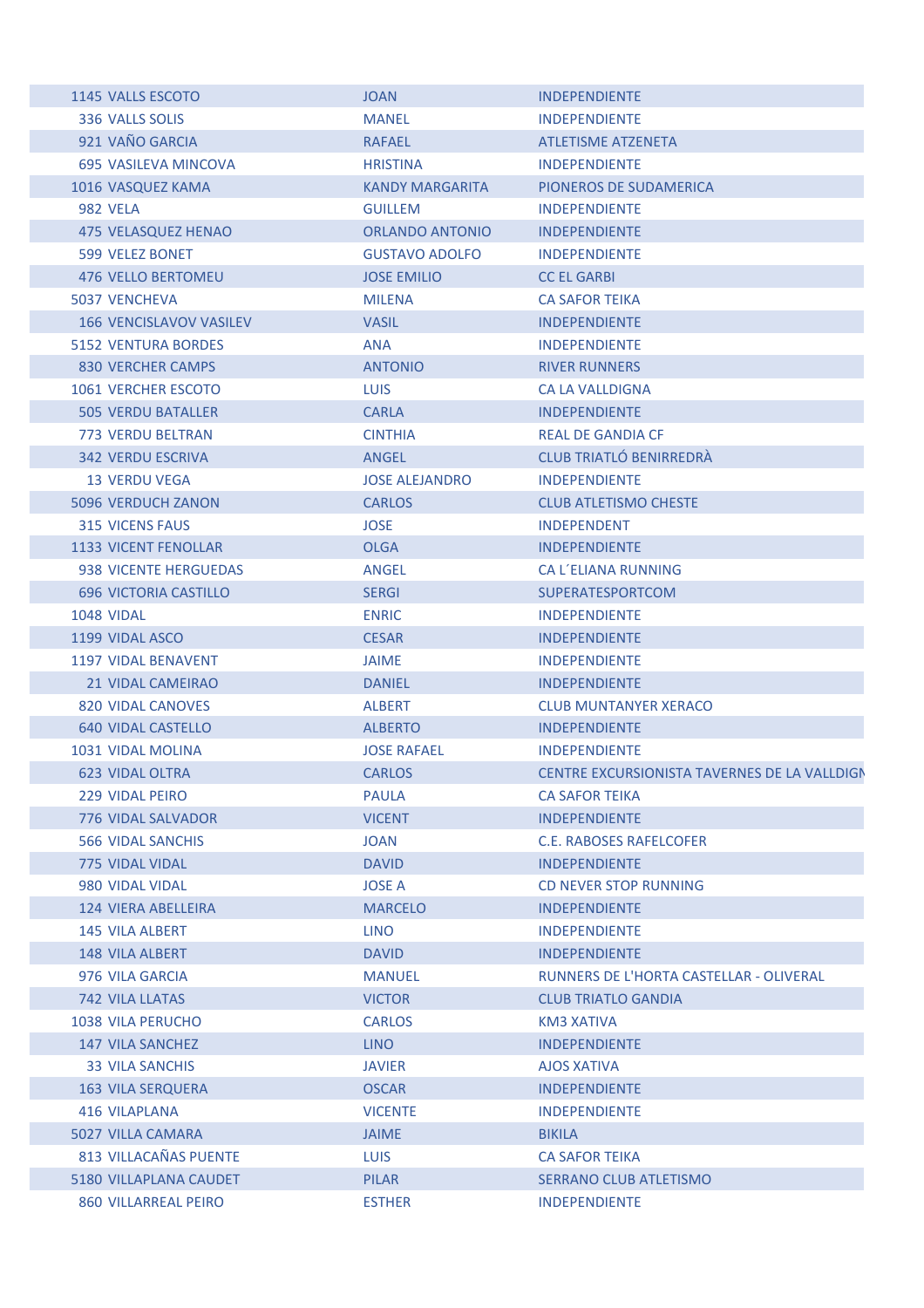| <b>1161 VIRGUEZ TORIN</b>  | <b>OLGA ISABEL</b>      | <b>INDEPENDIENTE</b>              |
|----------------------------|-------------------------|-----------------------------------|
| 787 VIZCAINO ALBERO        | <b>VANESSA</b>          | <b>INDEPENDIENTE</b>              |
| 177 VOCES MOLLA            | <b>ALBERTO</b>          | <b>CA L'ESPENTA</b>               |
| <b>558 WANE</b>            | <b>MELANIE</b>          | <b>INDEPENDIENTE</b>              |
| 688 WOODALL                | <b>TONY</b>             | <b>CE DORSAL 19 PEGO</b>          |
| 5114 YARZA CAÑELLAS        | <b>AGUSTIN</b>          | CD NEVER STOP RUNNING             |
| <b>1119 YERBES LLORENS</b> | <b>JOSE</b>             | <b>CC EL GARBI</b>                |
| 690 ZAFRA GOMEZ            | <b>JESUS</b>            | <b>INDEPENDIENTE</b>              |
| 1137 ZAJAC                 | <b>IZABELA</b>          | <b>C.D RESTAURANTE EL QUIJOTE</b> |
| <b>722 ZAPATA GARCIA</b>   | <b>ALFREDO</b>          | ALCOBENDAS CORRE                  |
| 5165 ZARAGOZA BERNABEU     | <b>JAIME</b>            | <b>INDEPENDIENTE</b>              |
| 5164 ZARAGOZA RODRIGO      | <b>FRANCISCO JAVIER</b> | <b>INDEPENDIENTE</b>              |
| 845 ZARCO ARADOR           | <b>NURIA</b>            | <b>INDEPENDIENTE</b>              |
| 294 ZARZYCKI               | <b>KEVIN</b>            | <b>CLUB TRIATLO GANDIA</b>        |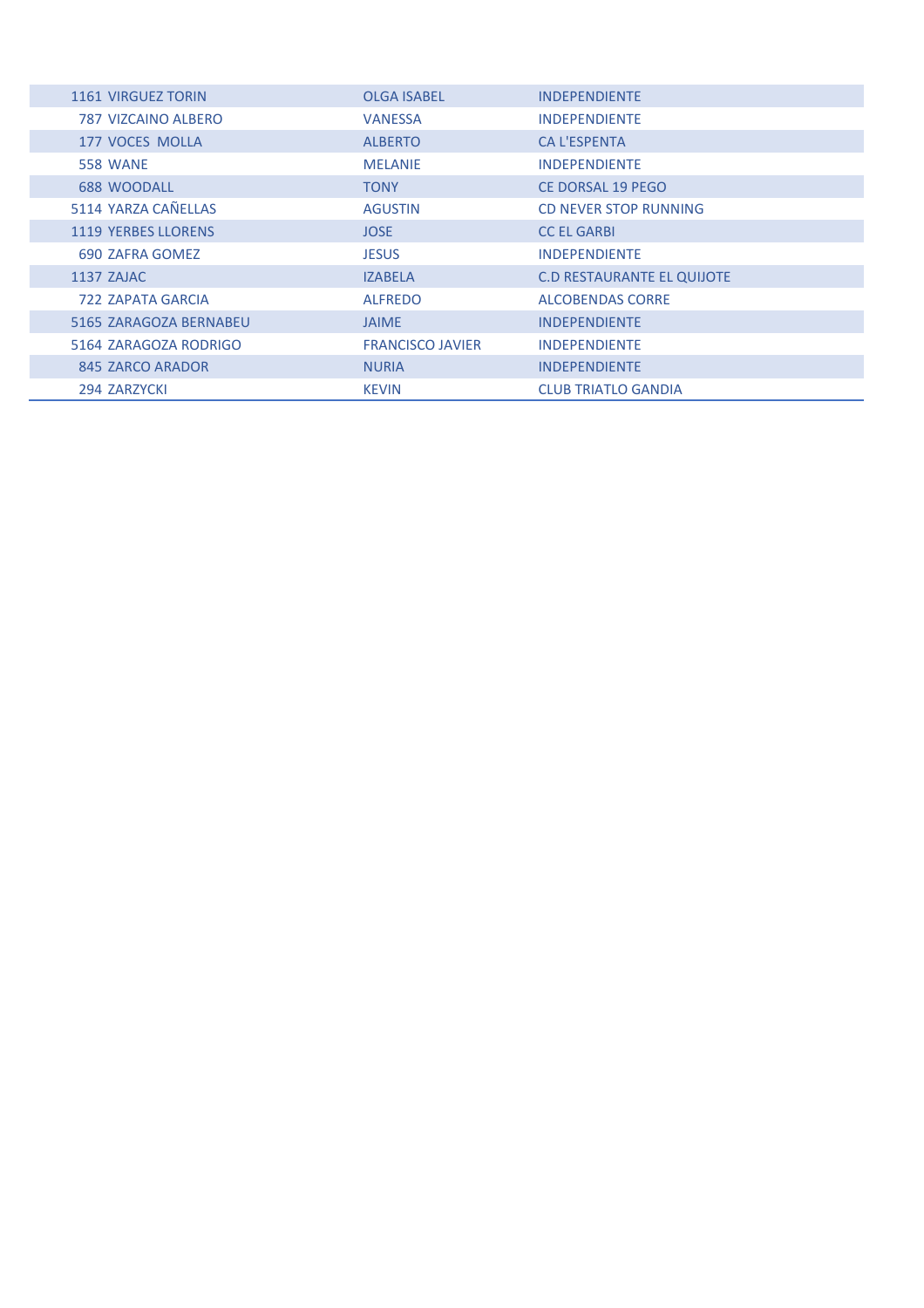$\mathcal{L}(\mathcal{A})$  and  $\mathcal{L}(\mathcal{A})$